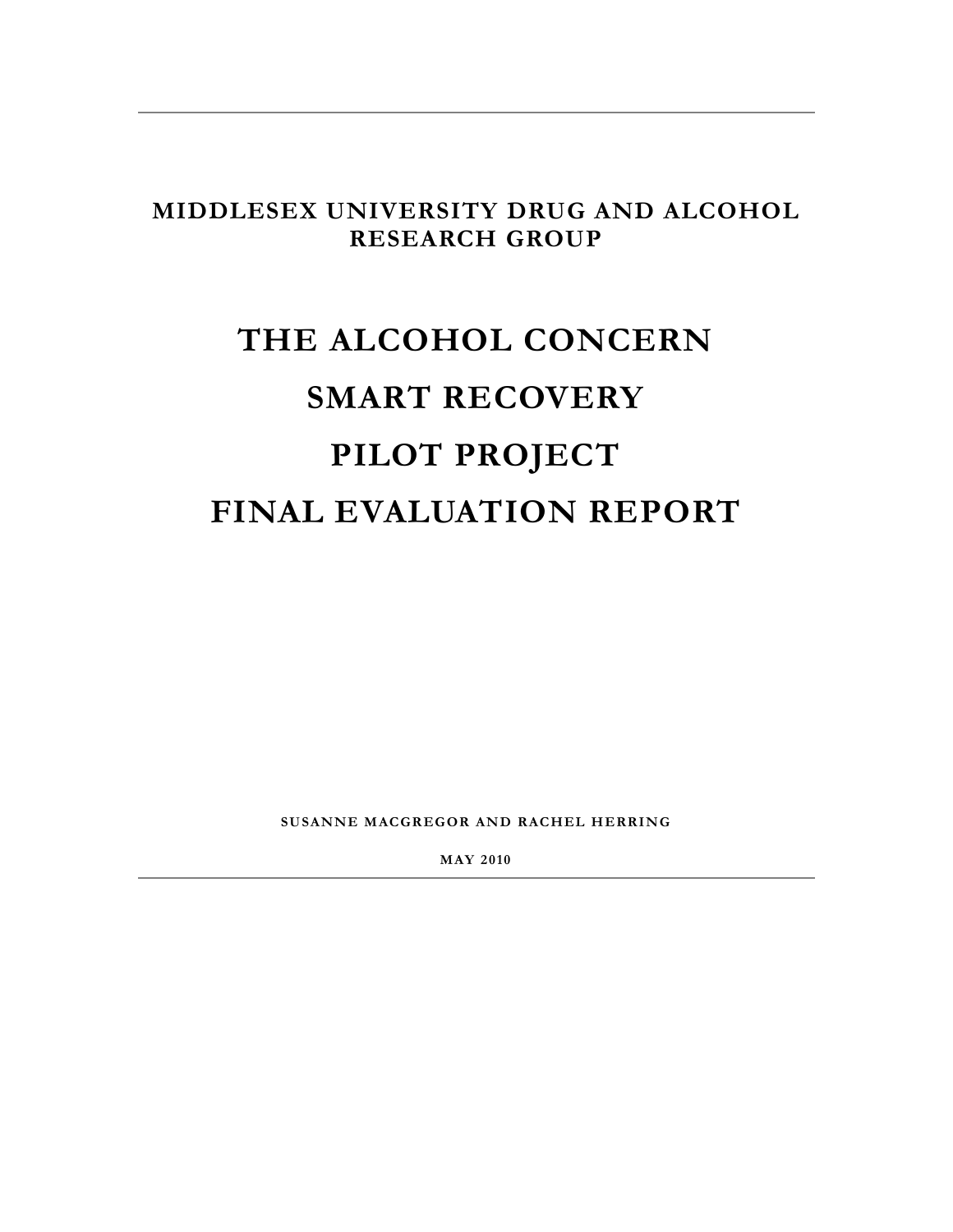# **LIST OF CONTENTS**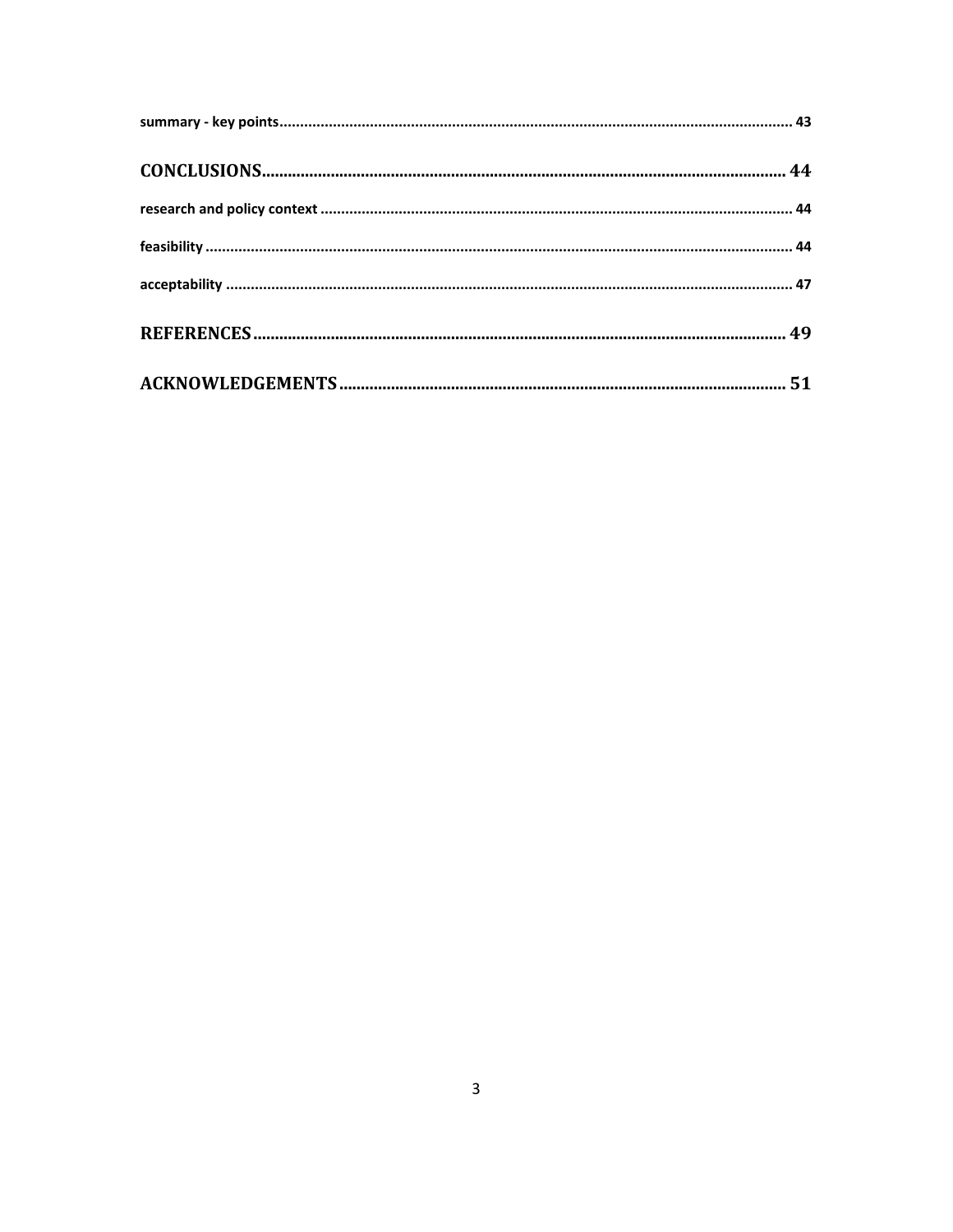#### <span id="page-3-0"></span>**BACKGROUND**

#### **THE PILOT PROJECT**

<span id="page-3-1"></span>The idea for this pilot project began in 2006 with Professors Nick Heather and Keith Humphreys (a leading US addiction specialist and author of the key text *Circles of Recovery)* agreeing to collaborate on a project for England<sup>1</sup>. Their interest as scientists and professionals was in reducing the harm caused by alcohol consumption and was prompted by awareness that the formal treatment system would never have the capacity to meet the needs of all people with problems relating to alcohol. They agreed there was good evidence about the value of peer-led support and they were aware of the benefits and achievements of AA. But they felt, in an increasingly secular society, not all people would feel suited to AA and there was a need for an alternative. They put together a proposal to DH in 2006 which was not successful but tried again in 2008 and this time were successful in getting Section 64 money.

Alcohol Concern"s interest stemmed from their general interest in promoting self-help groups and from having had earlier contact with SMART when they were approached by its UK representative. At the time, they had money from DH and from The Tudor Trust<sup>2</sup> around activities to do with self-help but had not heard about SMART before then. They learnt about their work in prisons and found this very interesting and thought it could be promoted in England. A bid was made to NOMS to run SMART groups in London prisons, which was funded. It was called a befriending scheme - essentially using SMART UK methods and tools. At the same time, DH were beginning to think about interventions for people with alcohol problems and self-help was one aspect, which was eventually mentioned in policy documents.

So when approached by Nick Heather with the representative of SMART Recovery UK, Alcohol Concern were happy to be involved in putting together a bid – it felt like a good partnership. Alcohol Concern's mission statement has two tenets – to campaign for effective policy change to reduce alcohol harms – and to ensure support and treatment for people affected by alcohol misuse – so the proposal fitted with their goals.

The SMART Recovery UK Group Development Director at this time was Fraser Ross and he became a member of the steering group and delivered the training. He had become involved in SMART in 2000 through his work in Inverness prison where he had developed groups based on these methods. Later he was invited onto the Board of SMART Recovery US – he was the first non-US person to be on the board and at the time of writing remains a member. In 2005, he developed SMART Recovery groups in Inverness, working with the DAT team as a volunteer. Most of his spare time and holidays were spent developing SMART Recovery. He then wrote to the Robertson Trust and from September 2006 was funded to work on developing SMART Recovery UK full-time. About this time, he also met up with Nick Heather and the partnership developed from there.

 $\ddot{\phantom{a}}$ 

<sup>1</sup> Originally it was expected that Keith Humphreys would be associated at a distance with the steering group but his appointment to the US Obama Administration"s Office of Drug Control led to his resigning from this role although he maintains a close interest

<sup>2</sup> *How to start and run a self-help group : DIY with support for people overcoming alcohol misuse* Alcohol Concern April 2007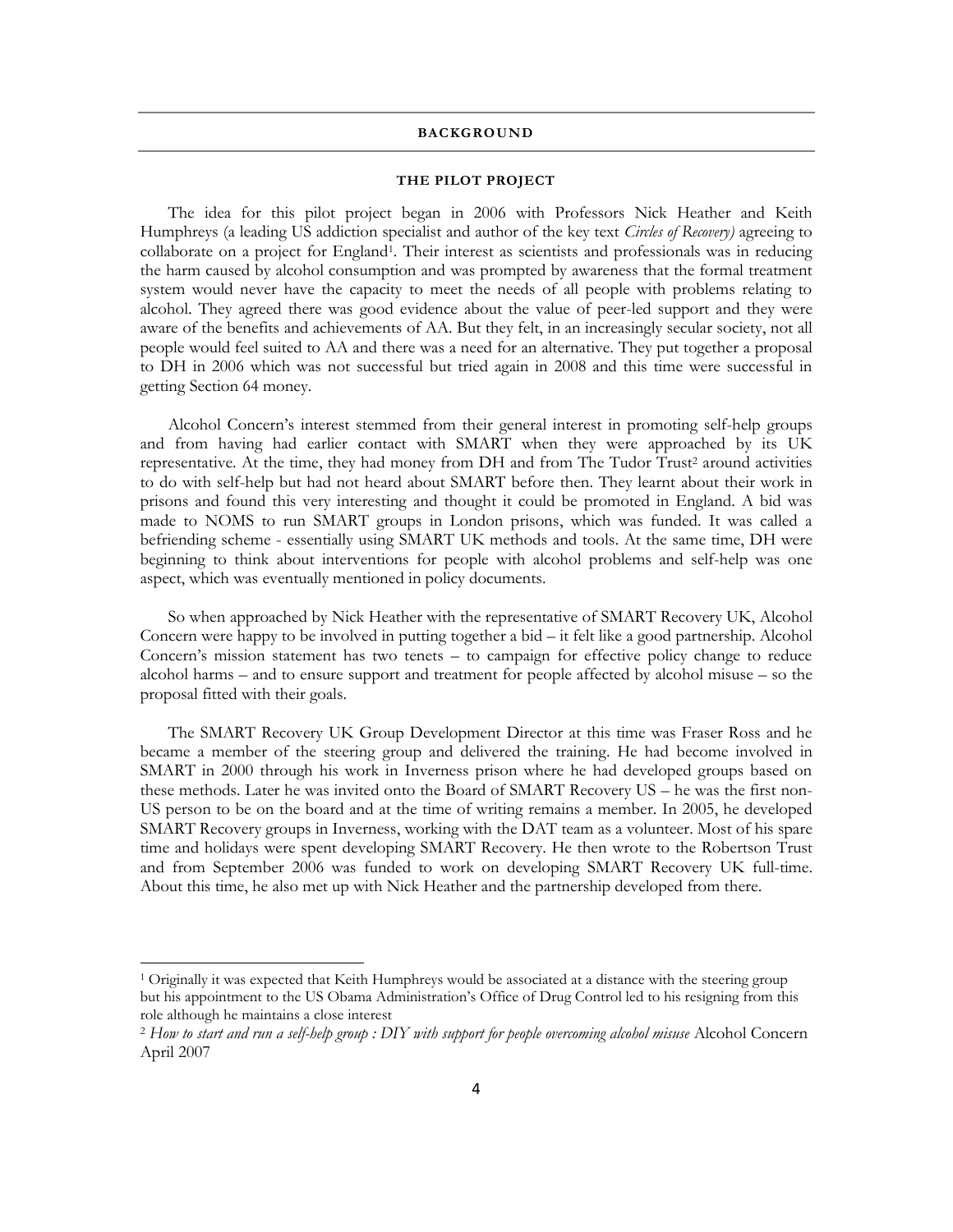The pilot project was thus a partnership between Alcohol Concern (the leading national agency on alcohol misuse, campaigning for effective alcohol policy and improved services for people whose lives are affected by alcohol-related problems), SMART Recovery UK (a network of groups coordinated from a centre in Inverness, which supports individuals who want to abstain from any type of addictive behaviour or activity) independent experts and scientists, recovery advocates, host agencies, facilitators and members of groups in six selected sites. It was funded by the Department of Health for a limited two year period. Thus a key element of the design involved working in partnership, including working with alcohol service providers.

The focus for the project would be alcohol (even though SMART Recovery® overall deals with a range of addictive behaviours). There was an underlying assumption that recruitment to the groups would be mainly through services in the six areas. Recruitment would be encouraged by the host agency and the groups would most likely act as a form of after-care following formal treatment programmes.

The Alcohol Concern/ SMART Recovery pilot project was funded by the Department of Health for a two year period from April 2008 to end of March 2010. Its aims (as set out in the grant proposal and other documents) were:

- To establish six new sites where mutual aid can flourish and become self-sustaining<sup>3</sup>
- To develop training, manuals and resources to enable local champions to develop and promote new groups
- To establish standard referral protocols in line with MOCAM from all tiers to newly established mutual aid groups<sup>4</sup>
- To facilitate a national roll-out of non-12-step mutual aid groups throughout England after the project has ended.

The intended outputs were:

 $\overline{a}$ 

- SMART Recovery mutual aid groups set up in six sites in England
- Establishment of local Champions in each area to promote and develop groups and ensure further sustainability
- The development of a Champions' Manual and an adaptation of existing mutual aid materials for use in England

<sup>3</sup> "Mutual help organisations are voluntary associations operated by peers who share a problematic status, rely upon experiential knowledge, value reciprocal helping, do not charge fees, and include personal change among their organisational goals" (Humphreys 2004: 177).

<sup>4</sup> *Models of care for alcohol misusers* (MoCAM) provides best practice guidance for local health organisations and their partners in delivering a planned and integrated local treatment system for adult alcohol misusers. Page 73 notes "Mutual aid and self-help groups are often a useful local resource, particularly for aftercare. Alcoholics Anonymous (AA) offers a model of support and continuing care for alcohol misusers, using the 12-step approach, and has the benefit of being available nationally. Other complementary mutual aid services may need to be specifically commissioned in each area to offer choice and an appropriate range of provision".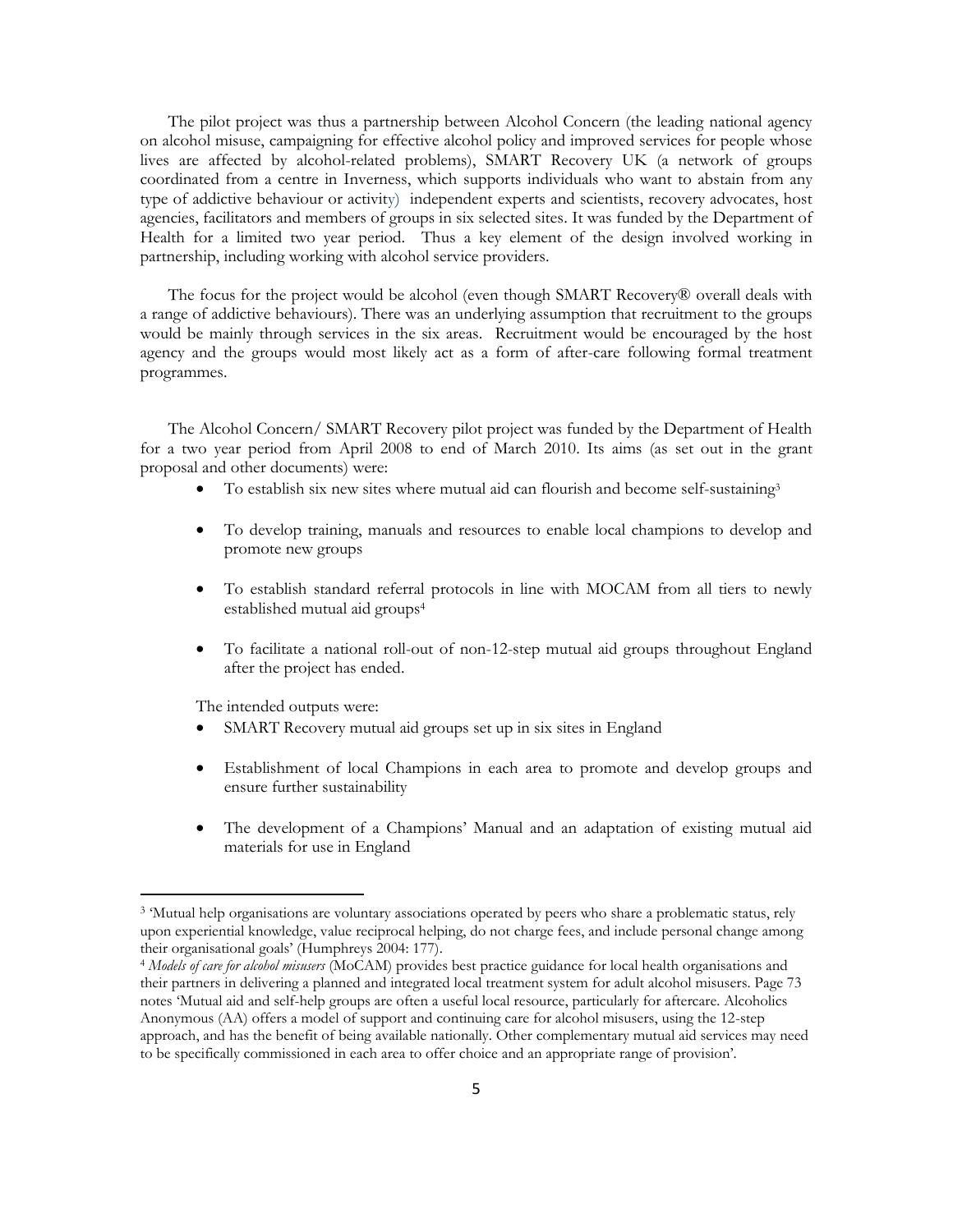- An evaluation report on project successes and learning points
- A guidance document for commissioners and alcohol services
- A national conference to disseminate good practice and share learning from the project.

The longer term outcomes envisaged by those proposing these developments were that, as a result of mutual aid groups being established, local areas would see improved outcomes across health and social care for participants; that these local areas would see improved models of care; and that more commissioners would adopt mutual aid approaches in their locality.

The problem which the pilot project aimed to address was identified as:

- lack of provision for after-care for people who graduate successfully from alcohol treatment programmes
- lack of an alternative to AA the principal form of mutual aid available in England
- lack of provision for relapse prevention or recovery from relapse
- lack of paths to recovery for those not wishing to enter formal treatment.

The population in need was seen as:

 $\ddot{\phantom{a}}$ 

- principally people with problems relating to use of alcohol
- other groups such as people with problems relating to other substances or other forms of addictive behaviour (though these would not be targeted in this pilot)
- people who have received some form of treatment and would benefit from less formal ongoing support
- people who are not comfortable with aspects of the AA form of mutual aid.

The solution was seen as SMART Recovery. This was broadly constructed as the use of wellevidenced cognitive behavioural approaches to addiction, delivered through mutual aid groups, which have been seen as playing a key role in any long lasting recovery process (Humphreys 2004). 5

It was assumed that there is good evidence for the effectiveness of cognitive behavioural interventions in addiction treatment ("these are the treatments that tend to be best supported by research evidence" - Raistrick et al 2006: 103). The issue was whether these interventions could be delivered through a mutual aid support system as developed by SMART Recovery® in USA adapted to UK conditions. Raistrick et al"s comprehensive review of the effectiveness of treatment for alcohol problems also noted as one of its key themes that "the majority of people, including dependent drinkers, move into and out of different patterns of drinking without recourse to professional treatment. Unassisted or natural recovery is often mediated through self-help, family and friends, and mutual aid groups'.

<sup>5</sup> "Participation in addiction-related mutual help organizations seems, on average, to reduce substance use and associated problems with psychological, physical and social functioning' (Humphreys 2004: 179).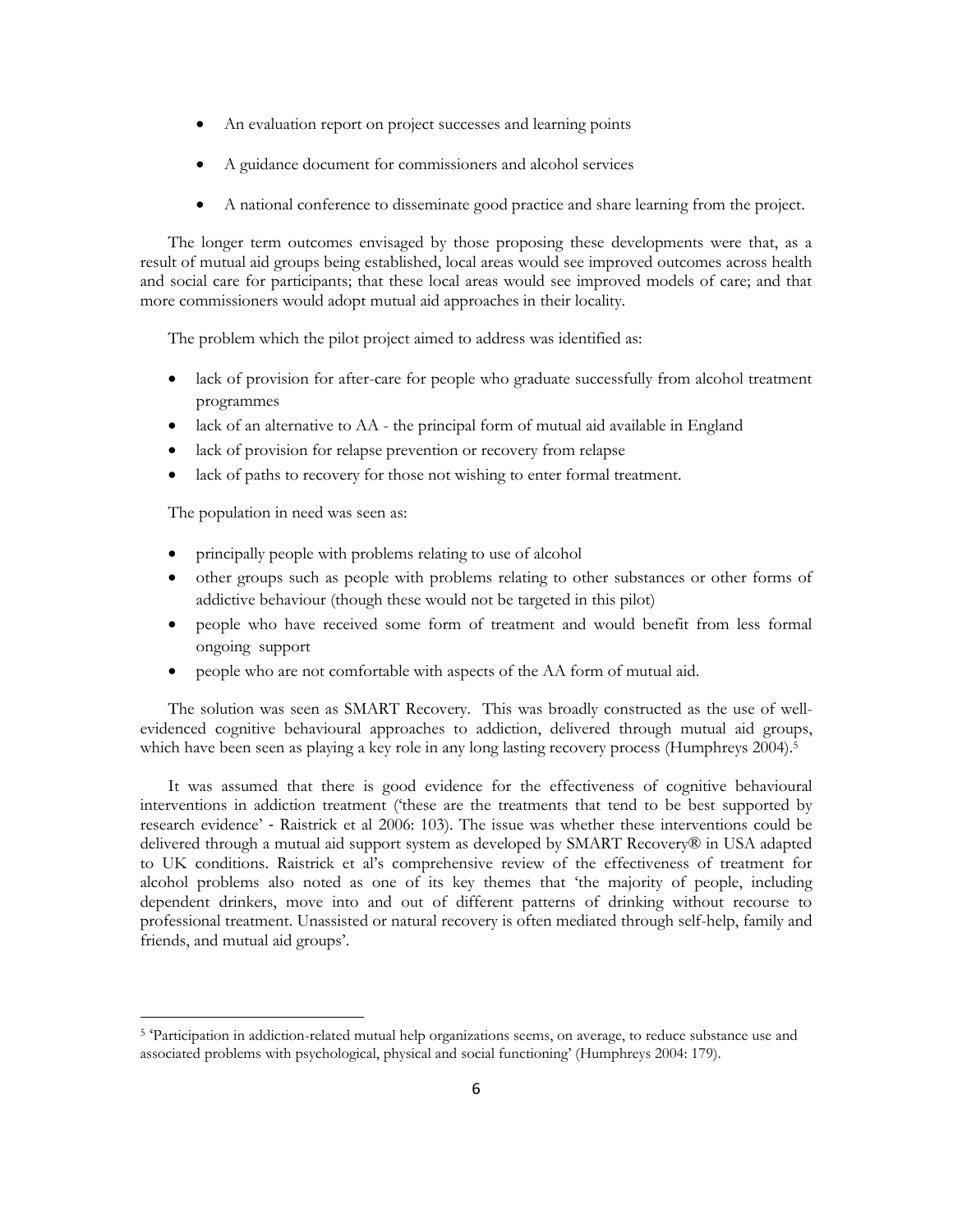<span id="page-6-0"></span>One element in the design of the pilot rested on the idea of speeding up or condensing the time frame for the development of groups and roll out of SMART Recovery nationally by providing start up training in six identified locations in different parts of England.

#### **SMART RECOVERY®**

SMART is an acronym for Self Management and Recovery Training.

"SMART Recovery is the only addiction-related self-help organisation that explicitly acknowledges science as the ultimate authority,' (Humphreys 2004: 85).<sup>6</sup> It recommends abstinence and uses a four point programme focusing on:

- 1) building and maintaining motivation to abstain
- 2) coping with urges
- 3) managing thoughts, feelings and behaviour, and
- 4) balancing momentary and enduring satisfactions (Humphreys 2004: 85).

SMART Recovery® became a not-for-profit organisation in USA in 1994 and relies on donations, sale of materials and grants from foundations for financial support. It now claims meetings around the world (in California, New York City, Washington, Australia, Canada, Iran and UK) with a further 16+ online meetings per week. The founding president Joe Gerstein sees the key to SMART Recovery as 'self-management<sup>7</sup>. The belief that 'you can do it' is the most important factor in making progress. "The belief that you have the capability to overcome your addiction and that you can get back to living a normal life and will not always have to be "in recovery"". Choice is the key. There are various approaches to recovery and SMART Recovery is just one. "What is important is to find the one that suits you, fits you best". In his view, the SMART programme can be used in therapy but SMART Recovery meetings are a form of self-help and mutual aid. Now there are 500 meetings per week world-wide, he claims. The Handbook has been translated into many languages. Now the Board in USA is composed half and half of professionals and alumni of SMART Recovery meetings. It is a slim organisation with only two full-time employees in the headquarters. The aim is to promote peer-led meetings but in the early stages professionals may facilitate meetings, in his view. After six to eight months they should hand them over to group members. "Professional involvement helps to feed in the science". The approach adopted may vary depending on the context, including differences in health services in different countries.<sup>8</sup>

A SMART Recovery Therapy manual has been developed recently which can be used by treatment professionals. In Australia treatment professionals play a role and there has also emerged there a group of peer support facilitators who have a para-professional role – as expert facilitators. There are thus a number of variations within the SMART Recovery model and only one approach is to emphasise that groups must be independent and peer-led from inception. However Bill White (who, like Nick Heather, is a member of the SMART Recovery international advisory board and who

 $\ddot{\phantom{a}}$ 

<sup>6</sup> Humphreys notes that SMART Recovery views substance abuse as "simply an unhealthy behavioural habit" (2004:2).

<sup>7</sup> Speaking at final conference on the pilot March 2010 London

<sup>8</sup> Humphreys notes that "each SMART Recovery group has a voluntary coordinator who has access to a mental health professional advisor between meetings… the professional advisor is also a volunteer, because like all self help organisations, SMART charges no fees' (2004:85).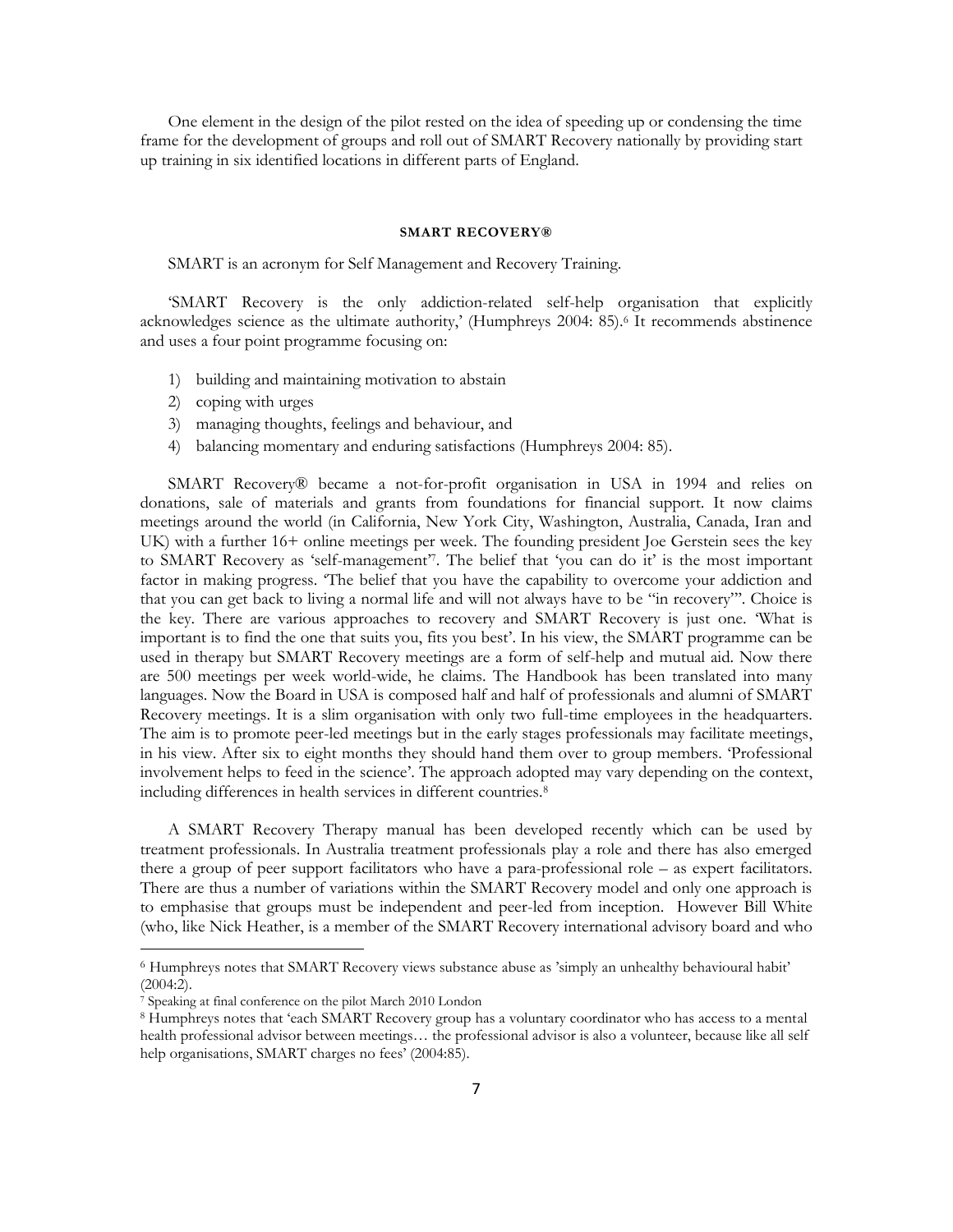has become influential within the recovery movement in Scotland) places much more stress on autonomy and independence. His recent influential monograph points out that "the history of addiction treatment and recovery in the United States contains a rich "wounded healer" tradition. For more than 275 years, individuals and families recovering from severe alcohol and other drug problems have provided peer-based recovery support (P-BRS) to sustain one another and to help those still suffering. Formal peer-based recovery support services (P-BRSS) are now being delivered through diverse organizations and roles" (White 2009). He notes also that "the organizing principle for providing care for people with alcohol and other drug problems is shifting from pathology and intervention paradigms to a long-term recovery paradigm'  $(2009.9)$ .

Groups developed in Scotland initially with support from the Scottish Executive and later from the Robertson Trust. Groups within the SMART Recovery UK network are now running in seven Scottish towns and cities. A report on the members of some SMART Recovery groups and their experience of training has recently been written by Laura Graham, an independent evaluator (Graham 2010). Groups in Manchester also developed. The Manchester groups initially focused on drugs rather than alcohol. Meetings are now held in several locations in England (in addition to those relating to the Alcohol Concern pilot), for example in Bolton, Bury and West London (Graham 2010: 4).

Addaction received a contract to deliver a pilot SMART Recovery service from three Ayrshire local authorities and NHS Ayrshire and Arran. <sup>10</sup> Their view was that social workers in local

 $\ddot{\phantom{a}}$ 

<sup>9</sup> White also notes that "peer-based recovery support (P-BRS) is the process of giving and receiving nonprofessional, non-clinical assistance to achieve long-term recovery from alcohol and/or other drug-related problems. Peer-based recovery support is provided by people who are experientially credentialed. There are substantial differences between models of peer recovery support and models of professionally directed addiction treatment. P-BRS can be delivered through a variety of organizational venues and a variety of service roles (including paid and volunteer recovery support specialists)" (2009: 15). His arguments support a more assertive and independent network of recovery advocates: for example "People in recovery have been cyclically included and excluded from leadership and service roles within addiction treatment and the broader arena of recovery support services. Recovering people are awakening politically and culturally and are generating new recovery support institutions that complement and, in some circumstances, compete with professionally directed addiction treatment.' (2009: 32). He includes SMART Recovery within the category of secular recovery support societies in the United States which there have included the Washingtonians (1840), multiple fraternal temperance societies (1840s to 1890s), the Dashaway Association (1859), the Ribbon Reform Clubs (1870s), the Business Men"s Moderation Society (1879), Women for Sobriety (1975), Secular Organization for Sobriety (1985), Rational Recovery (1986), Men for Sobriety (1988), SMART Recovery® (1994), Moderation Management (1994), and LifeRing Secular Recovery (1999). He notes that such secular recovery groups have grown in number since 1975, but the availability of face-to-face meetings continues to be geographically limited. This limitation is balanced by the rapid growth in Internet based secular recovery support meetings (2009: 37).

<sup>&</sup>lt;sup>10</sup> The Addaction pilot SMART Recovery programme in Ayrshire was implemented from July 2006 and evaluated in 2008. The evaluation report concluded *inter alia* that Addaction had successfully developed an open door service that clients could access rapidly and SMART Recovery offered an important and effective alternative to existing treatment and recovery services in Ayrshire. Most participants were able to quickly grasp the tools and techniques and enjoyed the learning and changes they experienced both in one to one sessions and group meetings. However the development of autonomous groups was slow and in 2008 no such groups were running. Facilitator training was still very much in the hands of professionals. Many referring agencies did not understand the underlying values of SMART Recovery. It recommended moving forward with facilitator training and supporting individuals to facilitate their own groups. (Opit 2008: Executive Summary). Currently the Addaction SMART Recovery website in west of Scotland says **'**SMART Recovery is a self-help programme *(footnote continued)*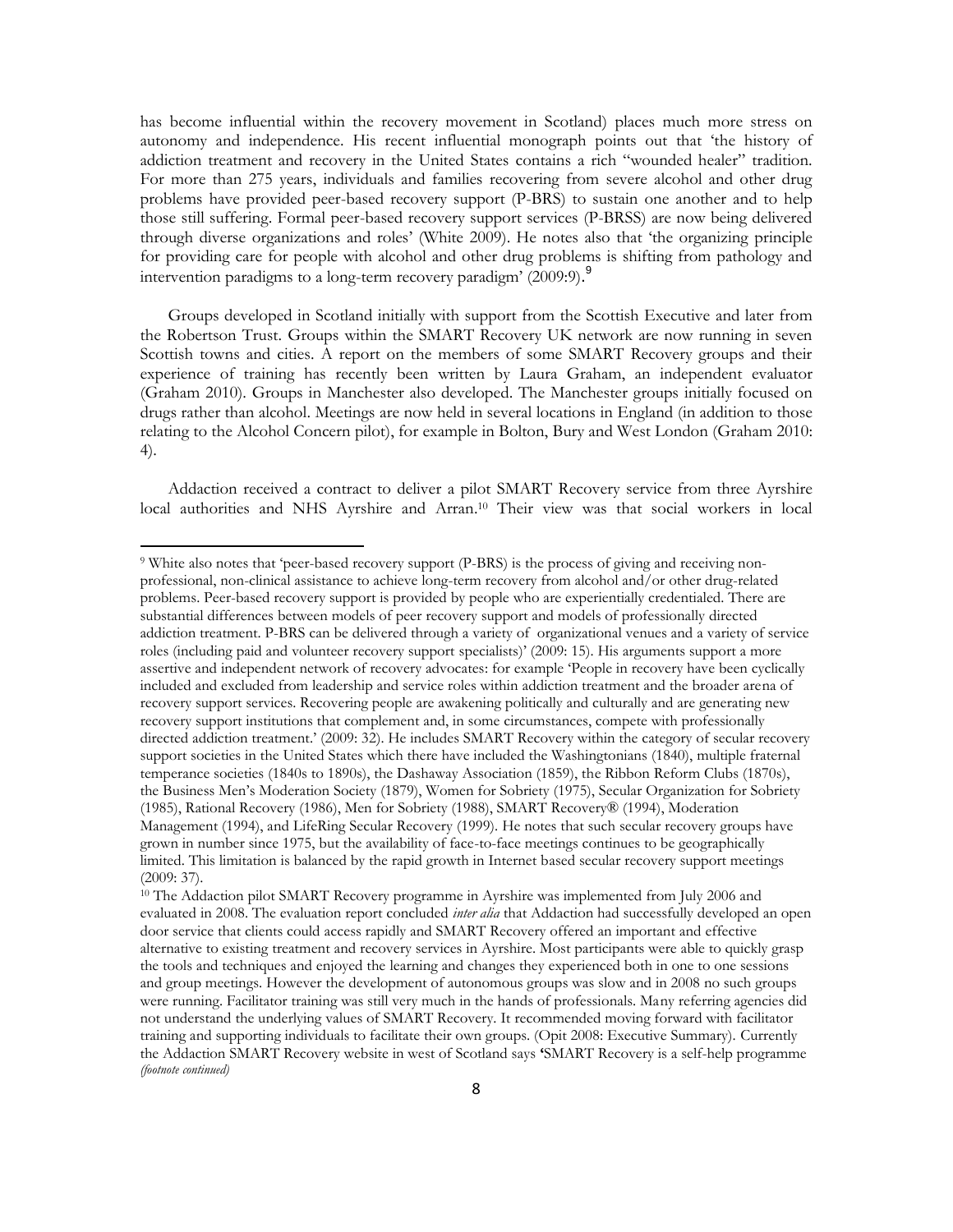community teams could lead the development of groups and that this was preferable as members might be endangered if non-trained people were leading groups. From the beginning of the pilot, there was a tense relationship between SMART Recovery UK and Addaction Scotland about what constituted the SMART Recovery approach (Opit 2008 describes differences between SMART meetings and SMART therapy). The SMART Recovery ® website lists treatment providers and programs. However it notes that "SMART Recovery® does not endorse or approve health care providers. SMART Recovery® Affiliated Professionals are addiction treatment professionals or facilities who recognize and support the SMART Recovery<sup>®</sup> program. Being a SMART Recovery<sup>®</sup> Affiliated Professional means that 1) in the Affiliate's opinion the Affiliate's philosophy of addiction treatment is similar to SMART Recovery's philosophy, 2) the Affiliate has requested to be listed here in support of SMART Recovery, and 3) the Affiliate regularly suggests SMART Recovery participation to clients/patients". Some members of the network were relaxed about these issues while others took the view that there were 'correct' and 'incorrect' approaches. This tension grew over time and produced strains within the movement in UK and also in USA.

SMART Recovery offers a response to any type of addictive behaviour either to do with substances or activities.

| It is based on a set of tools which include:                          |
|-----------------------------------------------------------------------|
| Change plan worksheet                                                 |
| ABCs of REBT for emotional upsets <sup>11</sup><br>$\bullet$          |
| Cost Benefit analysis<br>$\bullet$                                    |
| Brainstorming                                                         |
| ABCs of REBT for urge coping                                          |
| Role playing and rehearsals                                           |
| Hierarchy of values                                                   |
| DISARM (destructive images, self awareness and refusal methods).<br>٠ |
|                                                                       |

 $\overline{a}$ 

for people with drug and alcohol problems. People take part in one-to-one and group meetings that are led by themselves and their peers. All Addaction ask is that those attending consider becoming drug and alcohol free."

<sup>11</sup> REBT: Rational emotive behavior therapy (REBT), previously called rational therapy and rational emotive therapy, is a comprehensive, active-directive, [philosophically](http://en.wikipedia.org/wiki/Philosophy) and [empirically](http://en.wikipedia.org/wiki/Empirical) based [psychotherapy](http://en.wikipedia.org/wiki/Psychotherapy) which focuses on resolvin[g emotional](http://en.wikipedia.org/wiki/Emotion) an[d behavioral](http://en.wikipedia.org/wiki/Behavior) problems and disturbances and enabling people to lead happier and more fulfilling lives. REBT was created and developed by the [American](http://en.wikipedia.org/wiki/United_States) [psychotherapist](http://en.wikipedia.org/wiki/Psychotherapist) and [psychologist](http://en.wikipedia.org/wiki/Psychologist) [Albert Ellis](http://en.wikipedia.org/wiki/Albert_Ellis) who was inspired by many of the teachings of [Asian,](http://en.wikipedia.org/wiki/Asia) [Greek,](http://en.wikipedia.org/wiki/Ancient_Greek) [Roman](http://en.wikipedia.org/wiki/Ancient_Rome) and modern philosophers. REBT is one of the first and foremost forms of [cognitive behavior therapy](http://en.wikipedia.org/wiki/Cognitive_behavioral_therapy) [\(CBT\)](http://en.wikipedia.org/wiki/CBT) and was first expounded by Ellis in the mid-1950s and continues its development to this day, (from Wikipedia accessed 14 October 2009).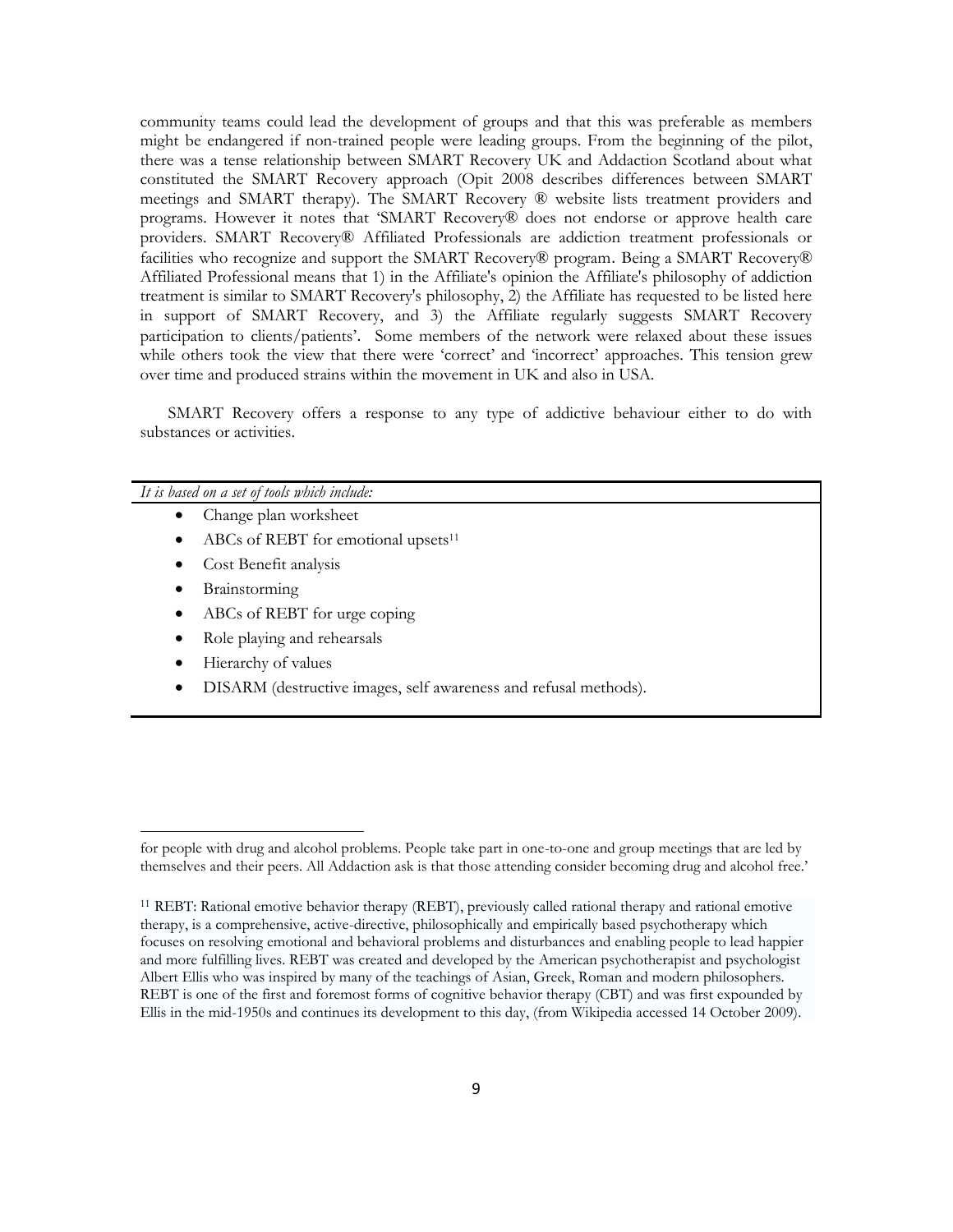*Facilitators can be provided with a starter package (via the US website http://www.smartrecovery.org) which includes:*

- The handbook
- The hat
- 5 DVDs and 4 videos
- Who we are
- Facilitating a SMART meeting
- Facilitating an advanced SMART meeting
- 4 point programme
- SMART for life DVD.

SMART Recovery has thus had a presence in UK for some time.

*A number of key principles have been emphasised (as outlined in the various manuals adapted for a UK audience by SMART Recovery UK which have been distributed to interested persons and through training):* 

- Being non-hierarchical
- Being non-religious
- Being relaxed
- Being a practical approach to self-regulation
- Stress on self-responsibility to maintain abstinence
- Partnership between professionals and groups
- Valuing the opinions of all members of a group
- Facilitator style approach and attitude
- Being forward looking
- Focus on recovery being powerful not helpless
- Exploring individual challenges in a group setting
- Using the tools
- Brainstorming possibilities and solutions.

Over time the Development Director at SMART Recovery UK came to stress the value of separating groups from professional involvement, influenced by the ideas of Bill White and the emerging recovery movement in Scotland. This separation he saw as encouraging:

- Group autonomy
- Empowerment
- Independence
- Ownership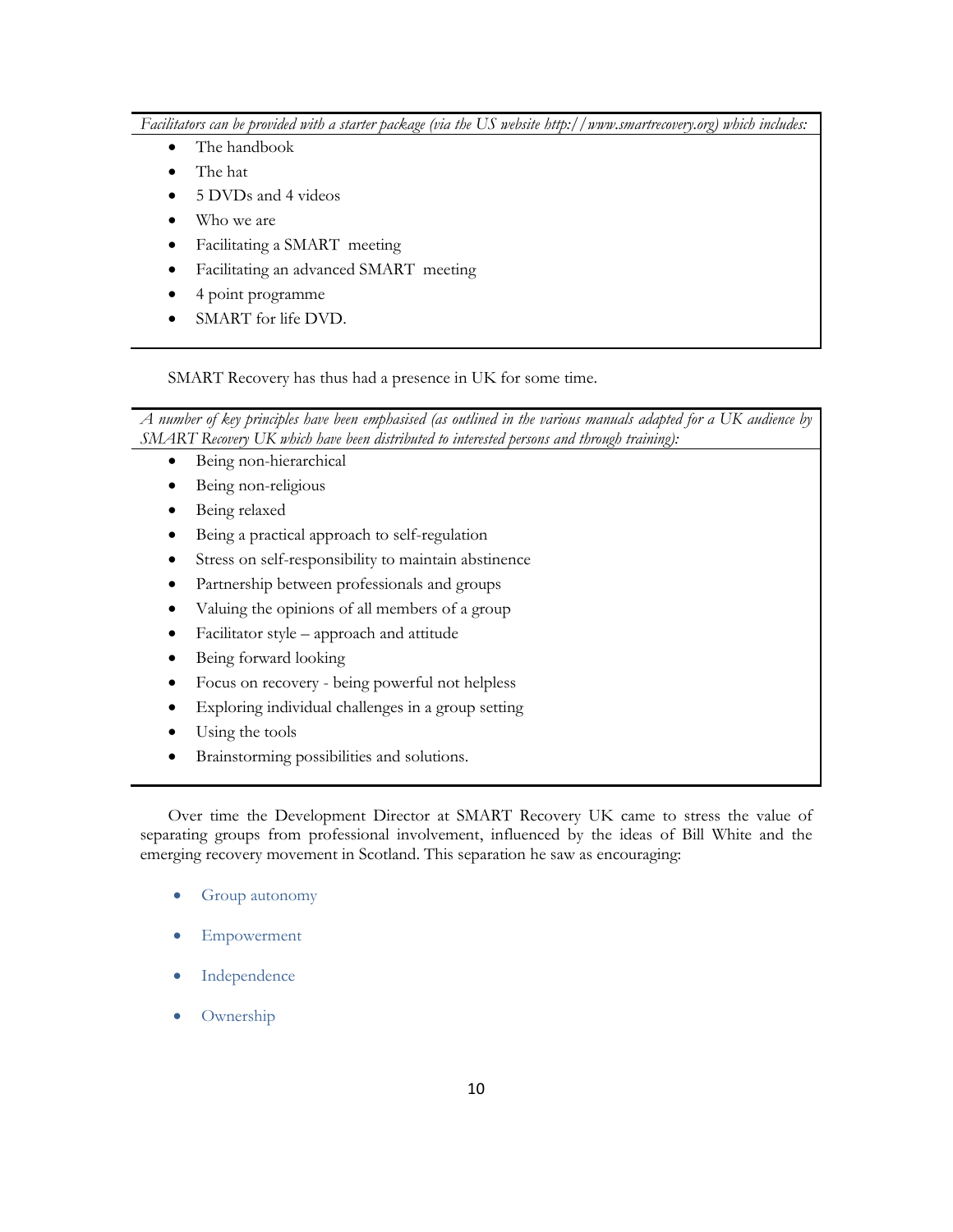Some members of the SMART network fear that recovery groups can be hi-jacked by professionals, turning them into a service mechanism within an acute care model of addiction treatment.<sup>12</sup> A tension remains around this and related perspectives within the network associated with SMART Recovery UK. Some other individuals and groups who are also associated with SMART Recovery ® do not place as much emphasis on this separation, considering it possible for professionals to play a role in setting up groups and facilitating them initially, although the ultimate aim might be for such groups to become self-sustaining and autonomous in time. Some groups and "SMART Recovery affiliated professionals" also argue that the tools may be used and taught in one to one sessions between a professional and a client or service user. <sup>13</sup>

#### **EVALUATION AIMS AND METHODS**

<span id="page-10-0"></span>The research described in this report was carried out mainly using qualitative research methods. The aim of such research is to capture the experiences of participants and to see how they give meaning to the activities in which they are engaged. As social researchers we also place emphasis on considering the context within which participants' accounts are located and the inter-relationship between the perceptions of participants and the social world in which they arise. In the alcohol field, part of that social world is the system of treatment and service provision which aims to improve the health of people affected by alcohol consumption. Qualitative accounts look not only at 'objective' measures of outcomes, costs and benefits but include also reference to emotions, ideas and values. As an *evaluation* project, this research was not purely of academic interest but aimed to improve knowledge and assist in the improvement of services and activities focusing on alcohol problems.

The key questions for those developing the pilot project and for the evaluation centred on *feasibility* and *acceptability*: was it feasible to start up new mutual aid groups in six areas through the processes initiated by the steering group? Would these new arrangements be acceptable to services and potential group members?

The methods of research adopted were those of a *process evaluation*. It would have been unrealistic to attempt an outcome evaluation at this early stage to ascertain the effectiveness of the pilot projects. This would have required the collection of systematic data on behavioural changes at the individual level and on health system outcomes and changes. An important feature of the setting in which this research was conducted was the need to respect the desire for confidentiality and autonomy among group participants. Conventional intrusive data collection methods were not appropriate as they could disrupt the very process of developing groups, which was our main object of study as well as generally being resisted by participants at all levels in this pilot project.

 $\ddot{\phantom{a}}$ 

<sup>12</sup> Humphreys notes that "many professionals lack knowledge about self-help organisations" (2004:3).

<sup>&</sup>lt;sup>13</sup> Humphreys points out that many self-help organisations establish supportive roles for professionals. Professionals may perform an advisory role, and may be invited to speak to groups, asked to help secure meeting space, and refer patients to the groups. Some self help organisations are openly hostile to treatment professionals though Humphreys notes this is more prevalent among organisations for serious mental illness than for substance abuse. Groups may be described as "peer led" when in fact peer control is trivial. He adds "buzzwords are far less important in differentiating self help organisations from professional interventions than is the bread and butter reality of who has power within the organisation" (2004: 20).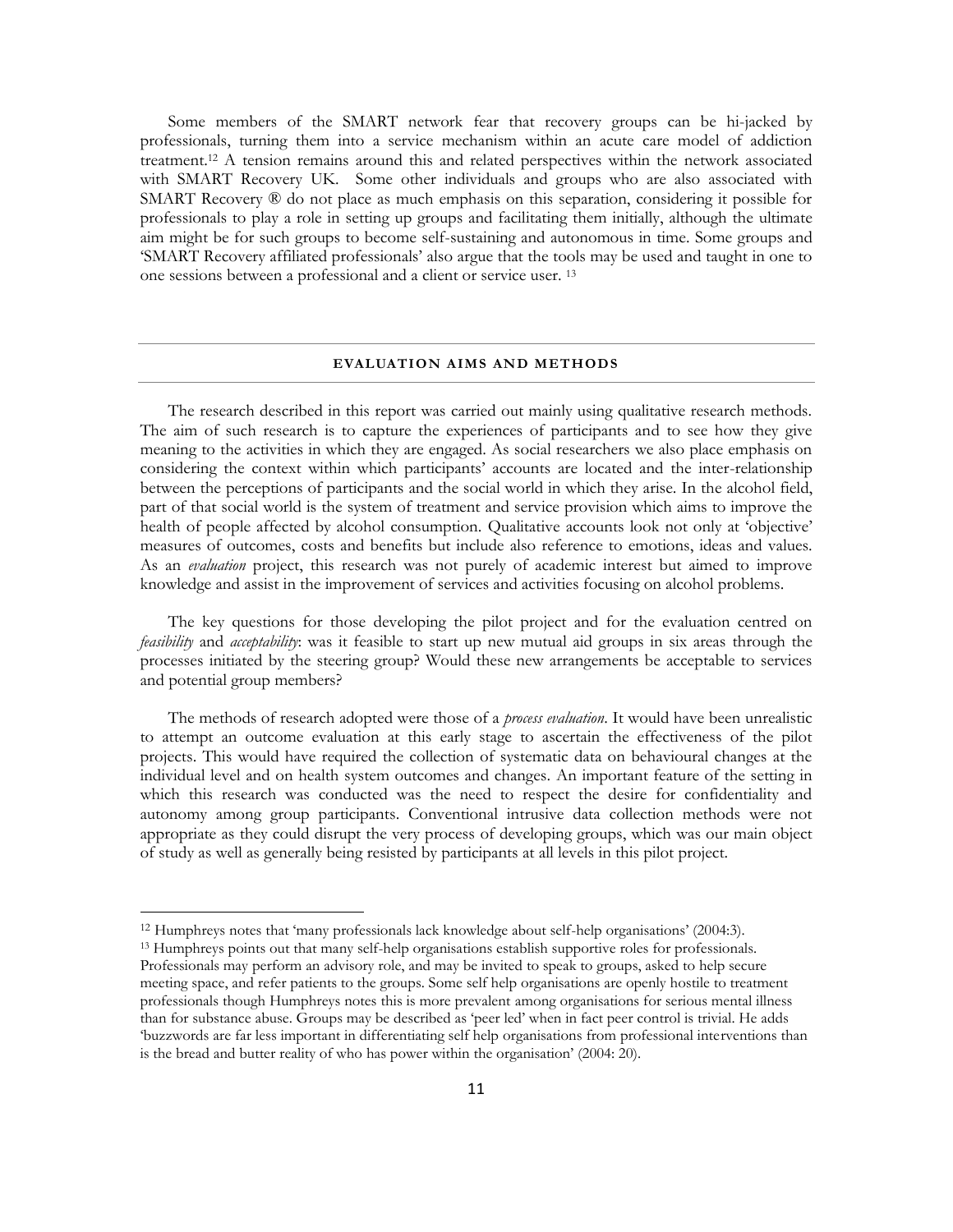Ethical approval was given by the Middlesex University School of Health and Social Sciences Ethics Committee. Information sheets and consent forms were produced and used where appropriate. The research aimed to contribute to policy and practice discussions by helping to provide information on the needs of self-help organizations such as SMART Recovery. It hoped to draw together the evaluations/ views of participants in the process of developing SMART groups in the pilot sites, ranging across group members and facilitators, and other stakeholders such as the host agencies, other service providers and service users, and other activists as represented on the steering group and in Alcohol Concern. The research aimed to look for evidence on the *planning*, *delivery* and *receipt* of the pilot overall and in each of the six chosen sites. Quantitative and qualitative data were sought out on the extent of delivery, coverage of target groups and levels of satisfaction.

# *The main sources of information were:*

- Routine monitoring data [to be collated by the project coordinator]
- Documents [from websites, manuals, grant application, project applications, and progress reports to DH and steering committee]
- Interviews [with steering committee members]
- Focus groups [two were held with facilitators attending networking events organized by the project coordinator in September and December 2009]
- Questionnaires [to contact persons in the host agencies on two occasions, to group members in Autumn 2009 and to participants in the final conference March 2010]
- Observation [of steering committee meetings, networking events, training sessions and the final conference].

*Questions addressed using the above listed sources of information were:*

- What is the SMART Recovery model?
- How did the idea for the pilot come about?
- How was the proposal developed into action?
- How and why were the six sites selected?
- Who were the key players in developing this pilot?
- What were the characteristics of each host site?
- Did an influential champion develop in each site? And who were they?
- What resources were needed to support the groups?
- What aspects of the local policy and practice environment were influential in each area?
- Were local stakeholders mobilized to support the groups?
- Were stakeholders mobilized nationally to support the pilot?
- How were facilitators and group members recruited?
- How many groups were established in each site?
- How many people attended?
- What were the characteristics of group members?
- Did networks develop between groups?
- What were the expressed needs of group members? Were these met by group membership?
- What did group members think about the model/ SMART Recovery approach?
- Did group members feel empowered by participation?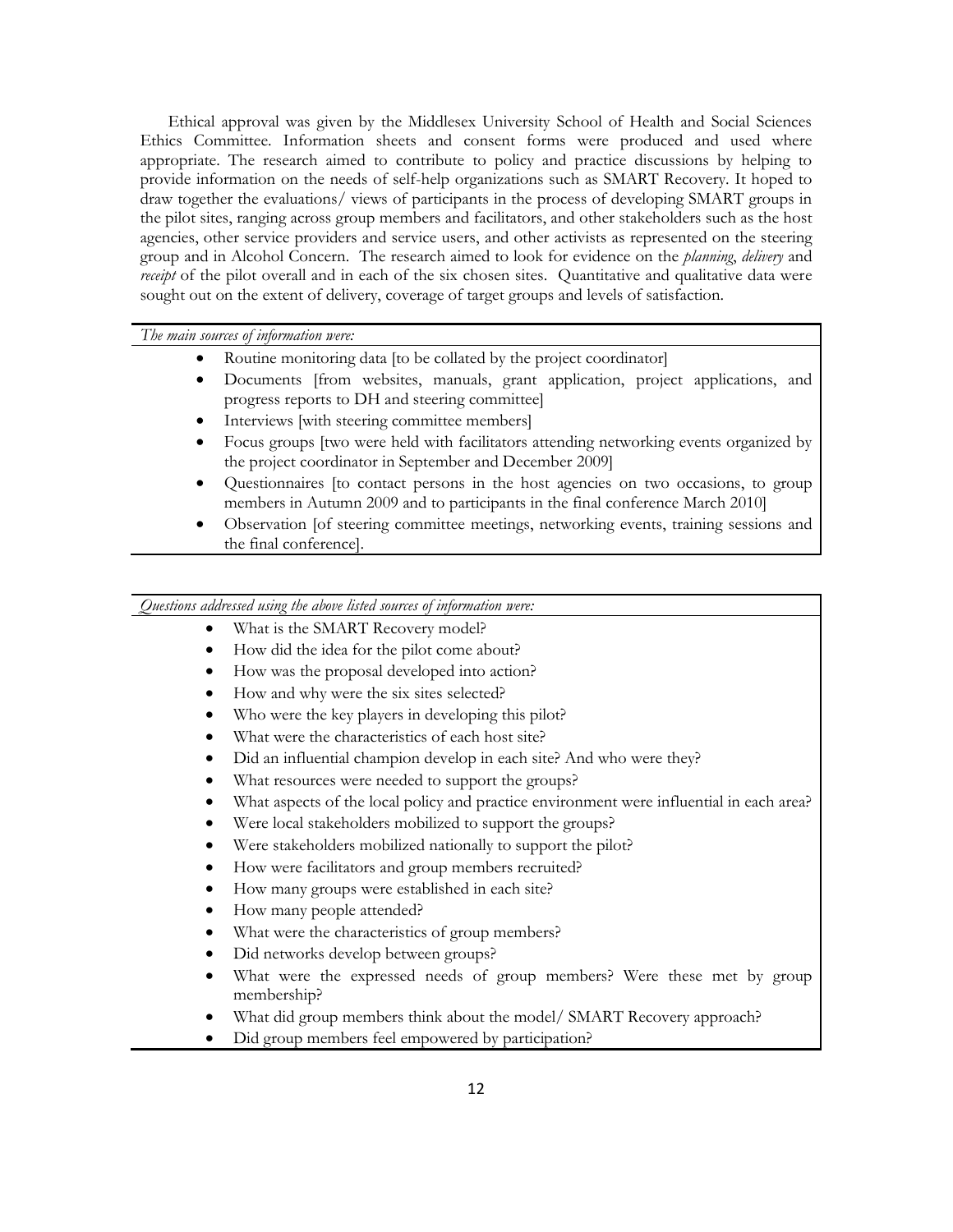Not all these questions were amenable to full answers in the process of carrying out this research. It proved impossible to collect standardized routine monitoring data mainly because of the importance of not disrupting the delicate process of establishing new groups. Contact between the project coordinator and the host agencies proved more difficult than anticipated as the contact persons at each site were very busy people who could rarely be contacted by phone or email. The researchers found it most useful to base information collection around naturally occurring events such as the networking meetings or the final conference. Facilitators were especially helpful in negotiating access to group members and encouraging them to complete the questionnaire distributed in Autumn 2009.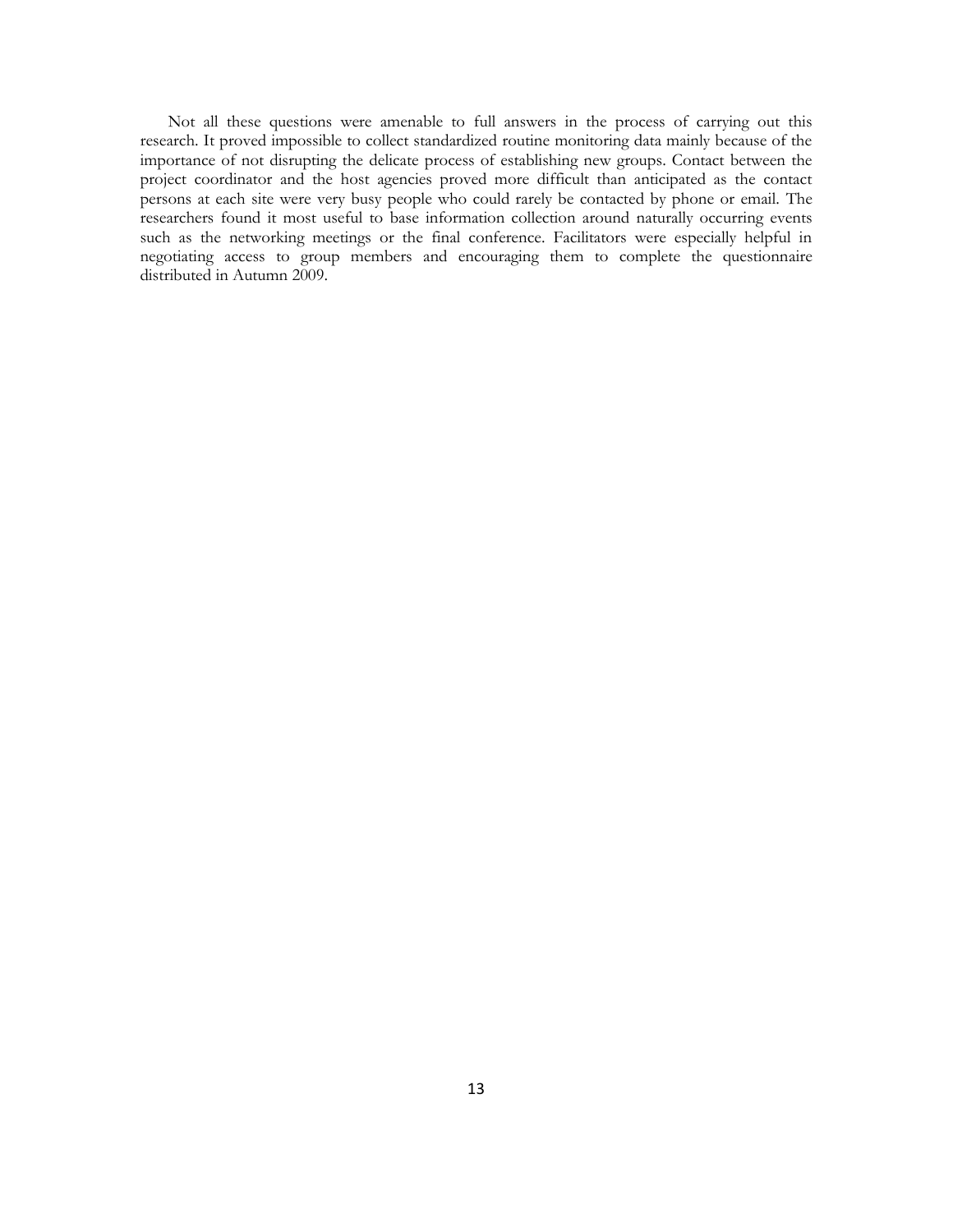# **FINDINGS**

#### **PLANNING**

#### <span id="page-13-2"></span><span id="page-13-1"></span><span id="page-13-0"></span>EXPECTATIONS

The original expectations of those involved in planning the project can be deduced from an analysis of documents and from interviews and observation.

# *Key participants*

It was expected that the key participants would be the Department of Health, Alcohol Concern, SMART Recovery UK, the steering committee, the project coordinator, the host agencies in the six sites, the facilitators and the group members. These were thought to have various roles which were briefly:

- Department of Health would provide funds over a two year period and monitor developments through observation of steering committee meetings, and receipt of regular financial and administrative reports
- Alcohol Concern would organize free access to SMART Recovery® facilitator training, literature, practice and techniques; assist with capacity building for service providers and service users; support the creation and development of a network of mutual aid champions; and provide support to commissioners for service expansion and development of access to after-care and peer-based support for long-term recovery
- SMART Recovery UK would offer advice through membership of the steering committee
- The steering committee would meet quarterly and guide the development of the project
- A project coordinator would lead the development of the project and be responsible for ongoing development, operation and evaluation; and would in particular provide support for the facilitators by bringing people together from different sites through networking meetings
- The host agencies would offer support and guidance for any of their clients who wanted to start a meeting and offer rooms to hold meetings in; would assist service users in setting up SMART Recovery groups; provide a room for the training to take place in and promote the idea to their service users; and offer support to the facilitators
- The facilitators would lead, develop and coordinate meetings, having been trained; they would access materials and maintain adherence in meetings to the SMART agenda and guidance, and maintain focus; they would function as a leader within a peer-group, selfhelp setting rather than being expected to provide an answer to every question. After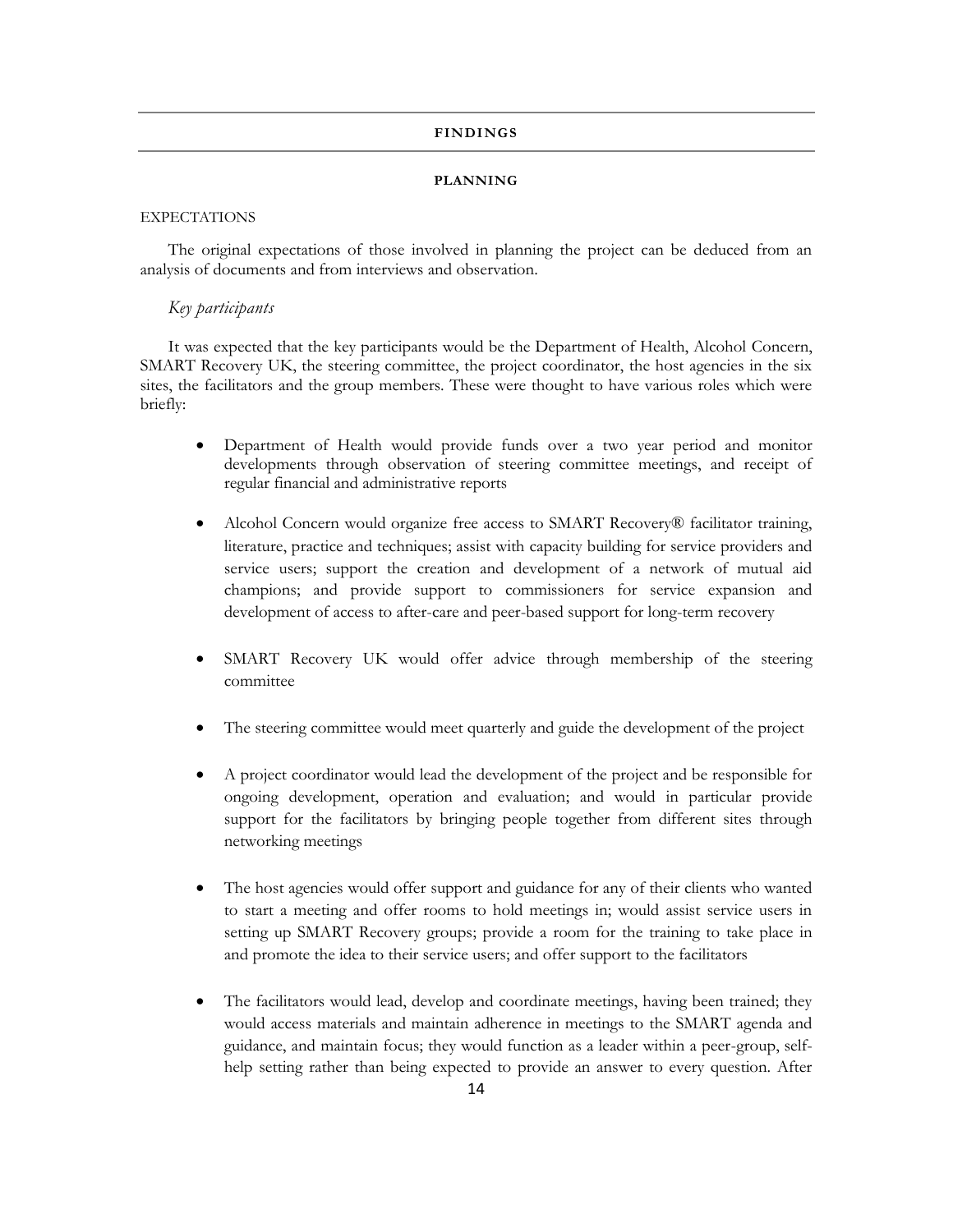training, it was envisaged that individuals identified as facilitators would be ready to set up meetings. As the groups should operate with a relatively flat structure, there might not be just one facilitator in a group but any or all group members could take turns in facilitating.

# **DEVELOPMENT AND DELIVERY**

# <span id="page-14-1"></span><span id="page-14-0"></span>EXPECTATIONS

*How was it anticipated resources would be distributed?* 

# **Resources:**

The total budget allocated by DH over a fixed two year period April 2008 to end March 2010 was £100,000.The projected expenditure divided into a number of heads allocated as in the diagram below.

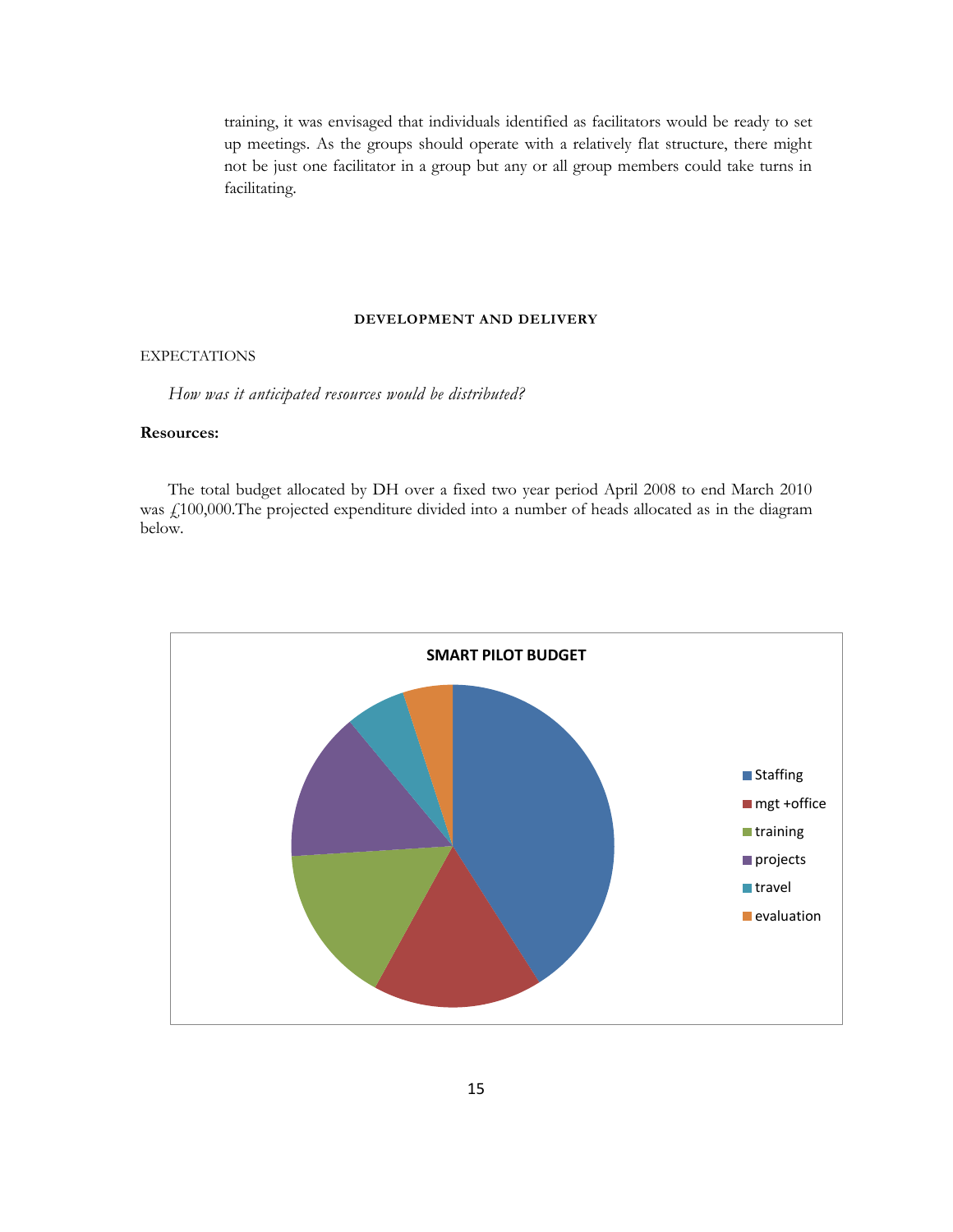*What did stakeholders define as the core ingredients of the model?*

Core elements were *training, support, and champions*.

#### **Training**

The design assumed that one initial period of training in each site would be sufficient to jump start/condense the process of developing groups. Host agencies would nominate people to take part in the training and the DH project budget would pay the travel and related expenses of those delivering the training.

#### **Support**

It was assumed by those writing the project grant application and on the steering group that pilot sites would ensure that a room was available for at least one meeting per week, that they would refer service users to the meeting as appropriate and provide access to photocopier, paper, telephone and email internet as needed. These would be provided as part of the general expenditure of the host agency and no additional funds would be required. It was also expected that they would advocate locally among fellow services to raise awareness and ask them to encourage their clients to try the SMART Recovery meetings.

It was also assumed that support would be provided to both host agencies and groups by the Project Coordinator acting in a developmental role and that the wider SMART Recovery UK network and website would provide additional ongoing support for groups as they developed over time.

It was also expected that support would be offered by the host agencies through one named person (usually the person whose name was on the project application) who would also become the champion for these groups in the agency and more widely in the local area.

# **Champions**

The emergence of champions in each area to take up the cause of promoting and developing SMART Recovery groups was seen as important for longer-term sustainability. It was assumed these would emerge from the active interest expressed by agencies in applying to take part in the pilot and through experience of the benefits of the existence of groups.

In the Facilitator Training Resource Manual (February 2009 version) it is stated that SMART Recovery® local champions are volunteers – "the person who helps with local organising and promoting SMART Recovery. Ideally there will be a team of local champions who form a steering group to run and support groups locally. These groups will be joined up by the Central Office and brought together for mutual support and learning" (p8). Elsewhere in a handout to those attending facilitator training there is a section 'how to identify a SMART Recovery champion' with the answer: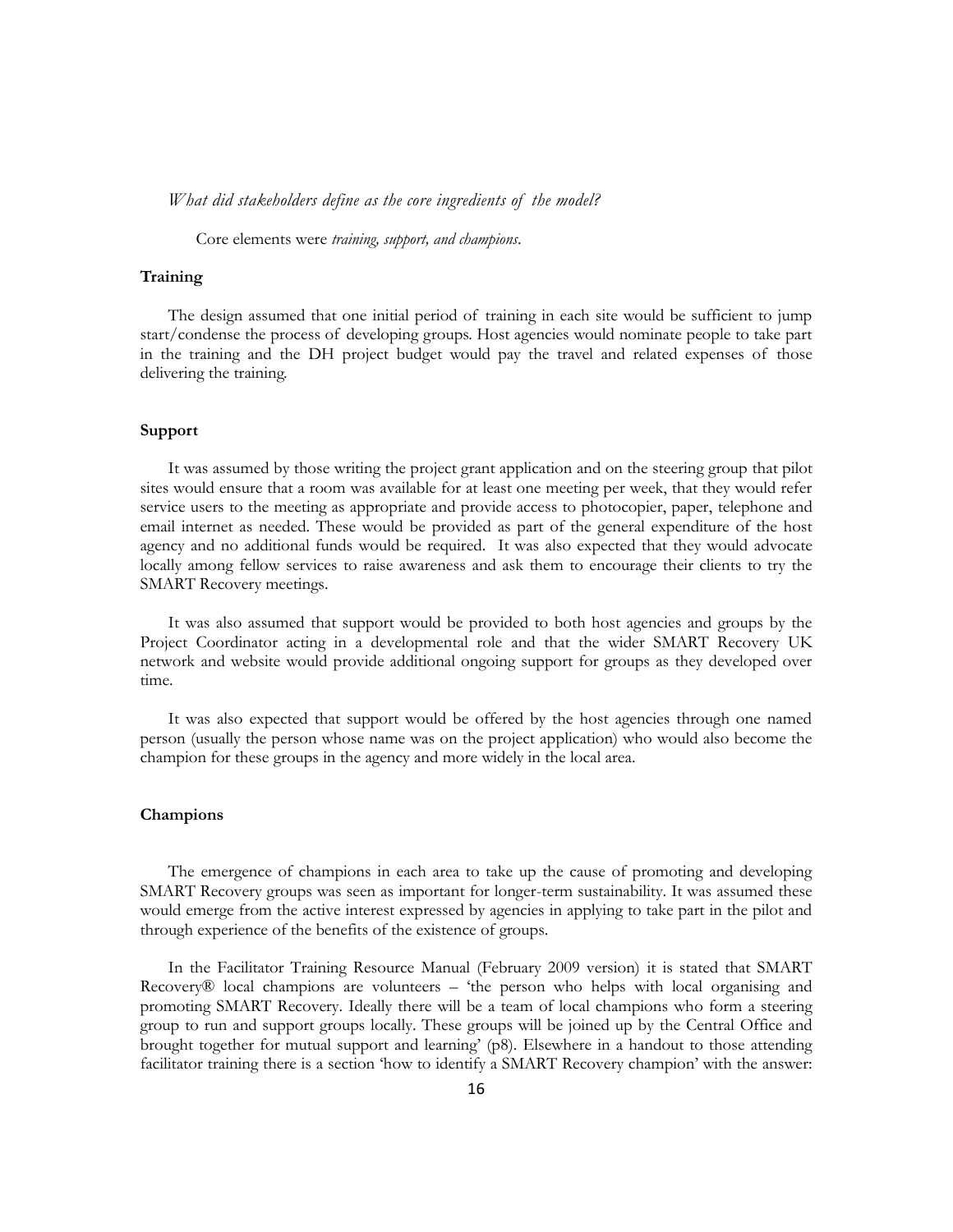"an individual who has demonstrated or is demonstrating recovery responsibly and capably; an individual who has sustained abstinence; or an appropriate service user that may wish to start up a mutual aid group". Others involved in the process of developing the pilot programme envisaged service providers, treatment professionals or other independent supporters and experts as the main champions who might in particular fulfil a key function by referring people to the groups and encouraging support for SMART in the broader local community.

# <span id="page-16-0"></span>**EXPERIENCES**

#### *Steering committee*

The steering committee was chaired by a distinguished Emeritus Professor and member of the International Advisory Board of SMART Recovery® USA. Other members were the Director of Policy and Communications at Alcohol Concern, the Development Director at SMART Recovery UK, and two recovery advocates from SMART Recovery in Manchester. The meetings were also attended by a representative from the Department of Health, the independent evaluator and the project coordinator. Meetings were held quarterly.

The representative of SMART Recovery on the steering committee was involved in the appointment of the first project coordinator and suggested new members to represent recovery advocates. He also delivered much of the training.

#### *Training*

Training was offered over two days in each site and covered principles used in SMART Recovery® and how to facilitate a meeting. Alcohol Concern also committed to provide one day of training for professionals.

| Training covered the following topics: |                                     |  |
|----------------------------------------|-------------------------------------|--|
| what is SMART Recovery<br>٠            |                                     |  |
| $\bullet$                              | how does SMART Recovery work        |  |
| staff support<br>$\bullet$             |                                     |  |
| ٠                                      | evaluation and monitoring           |  |
| basic REBT theory<br>$\bullet$         |                                     |  |
| actively listening<br>$\bullet$        |                                     |  |
| brainstorming                          |                                     |  |
| $\bullet$                              | how to introduce a meeting          |  |
|                                        | dealing with challenging situations |  |
| work time                              |                                     |  |
| basic skills                           |                                     |  |
| role play                              |                                     |  |
|                                        | patterns of interaction, and        |  |
| facilitator styles.                    |                                     |  |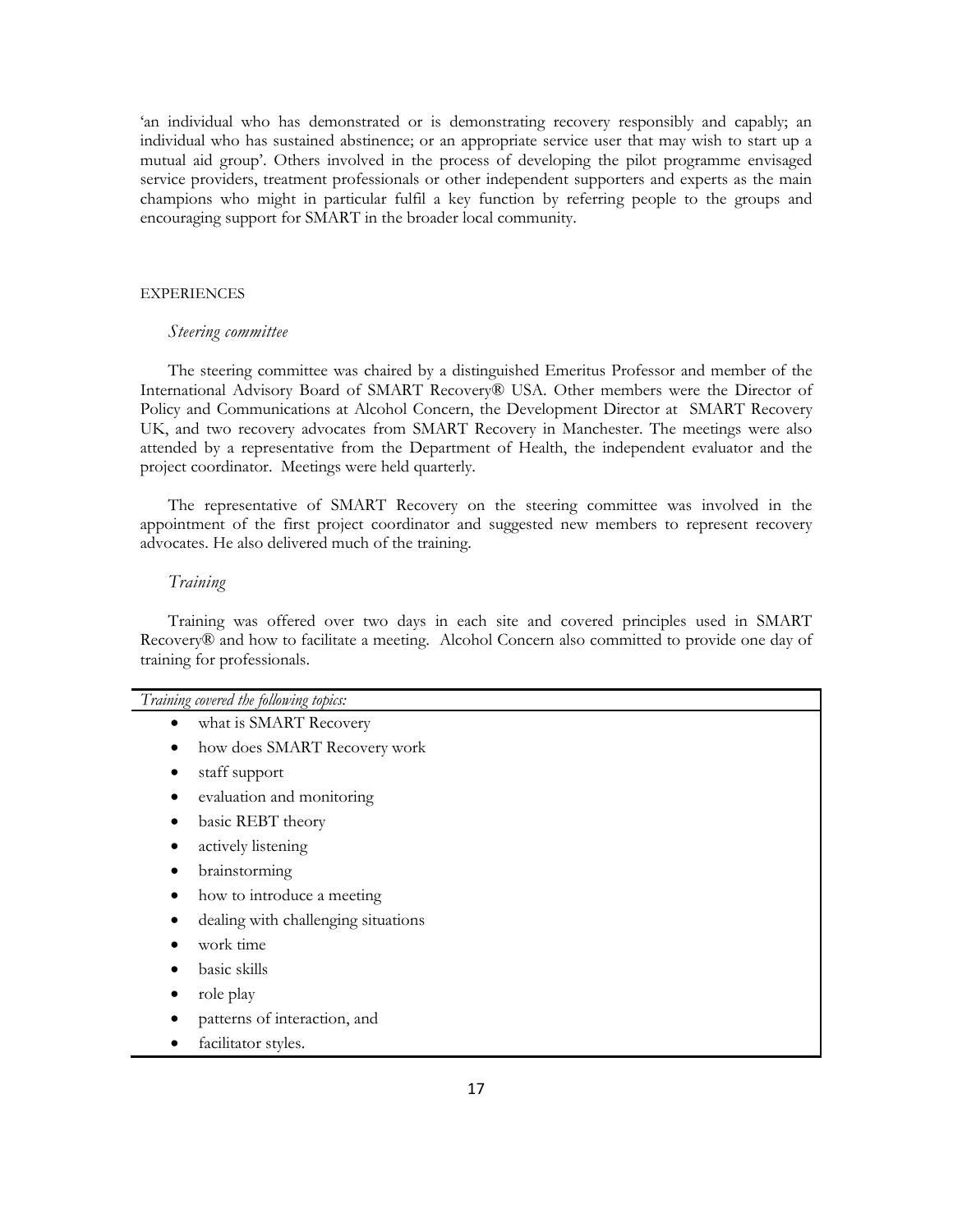# *How did the distribution of resources match original expectations and why were there changes?*

Staffing covered the costs of the project coordinator salaries, insurance and other related costs. Management and office costs included staff overheads and stationery. Training involved the costs of contracts to provide training. Project activity covered marketing and publicity, national conference costs, networking events and publications. Travel included costs of accommodation and covered attendance at networking meetings and visits to projects. Evaluation covered the cost of contract to independent evaluation team.

The cost of the trainer"s expenses was not adequately covered in the original budget. Networking events were not in the original budget either. Both these activities emerged as important. Other items not covered or covered insufficiently in the original budget included visits to local sites by the project coordinator or by the evaluation team. There was no money for any follow up to the initial formal training – future training would have to be done by the volunteers and costs met by host agencies. It was agreed that a further application for funds to support more training would be useful and one was drafted but not in the event taken forward. There was also some uncertainty for a time about the time period over which the contract would run. Since the pilot had to end by March 31 2010, it emerged that there would be a project under-spend on salary costs. It was also found that some reallocation towards travel would be needed. Other activities which might benefit from more expenditure emerged also as the pilot developed: these included an end of project conference, further travel costs and more networking events.

As it emerged that costs were becoming a barrier to groups" development in some local areas, the issue of costs and expenses for facilitators was discussed at a steering committee meeting (June 2009). It was agreed that reasonable costs related to training were acceptable but that other costs could not come out of the project budget. The reasoning here was that to provide such support would encourage dependency on the centre and that this would store up problems for the future when such support would inevitably have to be withdrawn.

# *How did developments take place over time?*

 $\ddot{\phantom{a}}$ 

The early stages involved a series of tasks including:- identifying the pilot sites; drawing up service level agreements; appointing an independent evaluation team; mobilising SMART Recovery information, training tools and manuals14; distributing information and manuals to the pilot sites; producing promotional materials; compiling training packs; organising the steering committee; agreeing terminology and approach; understanding the needs of host sites; and agreeing the appropriate form of evaluation. The time required for these early stages was probably underestimated in the original design.

It emerged that there were two competing requirements in the project coordinator role: one was for the personal skills to be able to network effectively with group members and agencies; the other was for the administrative and communication skills required in organising steering committees

<sup>14</sup> A body of materials were made available including: *Facilitator Manual; Members' Handbook; Guide for Professionals and Commissioners; Alcohol Concern Pilot Site Information Book; Facilitator Guide Book; Facilitator Training Resource Manual; newsletters; posters; card handouts; briefings for pilot sites.*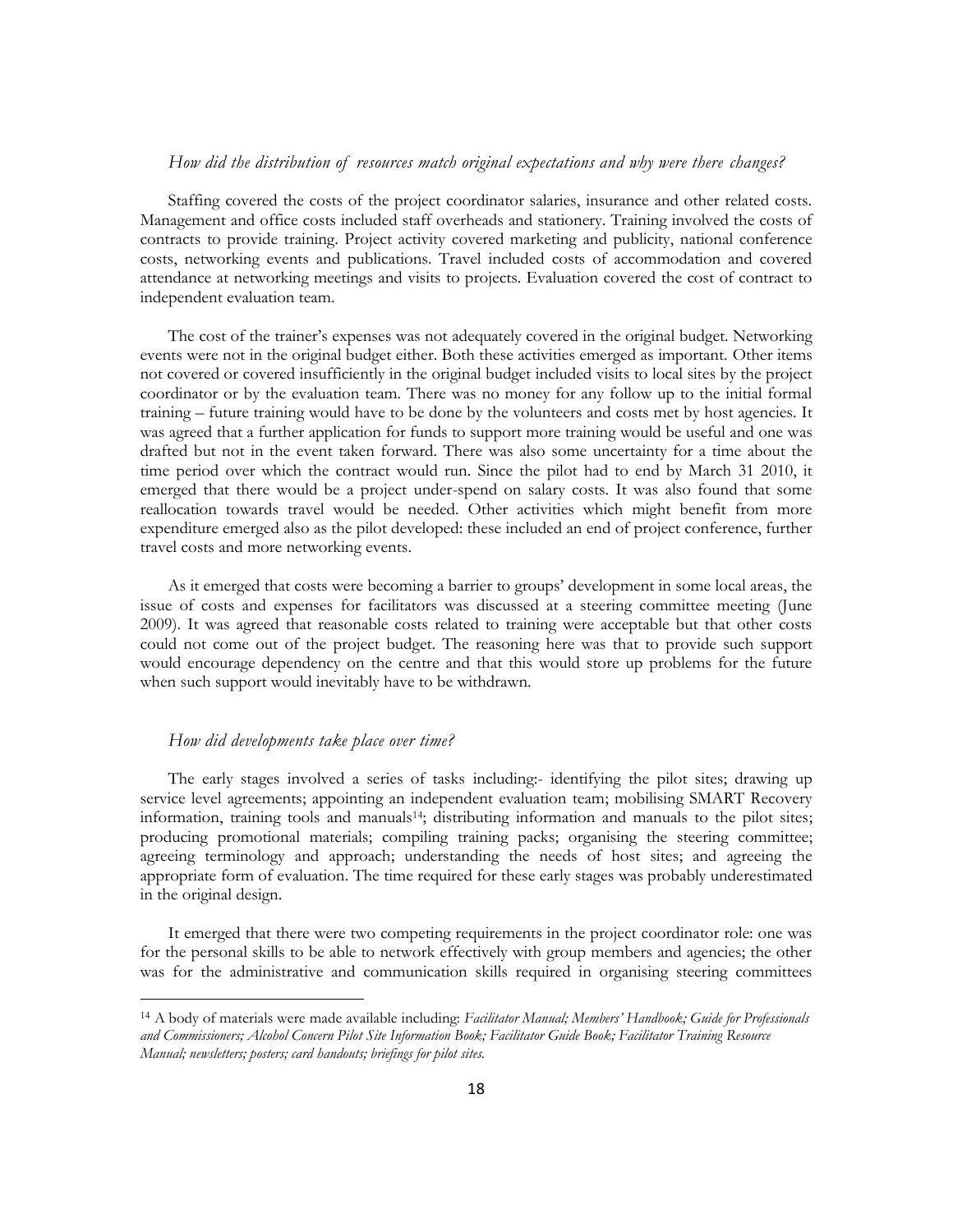(preparation of agendas, minute taking etc) and production of written promotional materials. The person appointed as Project Coordinator initially had the first set of skills but not the second: the administrative demands placed on the Project Coordinator were probably underestimated in the original design.

After the second Project Coordinator had been appointed, a variety of tasks were completed including:- the production of an information sheet; explanatory information about the project was put on the Alcohol Concern website; a visit was made to Cornwall to discuss problems that had arisen there and the decision was made to end the agreement with that agency (Addaction Cornwall) and a replacement rural site was selected – Cumbria; training events were organised and training was delivered at all sites; professionals were trained at four sites; facilitator networking meetings were organised; a progress report was submitted to DH; visits were made to host agencies; a peer support briefing and a Champions Resource Manual were prepared<sup>15</sup>; liaison with the evaluation team continued; steering committee meetings were organised and minuted; and an application was drafted to DH for funds for a related follow on project. A grand final conference was successfully organised.

| <b>MONTH</b>         | <b>KEY ACTIVITIES</b>                                        |
|----------------------|--------------------------------------------------------------|
| APRIL 2008           | Grant begins.                                                |
| <b>MAY 2008</b>      | 1 <sup>st</sup> Steering Group meeting.                      |
| <b>JUNE 2008</b>     |                                                              |
| <b>JULY 2008</b>     | 1 <sup>st</sup> project coordinator appointed.               |
| AUGUST 2008          | Advertisement for applications to be one of six host sites.  |
| SEPTEMBER 2008       | Selection of six sites.                                      |
| OCTOBER 2008         | Contracts issued by Alcohol Concern to six sites             |
| <b>NOVEMBER 2008</b> | Contracts completed by six sites.                            |
|                      | Evaluation begins.                                           |
|                      | Materials on training and promotion developed.               |
|                      | Steering group meeting.                                      |
|                      | Addaction Cornwall indicate wish to withdraw from the pilot. |
|                      | Cumbria identified as replacement location.                  |
| DECEMBER 2008        | 1 <sup>st</sup> project coordinator leaves post.             |

<sup>15</sup> *Developing choice in peer support: how alcohol services can support SMART Recovery* Liz Ainsworth Alcohol Concern 2010; *Peer Support Briefing : the SMART Recovery Project* Alcohol Concern 2010.

 $\ddot{\phantom{a}}$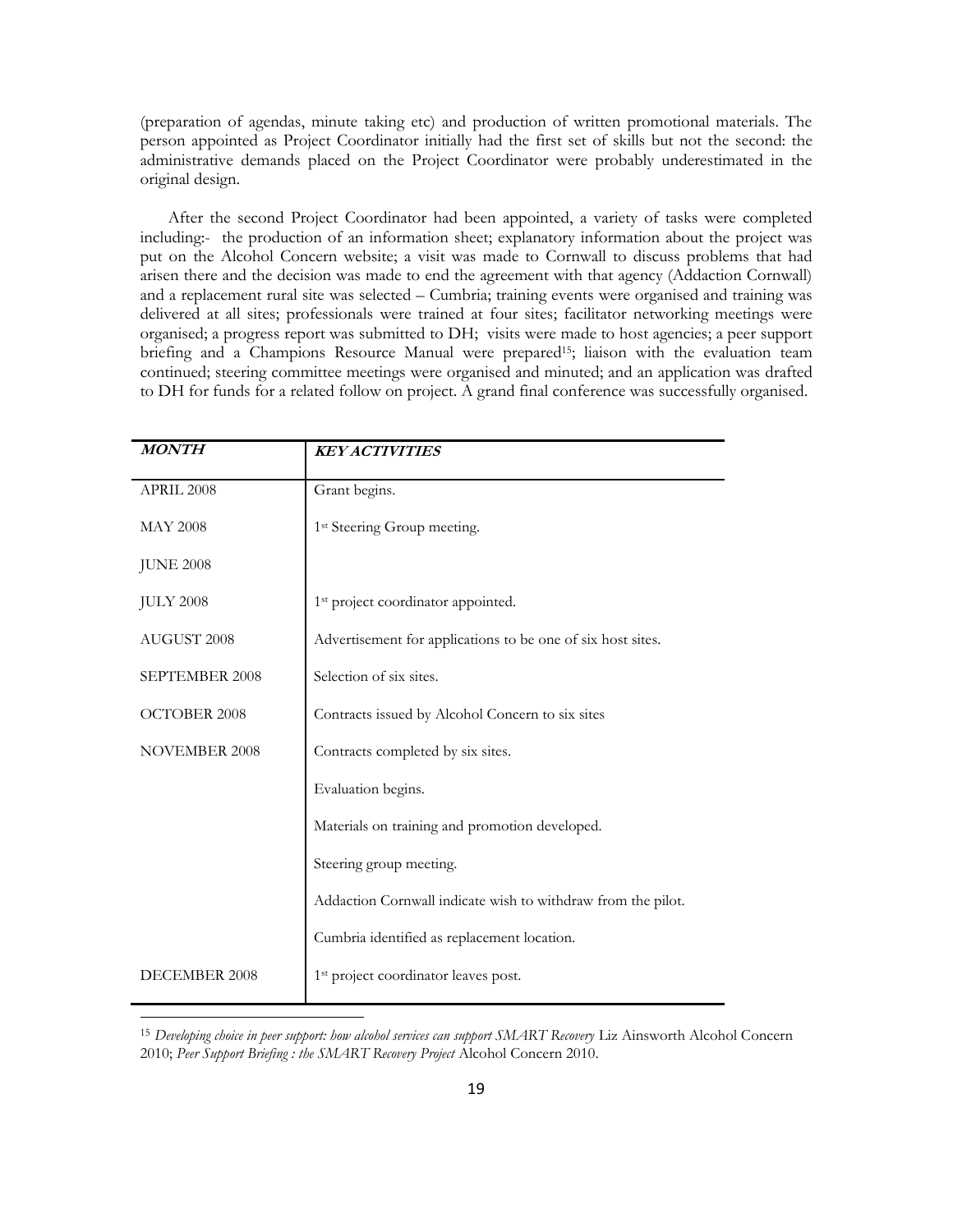| JANUARY 2009     | 2 <sup>nd</sup> project coordinator appointed(temporary)      |
|------------------|---------------------------------------------------------------|
| FEBRUARY 2009    | 2 <sup>nd</sup> project coordinator appointment confirmed.    |
|                  | 1 <sup>st</sup> training event Birmingham.                    |
| MARCH 2009       | 2 <sup>nd</sup> training event Sheffield                      |
|                  | 3rd training event Norwich                                    |
|                  | Birmingham groups meet for first time.                        |
|                  | Norwich groups begin to meet.                                 |
|                  | 4 <sup>th</sup> training event Croydon                        |
| APRIL 2009       | Sheffield group starts to meet.                               |
|                  | 5th training event Gateshead                                  |
|                  | Croydon group begins to meet                                  |
| <b>MAY 2009</b>  |                                                               |
| <b>JUNE 2009</b> | 1st networking meeting of facilitators at Alcohol Concern.    |
|                  | 6th training event Cumbria                                    |
|                  | Steering committee meeting.                                   |
| <b>JULY 2009</b> | Cumbria groups begin to meet                                  |
| AUGUST 2009      |                                                               |
| SEPTEMBER 2009   | 2 <sup>nd</sup> facilitators networking meeting in Manchester |
|                  | Steering committee meeting                                    |
|                  | Alcohol Concern 25th birthday party                           |
| OCTOBER 2009     | Peer support briefing paper written                           |
| NOVEMBER 2009    | Alcohol Concern annual conference                             |
|                  | Steering committee meeting                                    |
| DECEMBER 2009    | NORCAS formally withdraw from the pilot.                      |
|                  | Networking meeting, London.                                   |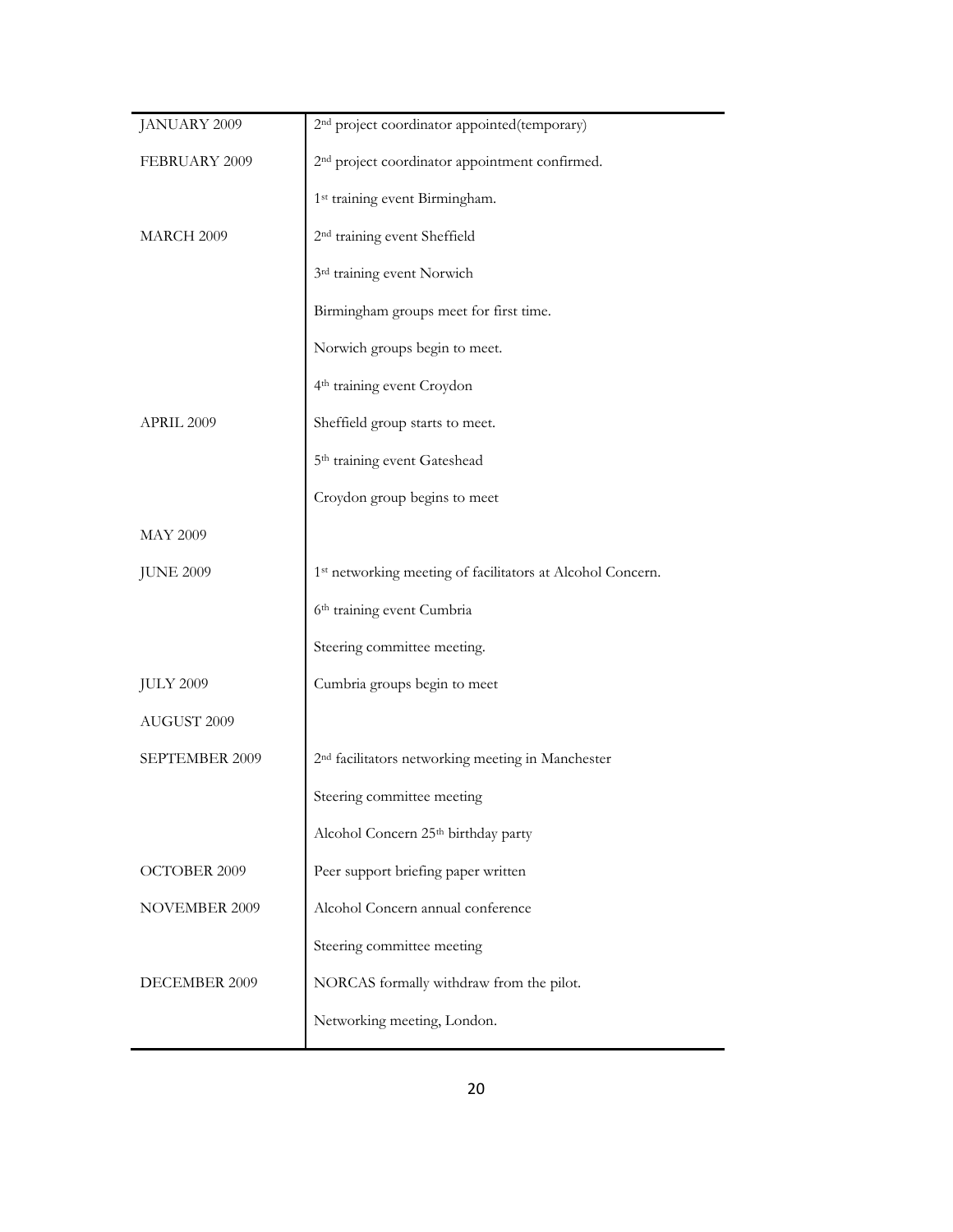| JANUARY 2010      | Conference planning                          |
|-------------------|----------------------------------------------|
|                   | Champions Manual written                     |
| FEBRUARY 2010     | Conference planning                          |
|                   | Steering committee meeting                   |
| <b>MARCH 2010</b> | Final end of pilot project Conference London |
|                   | Article in the Guardian by Denis Campbell    |
|                   |                                              |

#### *Issues discussed at steering committee meetings*

 $\ddot{\phantom{a}}$ 

The ambition of the pilot was that it would lead to a national roll-out of SMART Recovery groups. It was always the view of the Chair that groups would be user-led not depending on professionals. At an early meeting (November 2008), it was agreed that the champion would be an advocate or a supporter who would disseminate the idea of SMART Recovery. Ideally there would be at least one in each area, perhaps more. At this meeting it was noted that a key issue emerging was that of the *relation between professionals and members of groups*. <sup>16</sup> Important questions to consider throughout would be how much professional involvement (and of what type) was most helpful. At each site it would be important to consider what would be the best relationship between service providers and the mutual aid groups and how would the arrangement of local services in an area affect the development of groups. This might vary by area. It was thought that SMART Recovery groups could be after-care, could be a precursor or an alternative to treatment, or might even run in parallel with treatment. The Chair however was clear that in his view SMART Recovery was pure self-help or after care. Alcohol Concern too were emphatic that SMART Recovery was about mutual aid and should be peer-led. Fear that groups would be taken over by the services was a concern for the SMART UK member of the steering group.

Members of the steering group were aware that a key issue was *how much flexibility could be allowed within the model*. There were two key influences on thinking within the steering committee: the work of Keith Humphreys whose book is a comprehensive discussion of issues; and the work of Bill White who emphasises the importance of simplicity and that attempts by outsiders to control the development of groups is a hindrance to their development (White 2009).

Another issue discussed was *the right balance of financial support to offer to local areas*. One view was that if financial help was given then the groups would no longer be self-help groups. The other view was that, in the development stage, some financial support was required. Most members of the committee were against providing funds. They recognised that some areas had expressed their frustration at the lack of seed-corn money but nothing had been put in the original budget to cover

<sup>&</sup>lt;sup>16</sup> These discussions mirrored those noted by Humphreys where he refers to the fact that many professionals fear losing status if self-help groups are successful while self help groups sometimes fear being controlled by professionals (2004:165).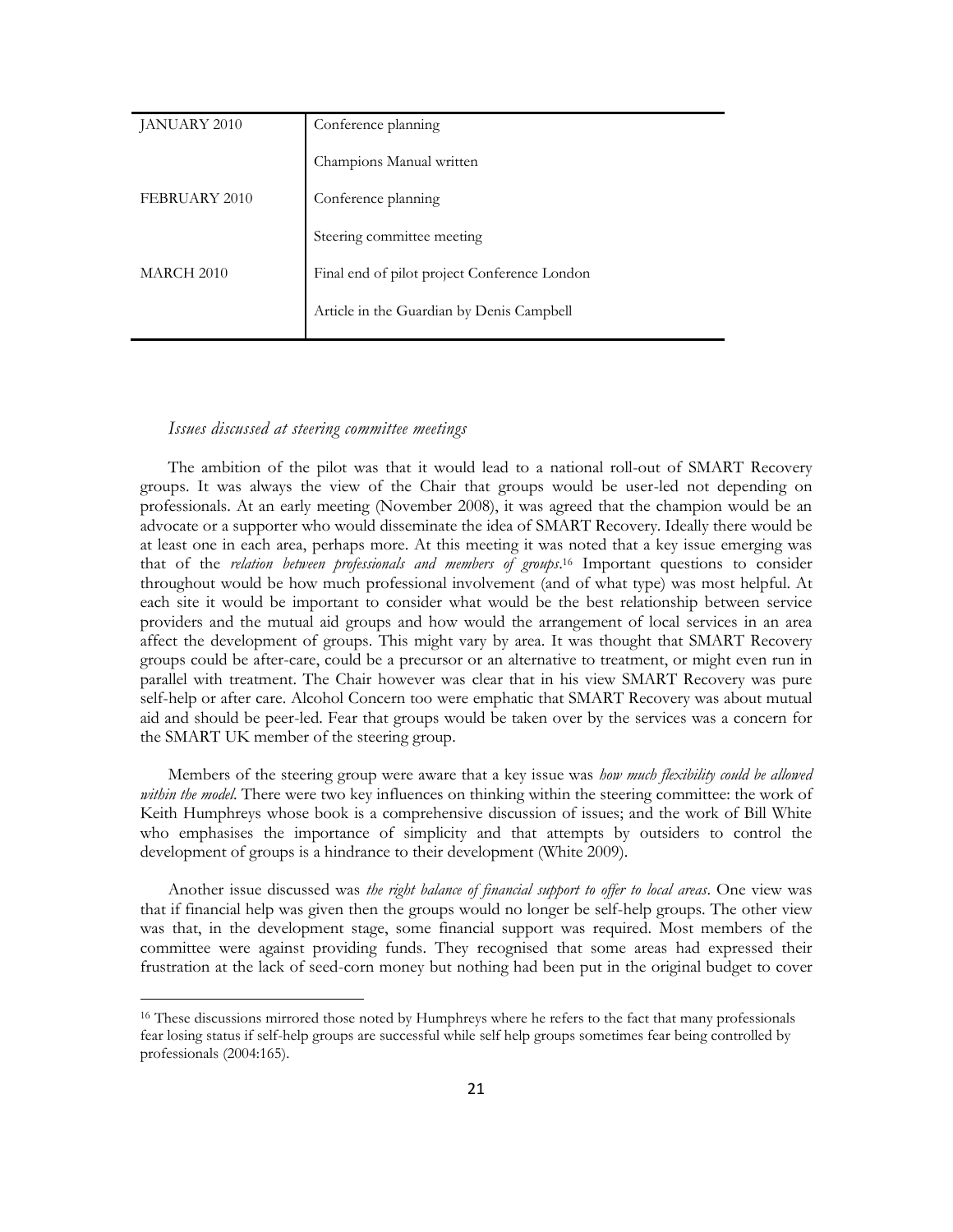this. Ideas were discussed about how local groups could raise money. One member thought that group members ought to be able to contribute as they had spare money now they were not spending money on drink. However in this pilot it seemed difficult to raise money solely from contributions from group members themselves (perhaps because so few were employed full-time).

*Communications* were an issue discussed periodically by the steering group. It was hoped that a website might help to link members of the network effectively. Better use of the Alcohol Concern website and development of the SMART Recovery UK website were discussed and encouraged. How to increase use of the websites was identified as an issue but not fully resolved.

*The identification of Champions* was discussed. The formal list of champions consisted of the people who had applied to be part of the pilot and were named on the forms submitted to Alcohol Concern. Their role had been to advertise the training, inform their staff, and meet regularly with the facilitators. They were not necessarily the people who might actually be involved in referring people to the groups. One view was that it was important to get clinicians to use the groups and refer people to them as after care. While this was mentioned, little was done by the steering committee to encourage this to happen – whether or not it did depended on the actions of the host agencies and sometimes of the facilitators themselves. The Chair recognised that champions were important people for the future of the project after the pilot phase had ended. It was recognised that spreading the word beyond the one individual in each host agency who was the named contact and beyond to the local service agencies and professionals should be a key function but it was not clear who should do this. A Champions" Manual written by the project coordinator would assist and would be one contribution from the pilot to this process.

The *referral process* emerged as a key issue for the viability and development of groups. One view was the importance of developing an 'assertive' role in referring someone to a group – perhaps accompanying them to the meeting on the first occasion rather than just giving them the time and place to attend.

Some discussion took place on the role of champions also in helping groups with small funds. It was recognised that *commissioners might have a role to play* but no one was sure how this could be developed and this specific issue did not receive much attention. That a briefing document might be prepared was mentioned at one point –this became merged later with what became known as the Champion"s Manual (*Developing choice in peer support: how alcohol services can support SMART Recovery 2010)*. It is worth noting that SMART Recovery is now specifically mentioned in the DH guide to commissioners (DH 2009).

The *role of the key activists* was recognised and members of the committee were aware of the danger of overloading individuals or of investing too heavily in one person in each area.

The *future development of SMART Recovery UK* and how to support the development of a network in England became a pressing topic as the end of the pilot phase approached. Sources of future funding to support a central infrastructure were discussed but this was thought not to be a matter for this steering committee but for SMART Recovery itself.

The organisation of *the final conference* was discussed along with how to access financial support for this. AERC were approached and support secured. The Chair saw the key role for the conference being to disseminate information about SMART Recovery, including to commissioners and practitioners. The question of how to promote SMART Recovery nationally was discussed and attendance and presentations at conferences was viewed as one way – and committee members did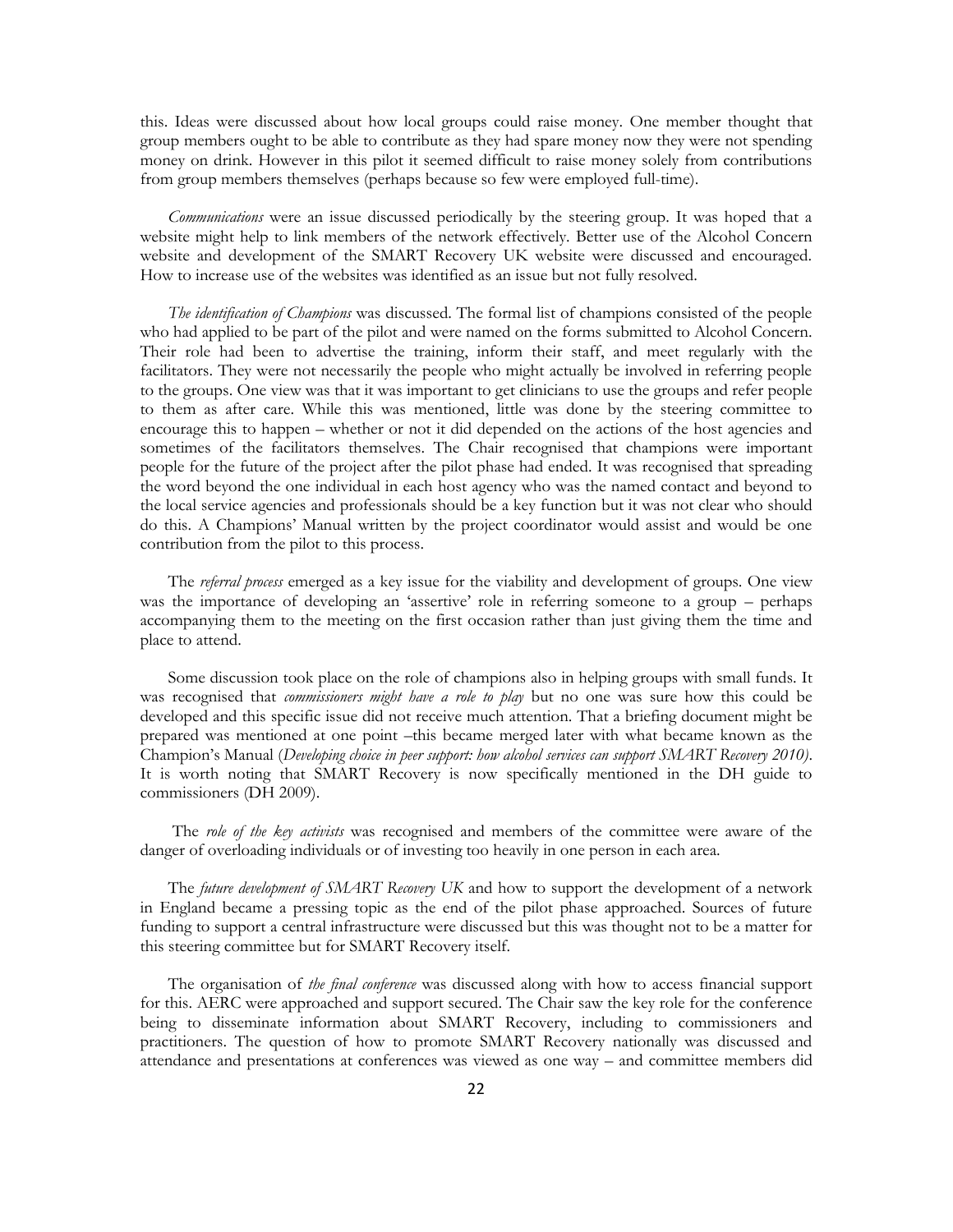contribute to several conferences over these years to this effect. It was decided to withdraw the application to DH for a follow-on training programme, influenced by the fact of disputes within SMART Recovery UK and some disagreement as to how important training actually was in the development of peer led groups. There were differing views on whether in future the focus should be purely on alcohol or whether to cover the range of addictive behaviours that SMART Recovery addresses. The problems in SMART Recovery nationally led to a renewed discussion of the degree of professional involvement in SMART Recovery and recognition of the fact that internationally there were various views and differing practices.

# *Developing the host sites*

 $\ddot{\phantom{a}}$ 

For about half of the host agencies, the pilot served to introduce them to SMART: some had not heard of it before - they said they knew nothing at all about SMART Recovery previously; what they knew they had gained from looking at the website when considering whether to apply to be a pilot site. Some knew a little about it – that it was cognitive in approach and involved structured group work. However there were others who were already well informed about it: "through Addaction Scotland who had run SMART Recovery for the past two years' or 'we had a detailed knowledge of SMART and the concepts behind it having run these groups in other of our projects'.

33 applications were received, indicating quite extensive interest in developing peer support options in England.<sup>17</sup> There was no financial incentive for agencies to become involved. Applications came from all areas of England as illustrated in the diagram below. In the event only six could be selected but it is worth noting that there are therefore at least 27 other agencies in England who might be amenable to becoming involved in future in developing mutual aid peer support groups of the kind represented by SMART Recovery.

<sup>17</sup> Humphreys notes that "referring treatment providers should present self help group attendance options to the patient along with a recommendation reflecting their best clinical judgement (2004:169).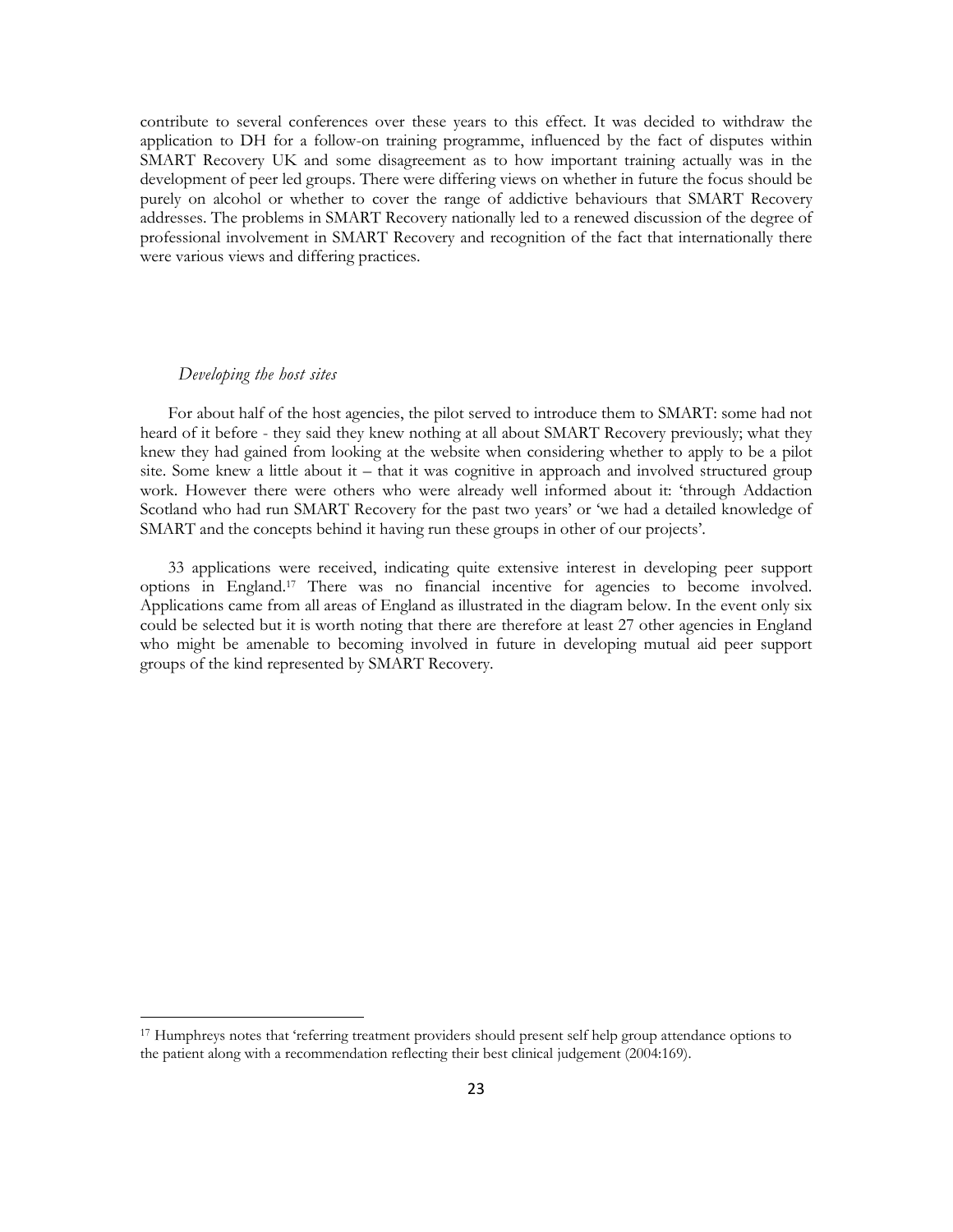

Agencies responded to the invitation to apply to be a host site for the following reasons:

- *service expansion -* to add another service to the range available to their clients, as an additional abstinence-based service, to add to or complement existing services, as it was a low cost additional treatment option, to provide more choice for their clients or as an alternative treatment pathway for clients
- *staff development* to provide CBT training for staff
- *attraction of the model -* because they liked the SMART model and its philosophy and ethics, being secular, being peer led and more flexible in mode of delivery (particularly useful in rural areas)
- *supporting clients* to be able to support clients in recovery, helping them maintain abstinence, as a next step once structured programmes or other interventions had ended or to provide a pathway of skills for existing clients who were developing the role of facilitator.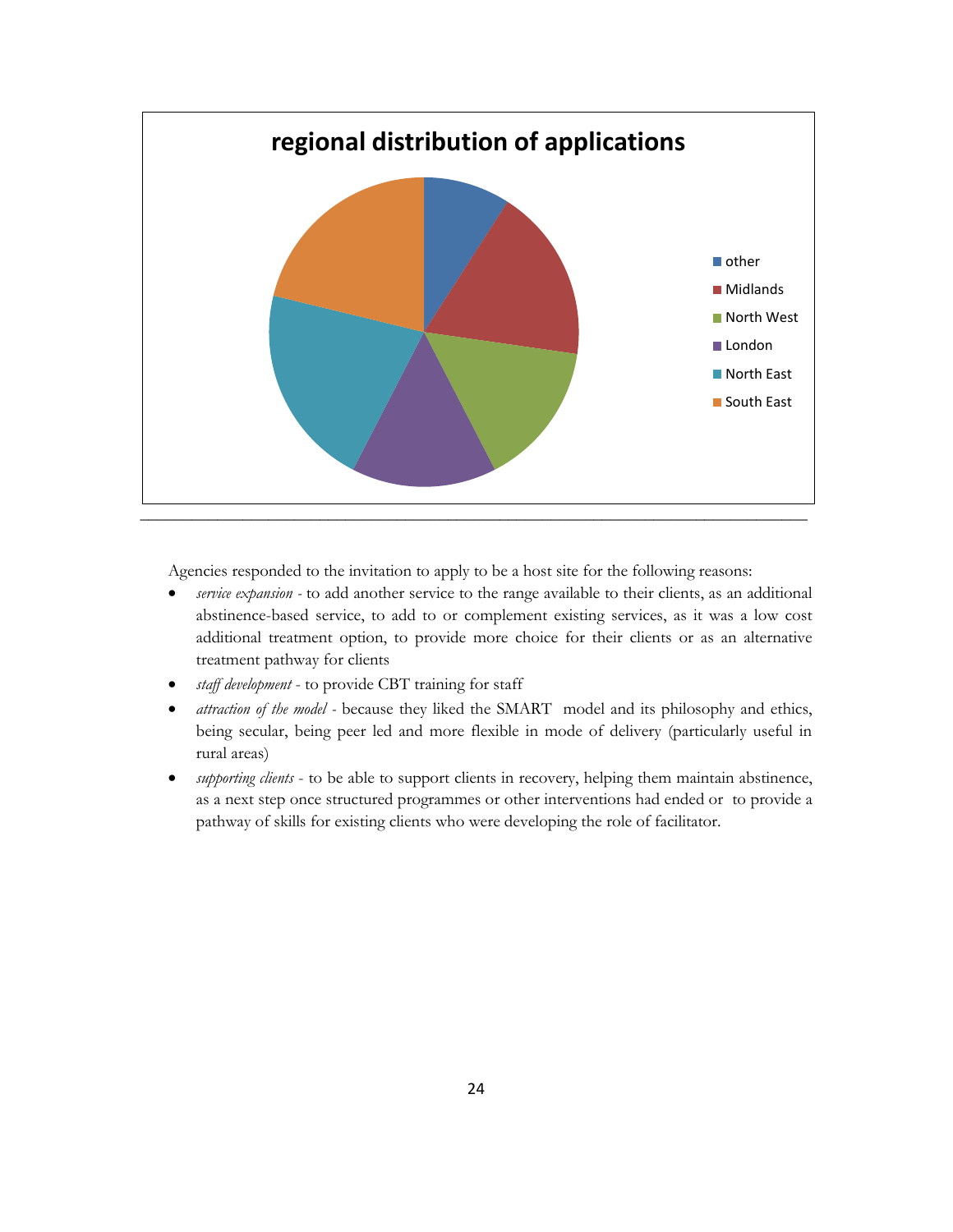*The key characteristics that appealed were that the groups were peer -led and focused on abstinence:*

- 'a client led group that could own and develop their own methods of recovery, where ex users would facilitate the groups themselves'
- 'an additional peer led group with a focus on alcohol'
- 'as additional abstinence-based support, as a non AA service, alternative to AA'
- 'an independent service distinct from the statutory services with people having the freedom to join or leave, community based'
- 'as an option either before or after other interventions'
- "offering clients something to work towards"
- 'offering an option in a new location'.

*The criteria for selection of the six pilot sites were:* 

- geographical location (distribution across regions of England)
- urban-rural coverage

 $\ddot{\phantom{a}}$ 

- range of different service providers, and
- indications of commitment and resources available.

Project agreements and protocols were drawn up between Alcohol Concern and the host agencies.

Once agencies had been selected, liaison with the host sites was required, prior to arranging training events. Host agencies recruited suitable people to attend the training sessions. As well as the main SMART Recovery UK trainer, others involved in delivering training included an expert on REBT and two experienced facilitators from Manchester (who were steering group members). The project coordinator also attended some of the sessions.

The key person delivering training was emphatic that training had only a limited role. Self-help was what had to be encouraged.<sup>18</sup> It was important not to tell people what to do as they have always been told they have deficits. A huge amount of material was made available to those attending, including detailed advice on operations (c.f. facilitator manual): for example, there is practical advice on finding a meeting location and on publicity. The facilitator guide book and a training resource manual had been developed by the Development Director of SMART Recovery UK, adapting US material to make it suitable for a UK audience.

The training and materials provided details on how to organise a meeting, how to develop and help to set up new groups, how to support and provide ongoing training, how to deal with challenging situations, and on principles, practices and key skills.

<sup>&</sup>lt;sup>18</sup> The self-help ethos places the individuals who have the problem or status in charge of the organisation (Katz 1981).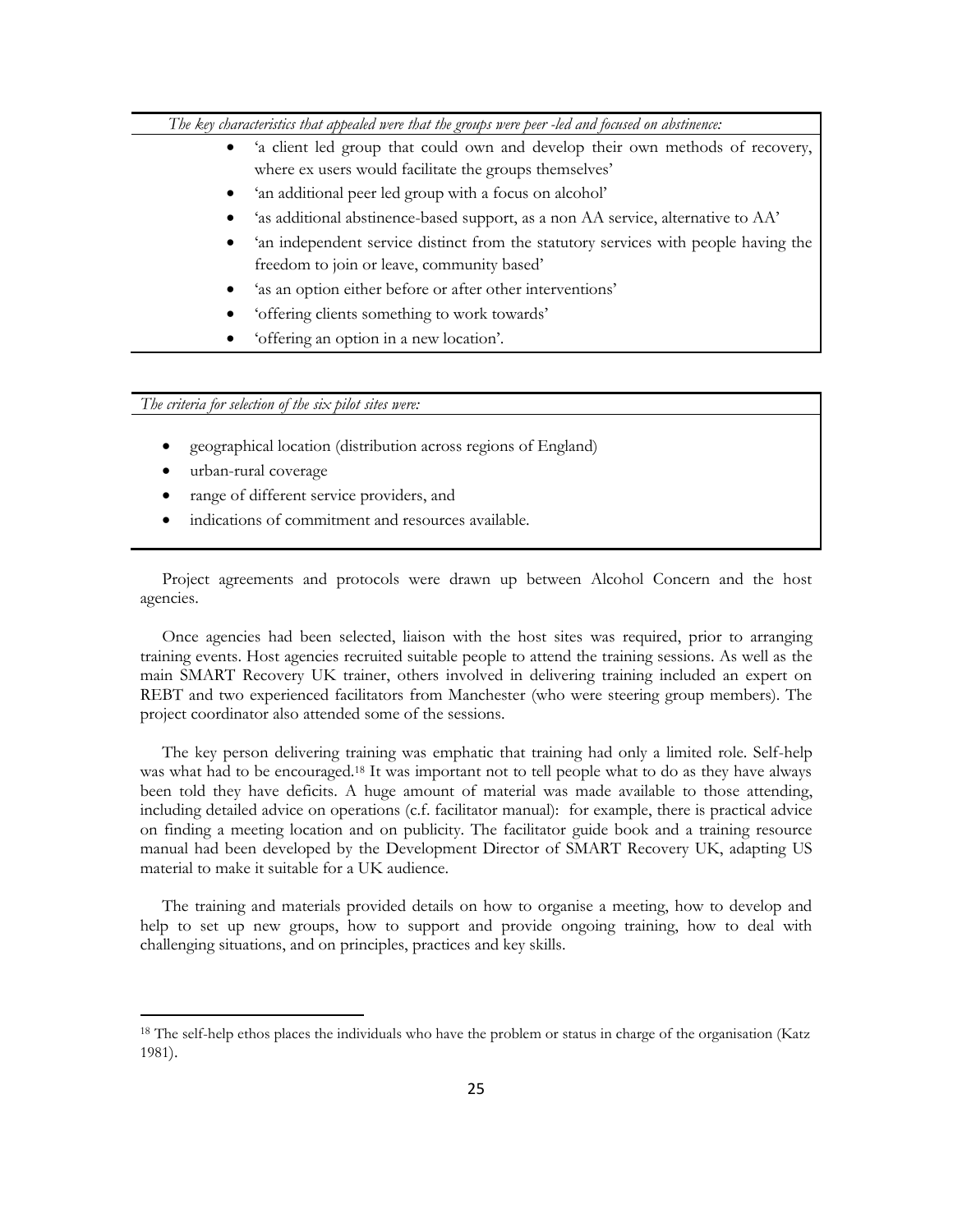Referring to the Facilitator Guide Book, key aspects of the programme were highlighted such as the link between a person"s thinking and their behaviour and that irrational thinking is one of the major causes of addiction and addictive behaviour. It was stressed that meetings are confidential ('what is said here stays here') and people do not have to give their names. Meetings were expected to last between 60 and 90 minutes. An agenda was suggested covering welcome and introductions, check in, agenda setting, working time, donations and check out. It was explained that the focus in discussions should be on the here and now and how to change and not the past ("you don"t drive a car constantly looking in the mirror and not looking at the road ahead"). It was useful for group members to identify homework to try out between meetings. Examples of the tools were explained and tried out such as: urge log; priority list; action plan; cost/benefit analysis; ABCs – activating event, beliefs, consequences; dispute, effect of disputing; coping with urges; self acceptance – problem solving; and lifestyle balance.

The resource manual included a code of conduct. The code is lengthy and lists key principles. These include reference to the importance of confidentiality and the right to privacy of group members. Other key statements are that "professional involvement is not an element of mutual aid and over involvement stifles group development" (p7). "A meeting run by a worker, paid or voluntary, of a professional organisation as part of its business is not a mutual aid meeting and should not be called a SMART Recovery Group" (p8).

#### *Host agencies*

Host agencies were not very clear about the role expected of them. One imagined "I would be planning training, bringing it all together, advertising it and supporting". Most host sites respected the principle of self-help and expected to play a support role only in the process of setting up the groups. They did not expect to have to make much input into the pilot. They expected their role to be minimal - 'help with set up and then support at hands length'. However they expected to help in promoting the project, supporting facilitators, providing a room and refreshments and generally encouraging clients.

There was a range of expectations about levels of involvement among host agencies, from emphasising the hands off approach to expecting to play a role in support and mentoring, as well as providing materials, staff hours, resources and help with marketing.

There was one host site which expected to play a fuller part in the process however and this led to their withdrawing from the pilot because of a disagreement about how best to develop these groups. This project in Cornwall saw potential for SMART to be an addition to their existing six support groups, alcohol day programme and counselling provided in 78 GP practices. They saw their role as helping to coordinate the process and that they would train with the service users to deliver SMART groups. They preferred a system where all groups would be set up with either two Addaction staff or one Addaction staff member and one service user, depending on the availability of service users in the early phases. They were prepared also to provide or assist in finding suitable premises, carrying out health and safety reviews etc. "We felt that the most important role other than co-facilitating would be providing support and supervision to service user facilitators, to help them feel supported and safe and [have] a place to take issues to if they were not clear'.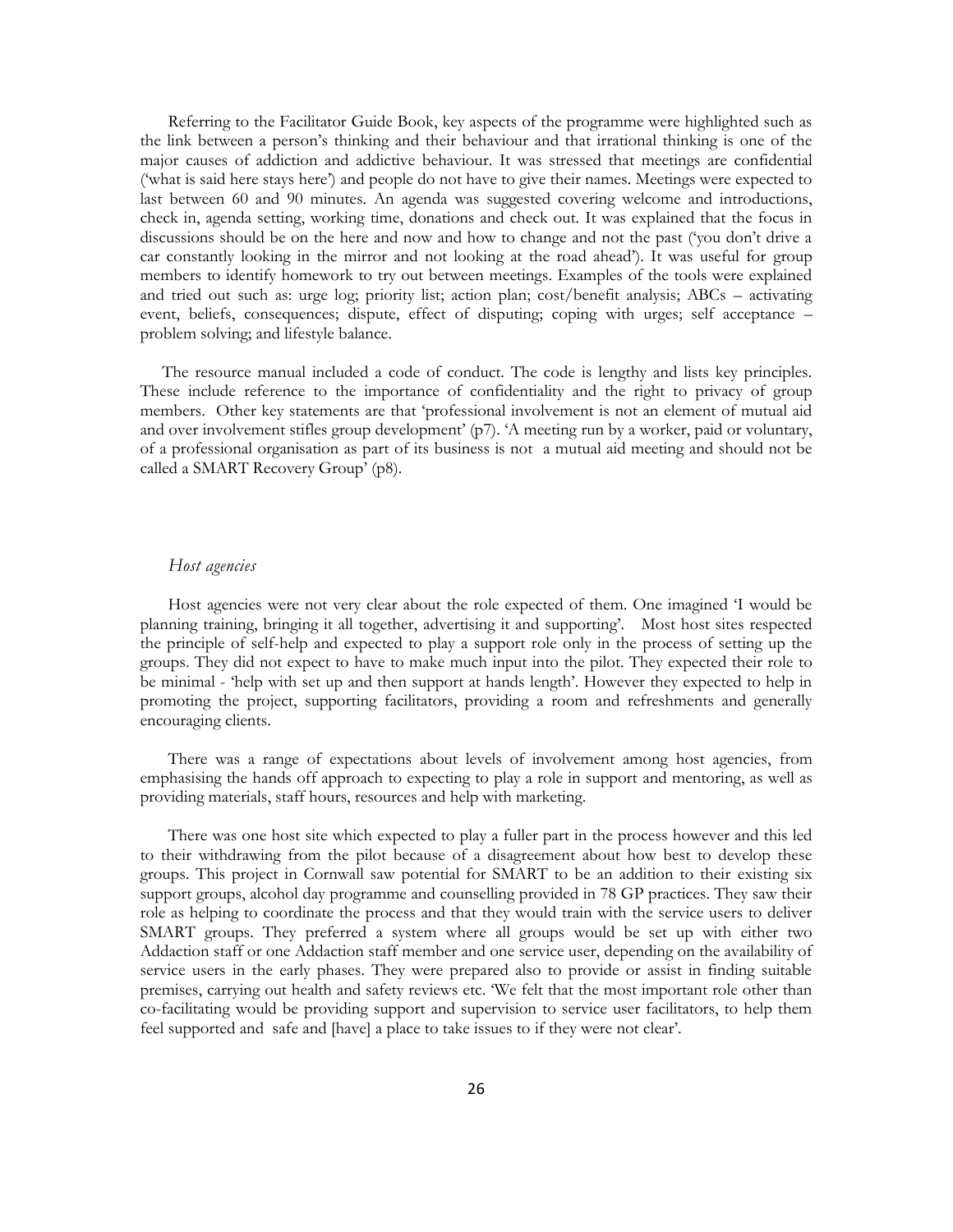#### **RECEPTION**

#### <span id="page-26-1"></span><span id="page-26-0"></span>EXPERIENCES

## *Profile of people attending training events*

In total, 63 people participated in the training events for potential facilitators with between 9 and 13 attending on each occasion. Of these, about two thirds were men and one third women (68% m; 32% f). They ranged in age from 29 years to 63 years with an average age of 45 years. The vast majority categorised themselves as White British, and about seven in ten were presently unemployed with the remainder retired, full-time or part-time employed or self-employed. About one third were single, one quarter were divorced, and one quarter married or cohabiting (with 10 no replies).

In most areas, most people lived in rented accommodation, although there were a number of owner occupiers in Birmingham. A few were living in rehab. and some in hostels, particularly in south London where the host agency was a housing service. Almost nine in ten had received some specialist treatment for their addictive behaviour. One quarter were currently in treatment. The remainder were most commonly not in treatment currently but had received treatment in the past year, with others having left treatment two or three or more years previously. About six in ten had attended AA at some time, with at least about a quarter currently attending AA.

The majority had last had a drink over three months ago, with almost four in ten having been abstinent for more than one year. Only two in ten had had a drink within the past three months. Of those who completed the Leeds Dependence Questionnaire, with reference to previous drinking patterns, almost six in ten scored above 25 ( a score of 21-30 shows high dependence).<sup>19</sup>

Thus most of the people who attended the training appeared to approach SMART Recovery groups as a form of after-care following on from treatment and it appeared that the group members would most likely have previously had quite serious drinking problems with marked physical, psychological and social effects.

# *Developing the groups locally*

 $\ddot{\phantom{a}}$ 

In Birmingham, training took place in February 2009 and 15 people attended day one and 13 day two. Seven people were keen to be involved in setting up meetings, a number of whom were already attending an abstinence group at Aquarius. Some of those who attended training were worried about how confident they might be in facilitating a meeting. Another worry was what to do if people attended who had been drinking.

In Birmingham initially there was a hardcore of four people who attended group meetings and who spent time getting to grips with the tools and techniques of SMART Recovery. Two made a visit to a SMART meeting in Manchester which was found very helpful.

In North Birmingham, a group set up there after some time decided not to continue. This may have been partly because it was held in a church hall rather than in the Aquarius building. It also

<sup>19</sup> It has been observed that AA members typically have a high prevalence of physical dependence symptoms and histories of in-patient treatment (Edwards et al 1966; Robinson 1979).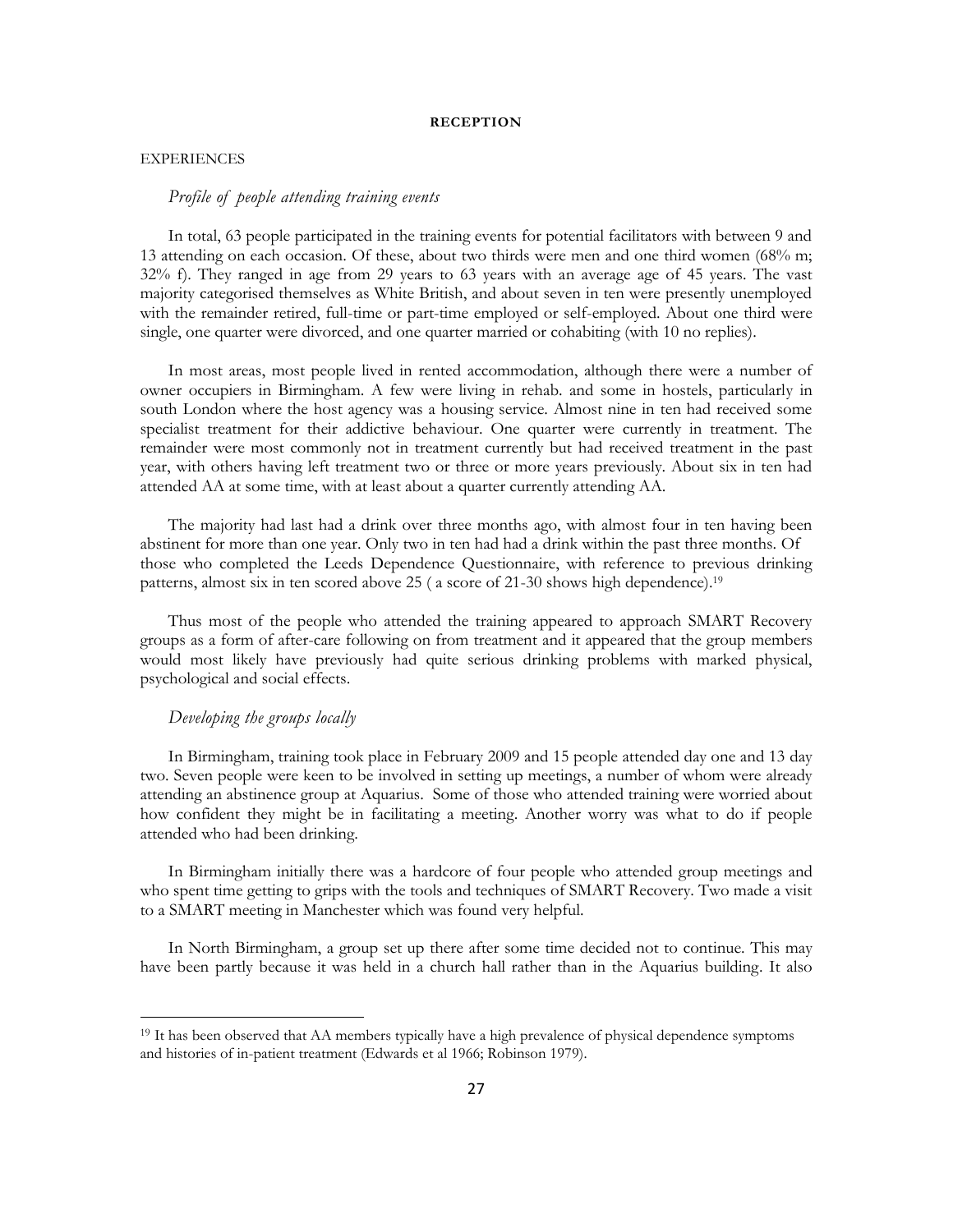reflected some conflict developing between group members and also some members relapsing or stopping being associated with the partner agency (SIFA).

In Solihull, the local manager was very supportive and easy access to her was a factor that helped in developing the group. This group were interesting as they preferred not to stick religiously to the tools although they did do the check in. They tended to focus their discussions on 'issues'. They said they use the structure but are not so strict about using the tools as other groups. This group disagreed with members of other groups, such as those in Sheffield and Manchester, who were more committed adherents to what they saw as the SMART approach. The local champion in Solihull (different from the higher level person named as the formal contact) had played a significant role in supporting the group and she used some funds from her own social work budget to help the group with incidental expenditures.

In Sheffield a key facilitator emerged who had attended SMART meetings previously in Manchester and was in close contact with members of SMART Recovery UK. He aimed to do one presentation a week to staff and clients at various agencies and had very positive feedback. He answered the phone when people enquired about the groups and this personal contact was helpful. The groups were publicised well in the network of alcohol and drugs agencies. Agency workers recommended the SMART group as a step on from counselling and clients then attended. A lot of attendees came from health services and community drugs and alcohol services. This group was also supported by visits from and contact with keen activists in Manchester where a lively network of SMART Recovery groups was developing independently of the pilot. No other pilot areas received this level of attention.

In Norfolk, from the beginning group members thought that "setting up SMART Norwich seemed like it would be a challenge'. After a time the key facilitator at Norwich, who had done a lot of work in getting the meeting up and running, chose not to continue. A meeting was also considered for Lowestoft after the training but this did not develop. In this area, there was competition from a range of other alcohol focused interventions, including one for people who had been warned about alcohol related disorder offences who were required to attend an alcohol awareness group. These groups too were peer led and facilitated by experienced people who had skills in engaging the groups and were flexible and sensitive in their approach.

Similarly, setting up SMART in south London proved to be challenging. Initially a lot of effort went into finding a venue to meet in and marketing SMART to the public and local organisations. At first they were holding their meeting on a Wednesday but this clashed with another peer-led user group in the same area. After trying out meeting in a church hall and searching for other venues, the group went back to holding the meeting in one of the YMCA lounges.

In Gateshead immediately some problems were encountered. 25 people turned up for training but half walked out on the first day due to miscommunication – they thought they were coming to a general facilitator training not one specific to SMART and felt misled. (These were all service users). 12 attended on day two. But none was interested in becoming a facilitator. In Gateshead two facilitators were eventually identified but the group there never really got off the ground. This was in spite of trying to sell SMART, putting up posters all over Gateshead and meeting with people in a range of different agencies who might refer people to the group.

In Cumbria, the last area to join the project, clients who attended the SMART training met up in Kendal, Carlisle and Workington to discuss ways forward, practicalities and arrangements for advertising meetings and engaging new members. Access to stationery supplies, telephone etc were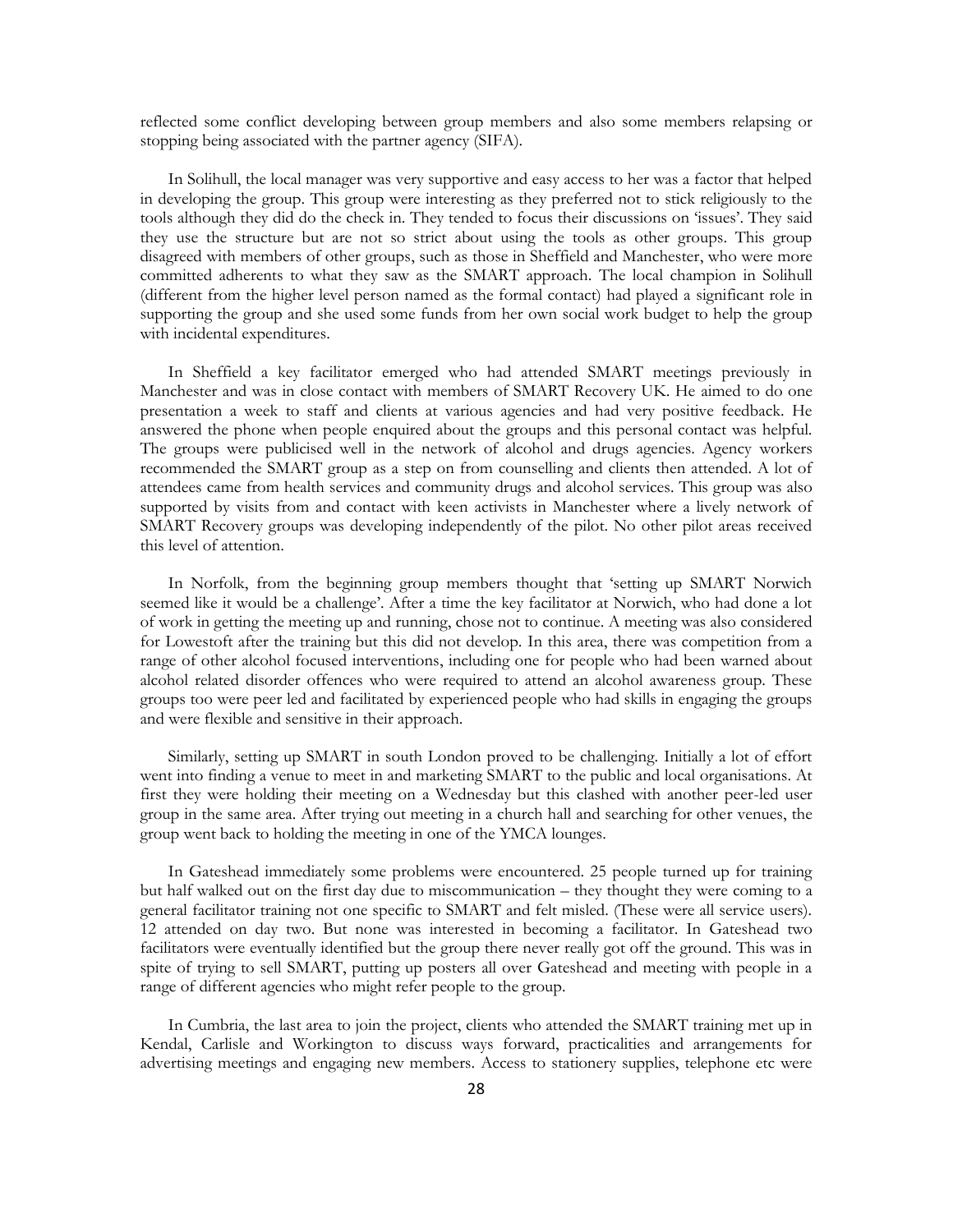given by the NHS team and ADS to help this along. Presentations were made by core activists to various agencies to try to get known and encourage referrals.

Overall *the activities of the people who participated in the groups in local areas were a vital element in the development of groups*. From the start, those involved gave a lot of time and attention to trying to establish groups. They thought about how best to market the group, how to produce leaflets and distribute them. They thought about how to recruit members to the group and discussed being proactive, going to places like drop-in centres and treatment settings and talking about SMART Recovery to people there to encourage them to attend. Two women in Solihull, for example, spent time going into local hospitals to tell people about the group. They recognised that referral itself was not enough - "people need help to get through the door". The *lack of money and lack of basic finance* to support them was often a problem. They needed help with simple things like access to a phone line so that someone would be there to answer the phone if a person responded to an advert about a meeting. Having someone available to answer queries about SMART Recovery from agencies or potential members made a difference as to whether a group could take off. In Sheffield, for example, the agency eventually provided the main facilitator with a phone, after he had contributed his own money for some time to the cost of a phone. Most members contributed their own resources as well as their own time to the projects.

Whether or not there were *competitor peer support groups* in the area also influenced how much they could do. While some thought that people spoke more freely if the group met outside a treatment setting, the problem of paying for hire of a room elsewhere was a major handicap. Once the group had established credibility with the local agencies they found it easier but these first stages were very challenging. They felt the *need for back up support* as they met these challenges and those who did make contact with SMART Recovery UK found this useful but not all were aware of this possibility or made use of the offer. Group members were also aware that the *stage that individuals were at themselves*  was a factor in how much contribution they could make to the development of the group. Some thought it might be only after at least ten months of being a group member that a person would be ready to become a facilitator. In this sense the pilot was compressing the time required and in some cases perhaps putting a lot of pressure on individuals. One lesson learnt might be to allow time for groups to grow and develop more slowly than expected by the pilot. (This would of course also be an argument for continuing developmental support from a central infrastructure and from host agencies).

Group members identified the *need for publicity and establishing credibility* as key factors in the development of groups. The umbrella of a local host agency offering support was thought to be important in helping to give them credibility. Alcohol Concern was also recognised to play a role nationally in raising the profile of SMART Recovery. But group members also knew they had to play an active role themselves and so they did – making contact with services, meeting practitioners face to face, advertising meetings. At times they distrusted the pilot, being afraid that they might be being used as 'guinea pigs'. There was sensitivity about the evaluation especially rejection of being viewed as "specimens". There was some concern about what would happen once the pilot phase was over: and a worry that the final conference would be 'about them' not 'for them'.

# *Benefits of group involvement*

The key element of SMART Recovery that appealed was that it was *non-hierarchical* and that there was an *emphasis on moving on* not repeating 'war stories'. They thought it important that a group should establish its own ground rules and then own them. There might be a difference between the people who pioneer the development of a group and those who join later but these groups had not been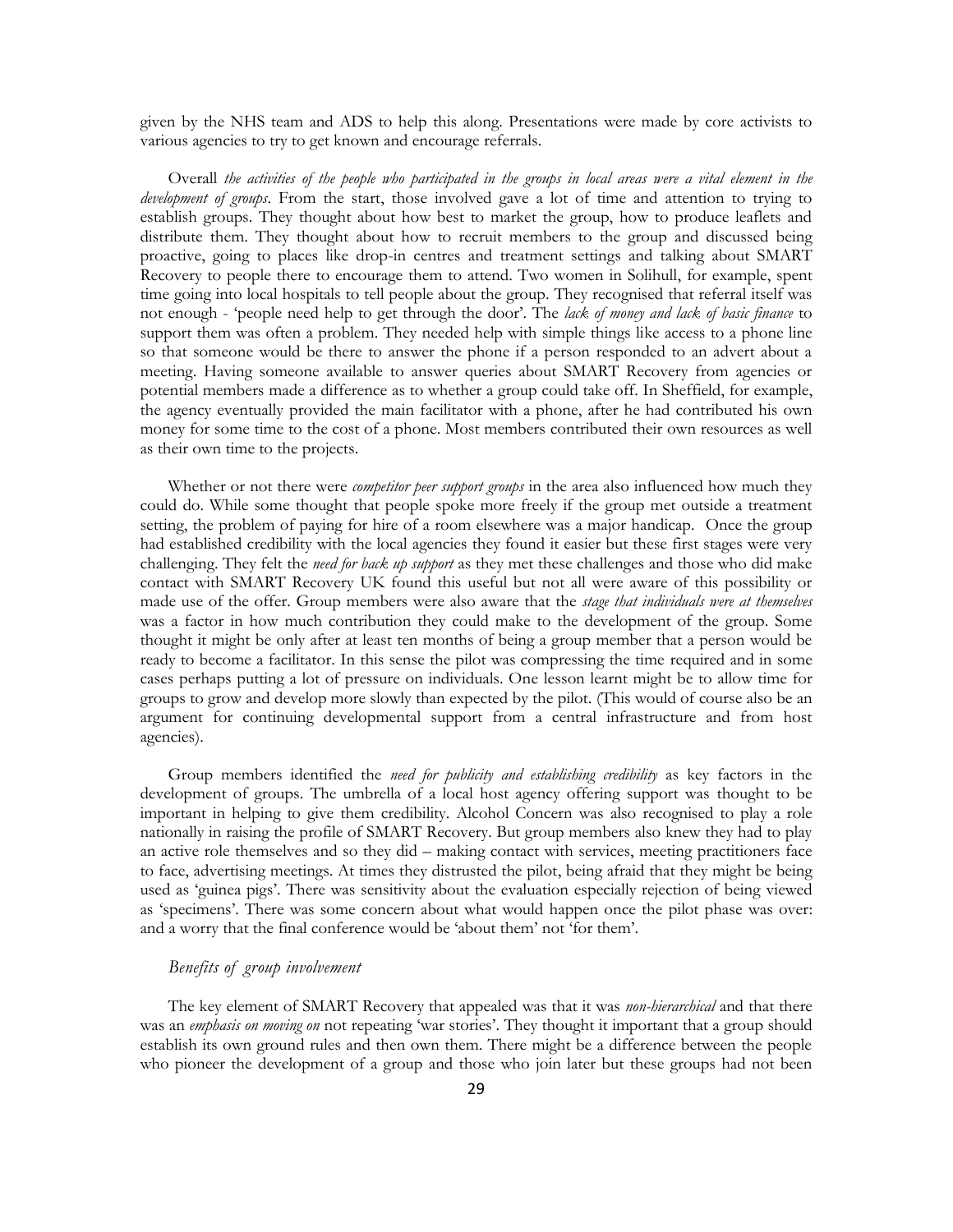around long enough to tell. The group members were pleased when on one occasion SMART Recovery got mentioned on the Jeremy Kyle show and then had a mention in Hollyoaks. They also got encouragement from seeing attention to recovery in the work of the NTA and more generally in the alcohol field – there was a feeling that perhaps their time had come. Members had different opinions on how far they could go to be independent of service providers, While the recovery agenda was seen as an opportunity, some thought it would be naïve to think that they could be completely independent and autonomous and that support from the host agency remained very important to them.

*Being with people who had had similar experiences* was very important for group members: "you can make a statement and you don"t have to paint the picture [in long and tiring detail] because others have been in same situation – you don"t have to spend half an hour explaining - people automatically understand so then you can go on to address the problem". Role models were valuable also: "having people in the group who have not drunk for some time – is a really powerful role model thing – you get people who have been arrested and they come to the group - for them to sit in a room and actually see someone who stopped drinking 20 years ago (or even two years ago) and now has a life – this is impressive". "In the early stages of recovery, the majority of people in groups are probably not working – SMART is teaching people to go on and live a normal life".

#### *Peer comparisons*

"having people in the group who have not drunk for some time is a really powerful role model thing – to sit in a room and see someone who stopped drinking 20 years ago and now has a life – or even two vears'

'to see people only recently sober  $-1$  can look back – you see people where you have come from  $-1$ find that helpful"

# *Benefit of SMART Recovery group as seen by members*

"I wish I had joined a group like this before. It is good to meet people in the same situation as me. It has taught me that I am not unique'

'you don't have to spend half an hour explaining'

"I find that SMART is very focused on the practical which is very important to me"

"SMART tools have helped me in my whole life (not just my recovery)"

'we don't tell anyone what to do – we allow people to make their own decisions'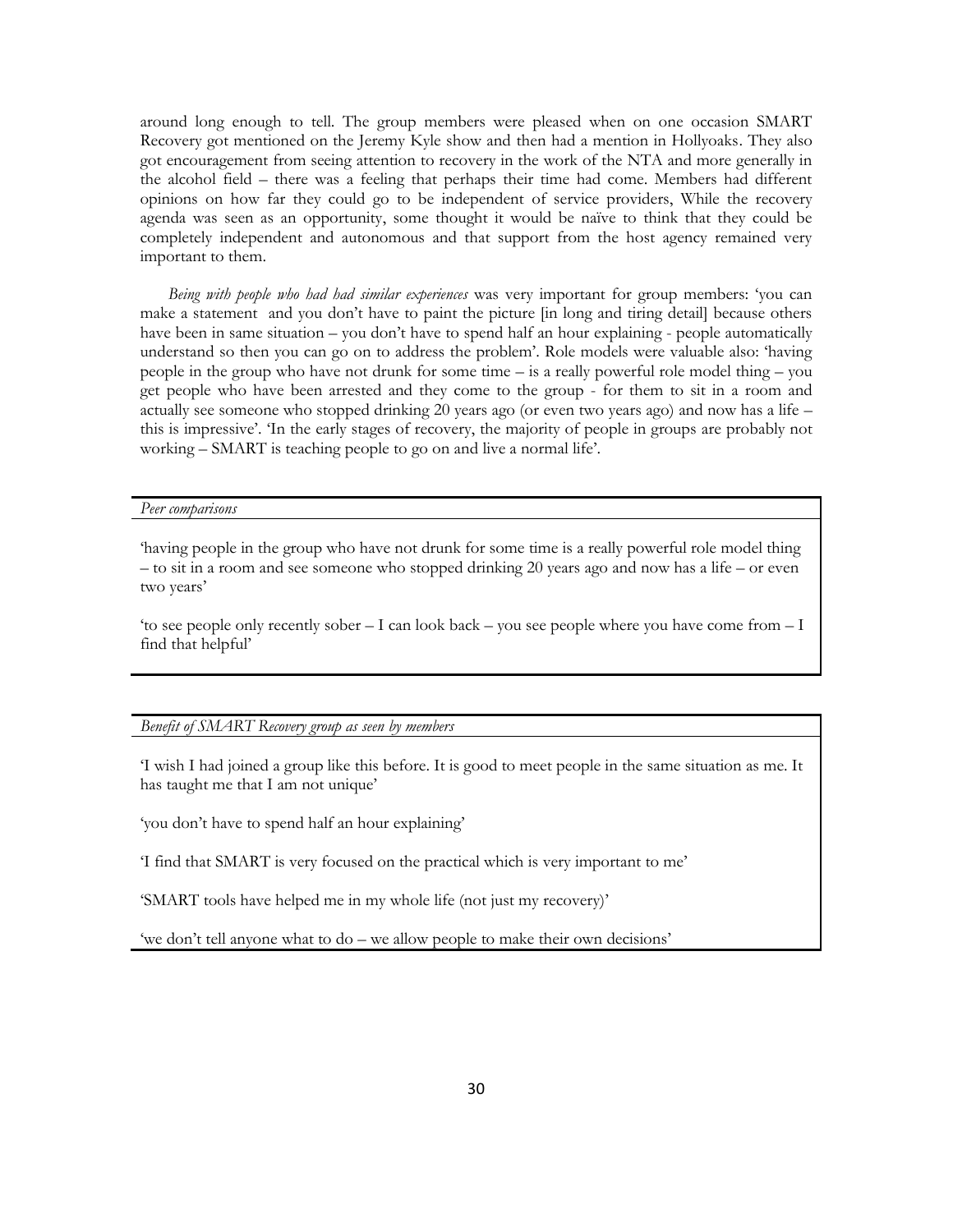*Value and distinctiveness of SMART Recovery* 'with SMART you are in control – you are responsible for yourself

"Focus on the here and now"

"SMART is teaching people to go on and live a normal life"

"the whole aim of the group is to be a safety net so people can come back and maybe just sit quietly"

"Sharing with others"

"Gives confidence"

You can see people change'

# *Role of host agencies*

Host agencies in general respected the wishes of the group members in terms of how much involvement they had with the groups. One host agency had clear views on this issue: "it is not in the spirit or the right approach for professionals to attend SMART meetings regularly, this should not happen and one hopes that people who say [they do] could be re-educated into this model. Professionals are very powerful and prevent the group members developing their own approach to fulfilled living'.

Another host agency held similar views: "I do not attend meetings as I am not in recovery myself and I do not think it would be appropriate for me to attend". Professional staff in one case attended the initial set-up meetings when requested. But they would leave the decision to attend down to whether the clients wanted or needed them to be there. In another case, the group meetings took place in the same building where staff worked so the key contact would "pop into the group at the end of the session" or before it if there seemed to be no-one turning up – keeping an eye on how things were going. At the other extreme, in one area contact was difficult because the key staff contact was often not around but "when I can I do pop into the group to say hello and am always made to feel welcome'.

Most hosts tried to be available so groups would know who to contact should they need to speak with one of them or needed further support. Correspondence was usually by telephone (sometimes by text messaging to remind of meetings or other activities) or email with the facilitators – not with the group as a whole - but in one case it was proving difficult as none of the group members there had an email address and telephone contact was problematic. In one case, regular informal contact occurred face to face in the same building. There were regular contact meetings fortnightly in another area and at least twice a week in another as facilitators were in the same building doing SMART or engaged in other work: similarly in another case there was regular informal contact daily with two key group members as they came into the office to use the computer. In another, the key staff contact did take part in the training to comment on the model and arranged for another staff member to watch the facilitator to give feedback twice – so here, although emphasising the importance of the independence of groups, this area saw a key role of support in the early development phase of groups setting up.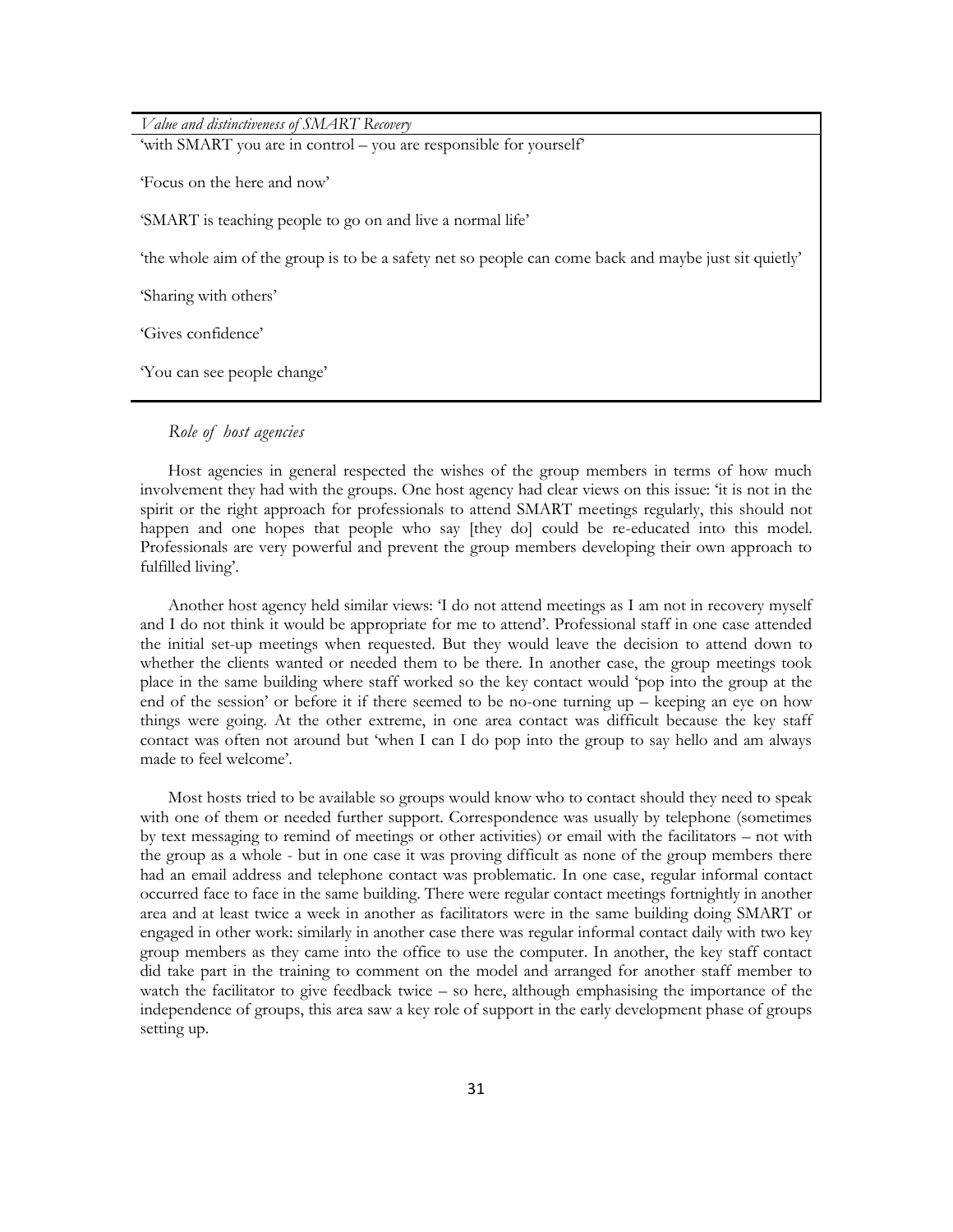#### PROFILE OF GROUP MEMBERS

# <span id="page-31-0"></span>*A 'snap shot' of SMART Recovery pilot group members*

A questionnaire was distributed to groups in Autumn 2009. 65 completed questionnaires were returned (percentages are rounded to the nearest point). This was reported to be an almost complete response from members attending at that time.

Of those attending the SMART Recovery groups at this time, 68% were men and 32% were women.<sup>20</sup> They ranged in age from 27 – 69 years (mean 47 years).<sup>21</sup> 83% had received treatment for alcohol/drug use in the past and 28% were currently receiving treatment. 12 % had never received treatment. The length of time since the respondent had last had a drink (or consumed drugs) varied considerably from that day to 20 years, with most having last had a drink within the past 3 months (55 %) although for 20% this was over a year ago and 8% over 5 years ago.<sup>22</sup> In general, most members had previously had severe problems with alcohol, including serious physical complications. They had had experience of being in rehab. or in hospital as a consequence of drinking. They mostly were committed to abstinence, believing that attempts at moderate drinking did not work for them. The change in their condition with abstinence was remarkable and noted by group members themselves.

*Group members were a remarkable body of people.*

"One thing that sticks out for me is the confidence you get from the group - a lot of people in alcohol services are very damaged - quite often they may have had say a liver function test – they have serious problems – they come in and then next time you see them they have had a shave, have enrolled on that computer course – they come back changed into different people'.

We have had two people who are moving on to courses or work directions'.

"One woman completely inspired me - blew me away – she said she was always very negative – had always been on something to keep her high all her life - she came to meetings and started talking – this was the first time in her whole life she had never been on anything - now she is starting to enjoy life - moving on - keeping herself busy – she has learnt from other people in the group'.

'I have learnt a lot from other people in the group'. <sup>23</sup>

 $\overline{a}$ 

<sup>&</sup>lt;sup>20</sup> According to the NTA figures for  $2008/09$  - of those in treatment 64% were men and 36% women - which is similar to the SMART groups. Median age was 41 (younger than SMART). Most clients were white British (87%) with no other ethnic group accounting for >2% of clients. See report a[t http://www.nta.nhs.uk/areas/alcohol/docs/NATMS\\_Annual\\_Statistics\\_Report\\_](https://webmail.lshtm.ac.uk/gw/webacc?User.context=3893a53f3f984d60a932ed21d0b28c278db19a&merge=linkurl&Url.linkText=http%3a%2f%2fwww%2enta%2enhs%2euk%2fareas%2falcohol%2fdocs%2fNATMS%5fAnnual%5fStatistics%5fReport) 2008\_2009.pdf

<sup>&</sup>lt;sup>21</sup> Humphreys notes that SMART Recovery self help groups had not at the time he wrote his book (2004) been the subject of scientific study so their membership characteristics are unknown. However he speculated that given that its roots were in RR he suspected that the characteristics of SMART members would be similar to those of RR members (ie primarily white, educated, socially stable people) (2004:86).

<sup>&</sup>lt;sup>22</sup> There is a contrast here with people who attended the training sessions with group members being more recent abstainers it seems.

<sup>&</sup>lt;sup>23</sup> One group member had written a letter: 'SMART Recovery - this group has been a life saver for me  $-1$  have had counselling for the last three years – I have moved on more in the last three months than in the whole of *(footnote continued)*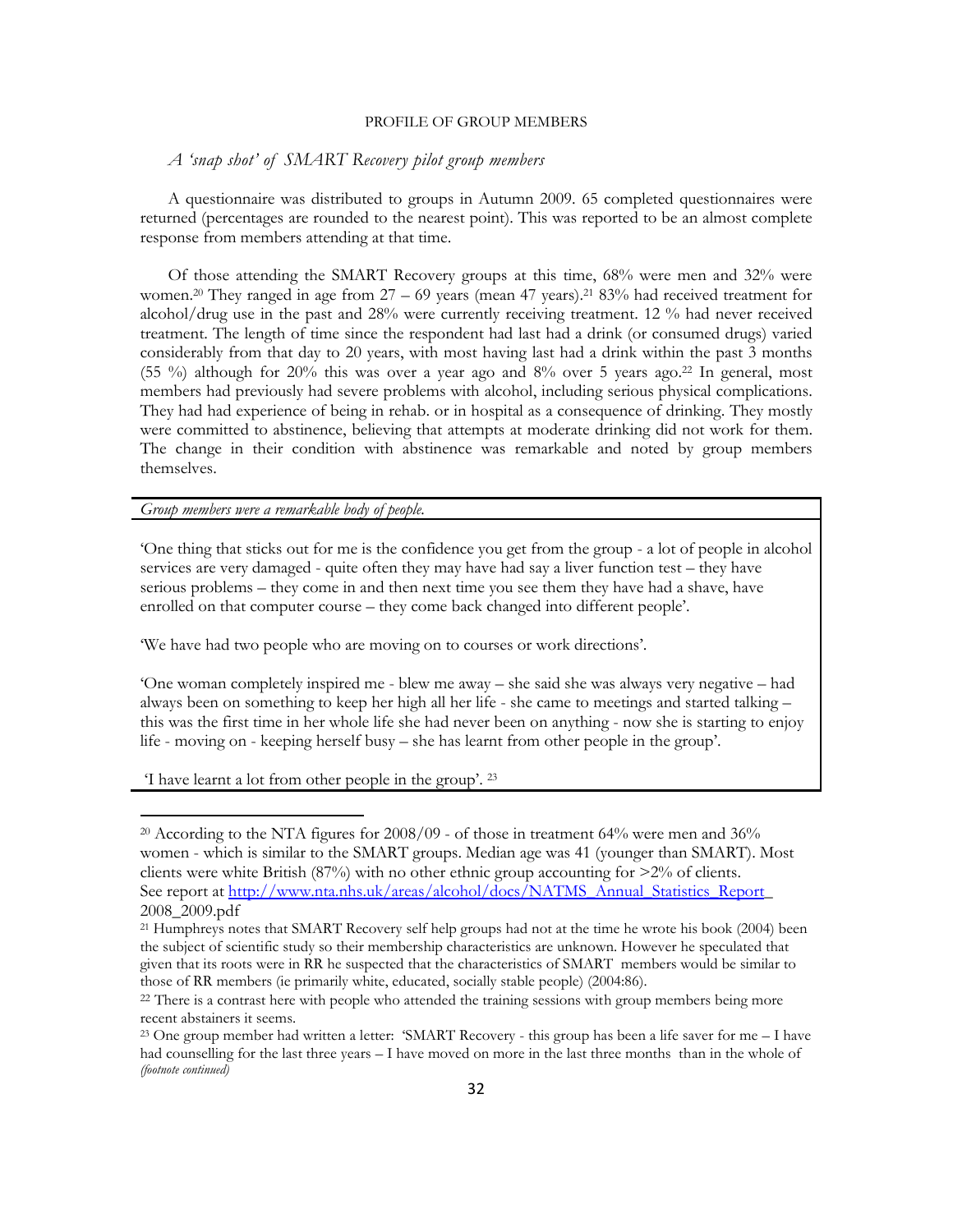77% said that their problems were mostly related to alcohol. For 11% problems were mostly related to both alcohol and drug use and for 9% problems related to both alcohol and other behaviours.

For 1.5% their problems were mostly related to drugs and for 1.5% their problems were mostly related to other behaviours.

#### **Finding out about SMART**

 $\ddot{\phantom{a}}$ 

66% had heard about SMART from an alcohol worker. 9% from another SMART member, 5% from a friend, 3% from a drugs worker, 3% from their GP, 5% from other sources, 6% from a social worker and 1.5% heard about SMART from both their GP and an alcohol worker. No one reported hearing about SMART from a flyer/poster.

Most people (63%) had first attended SMART within the past 3 months, 20% 3-6 months ago, 17 % over 6 months ago.

Most (63%) attended meetings weekly, 29% twice or more a week, 6% 1-2 times a month and 1.5% less than once a month.

95% intended to continue attending meetings during the next 3 months, whilst 1.5% reported that they would not.

80% of respondents had used self-help groups previously: 60% had attended AA; 28% a voluntary/community group; 17% a NHS group; 8% NA and 23% other groups (respondents could tick more than one option).

The majority (79%) found SMART Recovery very helpful and 21% quite helpful, with no one reporting that it was unhelpful. When compared with other self-help groups, SMART Recovery was reported to be either much more useful  $(33\%)$  or more useful  $(39\%)$ , with 19% stating it was about as useful as other self-help groups. Only 2% thought it was less useful than alternative self-help groups.

The benefits of being in a group for members were that they had support in not drinking. This helped them to achieve stability and then move on to improve their situation with regard to housing, employment and social integration. Their self esteem and confidence improved and they enjoyed being able to think about becoming involved in new activities or rediscovering old activities.

the past three years – I can speak openly and not be judged – it has improved my self esteem and made me feel proud of myself – the beauty of the group is that we are all in the same boat – we want to achieve the same goals – there is always someone with advice which is helpful – I have met people through the group who understand where I am coming from - my future is becoming more positive – I can now look forward to what is round the corner.'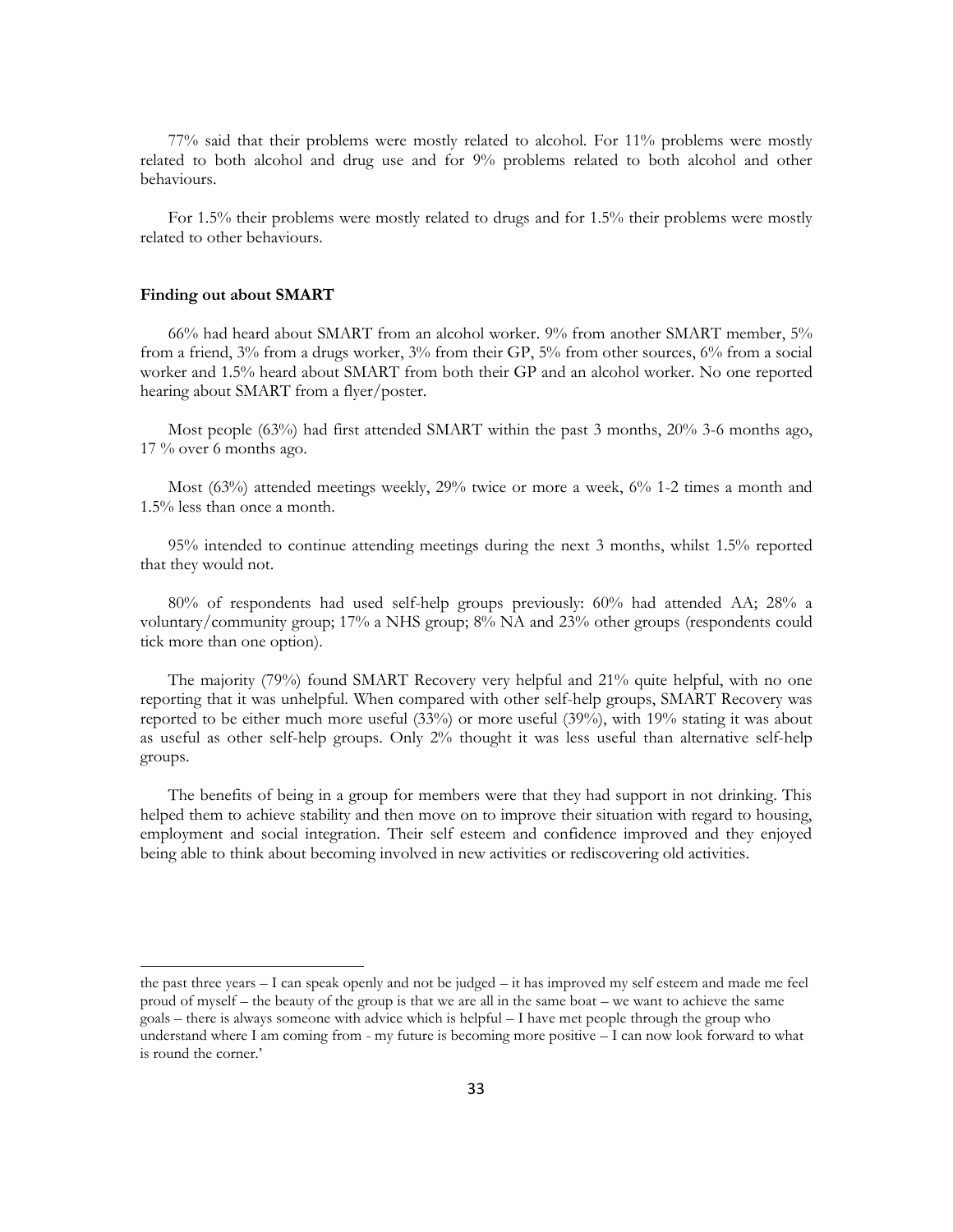#### **Use of services in past three months**

| <b>Service</b>                    | Percentage who have used/made contact in |
|-----------------------------------|------------------------------------------|
|                                   | past 3 months                            |
| General Practitioner              | 77                                       |
| JobCentre Plus                    | 32                                       |
| Accident and Emergency department | 25                                       |
| Hospital inpatient department     | 20                                       |
| Rehabilitation project            | 17                                       |
| Advice centre                     | 17                                       |
| Hospital Outpatient department    | 15                                       |
| Daycare or programme              | 5                                        |
| Probation                         | 3                                        |
| LA social services                | 2                                        |
| Prison                            |                                          |

# **Current worries or difficulties**

 $\ddot{\phantom{a}}$ 

| Worry or difficulty        | Percentage experiencing |
|----------------------------|-------------------------|
| Money                      | 51                      |
| Employment                 | 39                      |
| Marriage/relationship      | 23                      |
| Housing                    | 20                      |
| Custody/access to children | 11                      |
| Other                      |                         |
| Court case                 |                         |

Thus group members come from a wide variety of backgrounds and include a good proportion of women. <sup>24</sup> They were mainly adults in middle years and some felt younger people might not fit in with the groups, although some groups did include younger people. The majority had had treatment but there were some who had not. What they liked about involvement was the focus on problem solving and the practical approach to recovery. Most groups had developed via a close link with services, and this was an important referral route into groups. However one in five came through other routes and it might be that over time, as groups became more established, the non-service referral route might increase in importance as groups became better known. Group members were certainly not hostile to AA: they simply preferred SMART Recovery – it worked for them. For most group members, involvement with the group is currently a regular part of their life and a core group of longer term members appears to be building up. There is also another inner core who are very

<sup>&</sup>lt;sup>24</sup> Recent data on individuals in contact with structured alcohol treatment in the North West of England shows that the majority of individuals were male (62%) and stated their ethnicity as White (98%). The median age was 40 years (Hurst et al 2010). One study has found that compared to men, women were more likely to participate in treatment and AA, and to experience better alcohol-related and life context outcomes. In general, women and men who participated in treatment and/or AA for a longer duration were more likely to achieve remission. However, women benefited somewhat more than men from extended participation in AA (Moos et al 2006).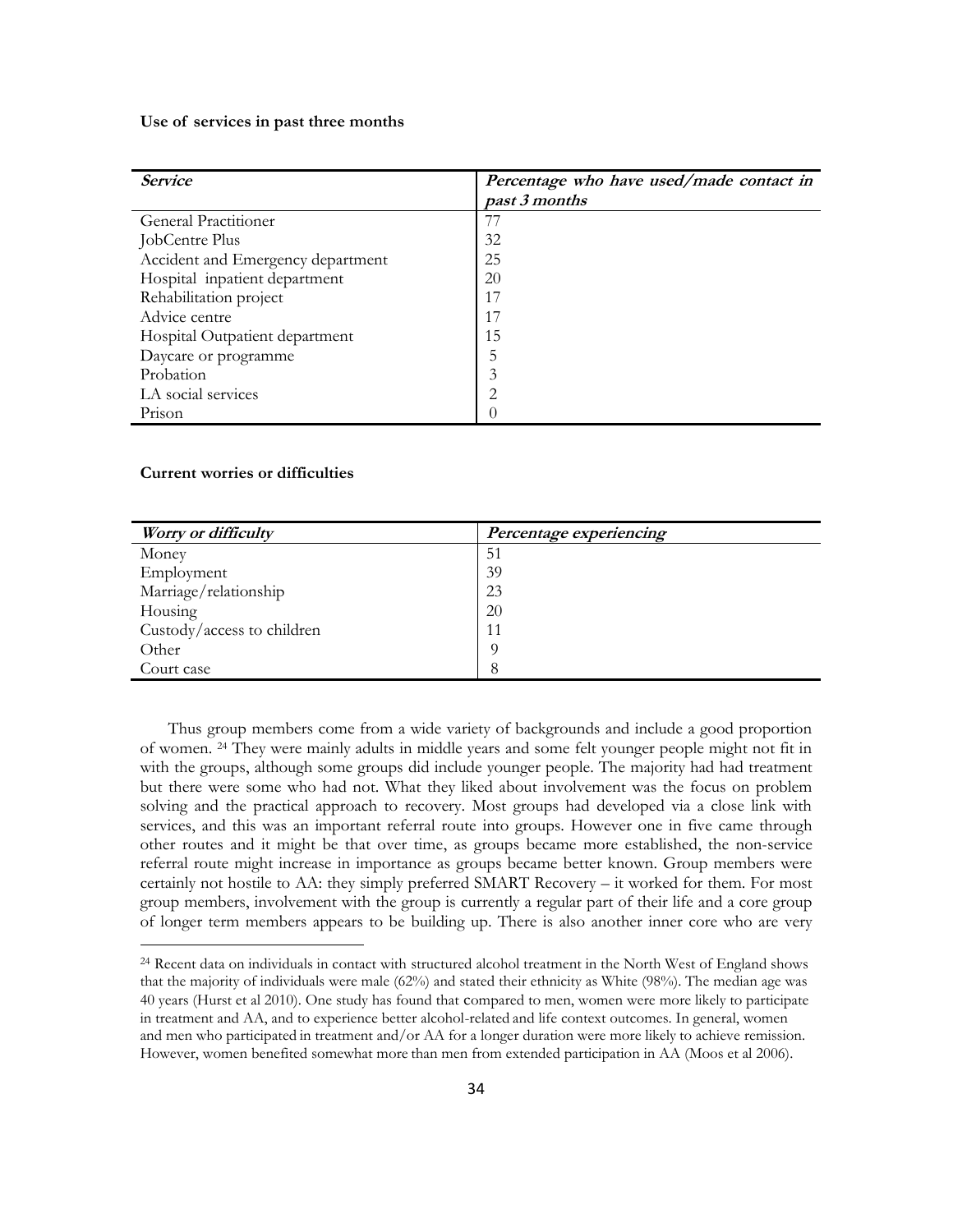committed to SMART Recovery and who might contribute to developing a national network. The key benefit of group attendance was thought by most to be being able to talk to people who have "been there" and who understand. Respect for each other, personal autonomy and group independence were very important to these group members. They accept that relapse may be part of the recovery journey and see the availability of groups as an important factor in helping people get over relapse.

## VARIATIONS BETWEEN SITES

<span id="page-34-0"></span>A group member in Croydon commented that "it is good to have something different from other types of meetings. Meetings are always friendly and leave me feeling more positive and relaxed". Another member of this group said "I find the meetings more useful and appropriate than say AA or NA – more personal but more interesting and more relevant to my addiction'. Another commented that s/he would be "willing to help with administration work and help develop SMART groups in other areas and that s/he had attended a group at a rehab centre previously".

In Sheffield, a group member reported that s/he "feels very comfortable at SMART meetings – nobody criticises anybody else - everybody gets a chance to talk about their problems without interruption which is very good". Another member of this group thought that it would be good to "have some group activities for the group to do together" and another suggested they might get involved in carting, paintball, swimming, gym, badminton, ice skating, music concerts, eating in a restaurant, bowling, or the pictures'. Another reported that 'SMART tools have helped me in my whole life (not just my recovery) by using the problem solving to help me make every-day decisions – and I now go to the gym with other group members". Someone else said "I find people in the group very friendly and a pleasure to talk to – I find the group very relaxed and always get something useful from them'. One reported that 'I have started voluntary work - a SMART member arranged it'.

"During my attendance I have found it helpful to be placed in an environment with people in the same or similar situation as myself and find it helpful" said one group member here, while another commented that "it is just enjoyable to discuss or listen or talk to people who have been in similar situations and who understand'. The same emphasis on being with people with shared experiences occurred in other comments such as "the group of people do understand other people"s problems".

Although the Gateshead groups did not become established, in Autumn 2009 some people were trying to get them going and one commented that ' the SMART Recovery group is better than AA'.

Groups in Birmingham were established quite early on and continued to meet regularly. One person said "I find being in SMART is very beneficial and is helping in maintaining and improving my recovery  $-1$  do SMART alongside AA meetings  $-1$  am a SMART facilitator and am helping make [people] aware of it in Birmingham". Another said s/he was involved because s/he wanted to "share and guide other people to help and motivate them and give them hope and faith in themselves". Other comments from Birmingham group members included that "it is good to have a weekly meeting with other people in the same situation as myself (ie recovering alcoholic)". Another told us that "after attending SMART for two months I had a relapse which resulted in being in hospital – drink lasted for three weeks and was not a failure of the SMART group – SMART was fully supportive and kept in touch by phone when I wasn't well enough to attend the group after drinking'. One group member thought that ' if you have been in rehab or hospital and just started the process of not drinking it is best to come to SMART when advised to do so'. One person here was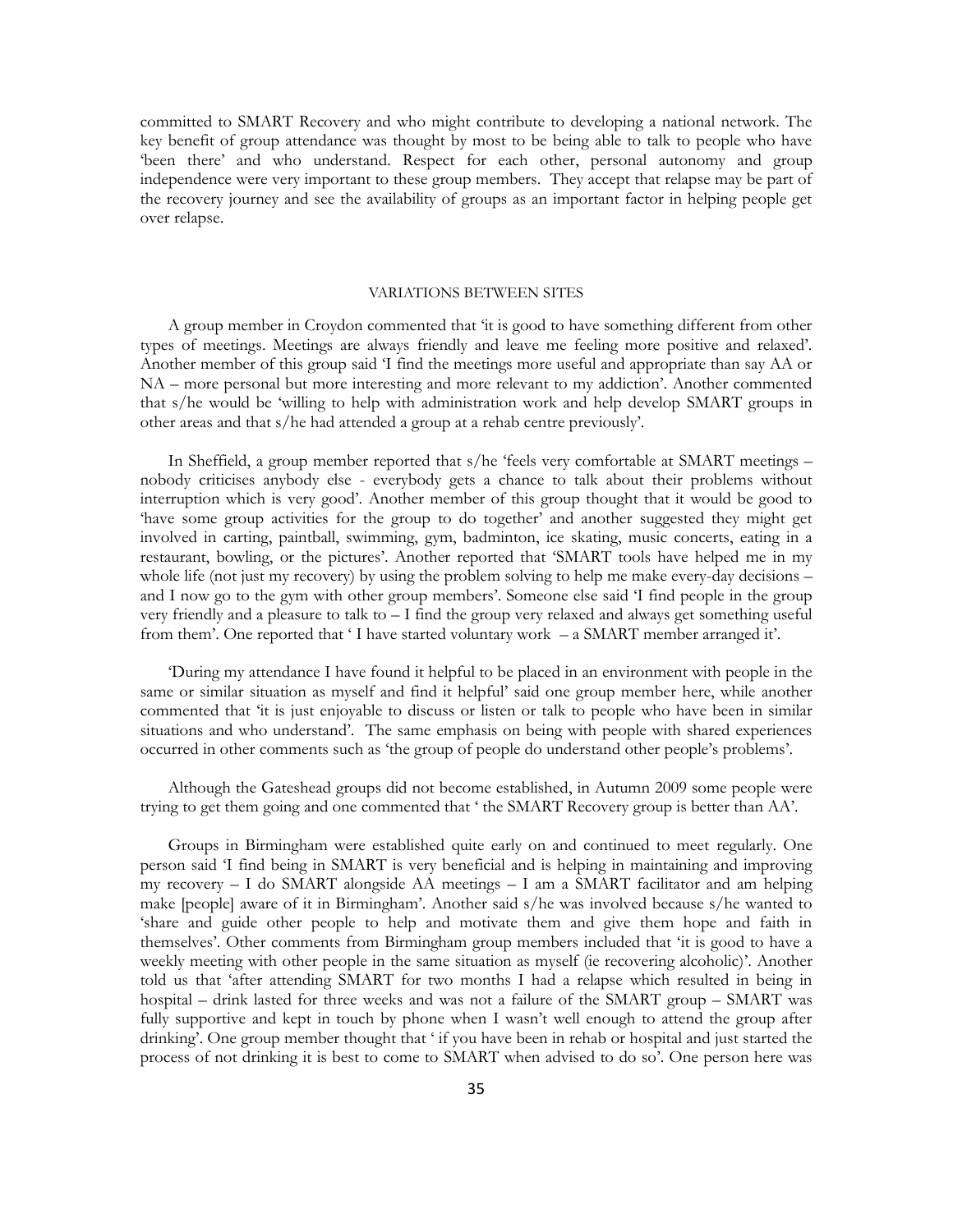very precise about the length of time since the last drink – "14 months, 19 days and 3 hours". Another said I wish that I had joined a group like this before. It is very good to meet people in the same situation as me. It has taught me that I am not unique'.

In Cumbria a group member told us " The practical aspects of AA worked for me to a certain extent, the spiritual/ steps aspect did not. I find that SMART is very focused on the practical which is extremely important to me. It is also a very open minded programme which some AA meetings are not and this is also important to me".

# *Acceptance of centrality of mutual aid*

The Cornwall host agency withdrew quite soon after becoming involved as a dispute arose between them and the representative of SMART Recovery UK. This position was supported after discussion by the Steering Committee. It was agreed that in this pilot there would be no place for supervision or the kind of co-facilitation that Addaction Cornwall wanted to offer.

Addaction Cornwall felt as an agency that this was an integral part of the programme as delivered in the USA, Australia and in parts of Scotland notably in Glasgow: "without the support to service user facilitators, we felt both service user facilitators could be put at risk if not supported properly". Addaction regretted having to withdraw since, as Cornwall is a very rural area, they felt it would have been ideal to set up groups across Cornwall, firstly as co-facilitated groups between service users and Addaction (or other agencies within Cornwall) but with the goal of becoming service user- led groups with proper support from Addaction.

For members, the group aspect is the part that distinguishes it from professional treatment or services, where counselling is on a one to one basis. The self-help aspect of SMART Recovery is the most important element for them. There was value in "knowing there is a group there I can sit down and discuss with'. It is useful to share in a group 'how we have dealt with our experiences and how we have moved forward". The focus on experiences stands out as important as well as the sharing: 'we are still learning how to deal with different situations – we are all taking from the group'. Some thought having a relaxed atmosphere and not putting pressure on people helped them to move on.

In Solihull members of the group also met outside meetings, for example they might go together for nights out or meet during the day at cafes and also text and telephone each other.

#### **DISSEMINATION**

<span id="page-35-0"></span>A Peer Support briefing document was developed and a Champions" Manual written by the Project Coordinator was distributed to all attending the final conference and made available from the Alcohol Concern website. This was also publicized through DrugScope"s Daily News email. These briefings were informative, clearly written and well-presented.

A key activity to disseminate learning from the pilot project was the final conference organized by the Project Coordinator and other staff from Alcohol Concern in March 2010. 109 delegates were registered. Delegates came from a wide variety of regions covering most areas of England. 22% represented the statutory sector and 78% the non-statutory. Statutory sector delegates came from such agencies as Substance Misuse Services, Drug and Alcohol Teams, Primary Care Trusts, Primary Care Alcohol Services, local authorities, NTA, Foundation Trusts and Drugs Services. Of the nonstatutory delegates, 45% came from Addaction and 16% from SMART Recovery. Other non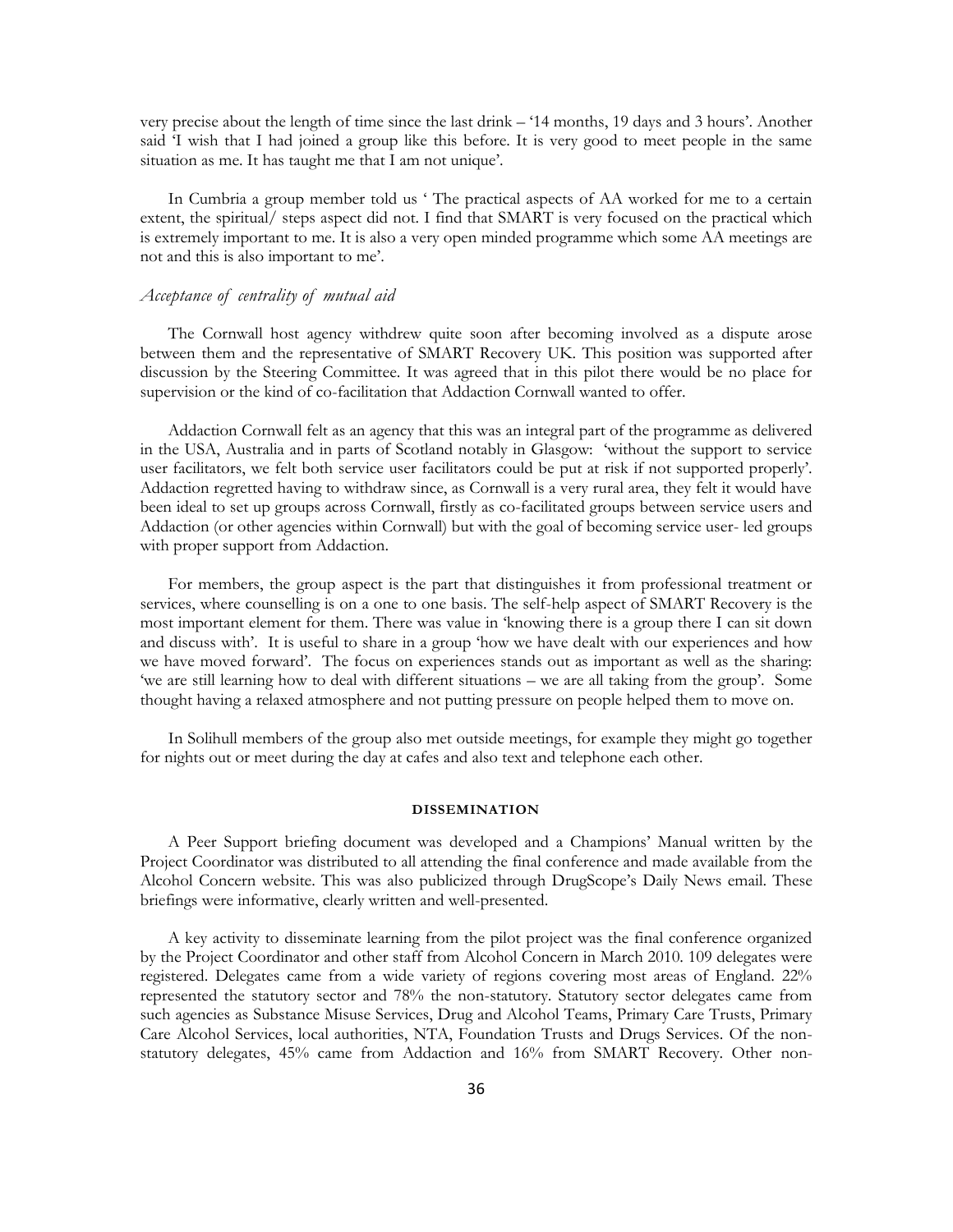statutory agencies included Lifeline, St Mungo"s, CRI, Vaughan House Project, Cranstoun Drug Services, Project 6, and St Edmunds Charity.

Entitled "*Developing choice in peer support: the SMART Recovery model'* the conference included presentations in the morning by Professor Nick Heather, Chair of the Steering Committee, Joe Gerstein, Founding President of SMART Recovery ®, Fraser Ross previously of SMART Recovery UK, Nicolay Sorenson of Alcohol Concern, Nicola Smith, Director of SAAS, and Carl Cundall of Sheffield SMART Recovery, and David Ford of south London SMART Recovery. In the afternoon, workshops were held and presentations given on the evaluation, on DH policy, and others by the Chair of the Trustees of SMART Recovery UK and by a recovery advocate and steering committee member, Kevin Malthouse from Manchester.

Nicola Smith, describing the pilot in Sheffield, pointed out that SAAS had been established for thirty years and that the training and involvement of volunteers was a key part of their ethos. They already had peer support services when they became involved in the pilot and the new groups were able to build on their experience and on their existing provision. What was important was to recognize that peers could be "inspirational role models" and that involvement in these groups helped to build confidence and skills. A shared belief in the value of CBT and in the role of volunteering as part of recovery on the part of the service provider was critical. She felt it was important to get paid staff on board to encourage them to see groups as complementary to their work. It was important also not to put all the work on one person but to develop a number of facilitators. Collaboration was the key in Sheffield.

Carl Cundall describing the SMART Recovery groups in Sheffield said that referrals came from GPs, from community health projects, from treatment providers and from prescribing services (ie including problem drug users). Involvement with SAAS "gave them credibility". He had met "brilliant people" through involvement in groups in Manchester and was glad to spread the activity to Sheffield. What was good about SMART Recovery groups was the emphasis on the positive not overly concentrating on relapse and deaths. Hope was the key as well as a stress on problem solving and being solution focused.

David Ford talked about his experiences in south London and thanked the Project Coordinator at Alcohol Concern for her contribution – she was "an unsung hero". He had been to many different meetings and what was different about SMART Recovery he thought was its attitude. Again he stressed the value of not focusing always on the negatives from the past and on using the tools to focus on the positive. This gave a different dynamic to a group. People do not want to be told what to do – this is why mutual aid and ownership of the group by its members is so important. However he recognized the value of support from service providers in his case from south London YMCA and Phoenix: "I have to say in my experience service provider support can make the difference between success and failure'.

These presentations along with another in the afternoon from the recovery advocate from Manchester gave energy and dynamism to the conference and lifted it above conventional discussions. Workshops in the afternoon allowed conference participants to make their contributions and there was good time for questions and answers after formal presentations too. The conference was followed up with articles in the *Guardian a*nd *Addiction Today*.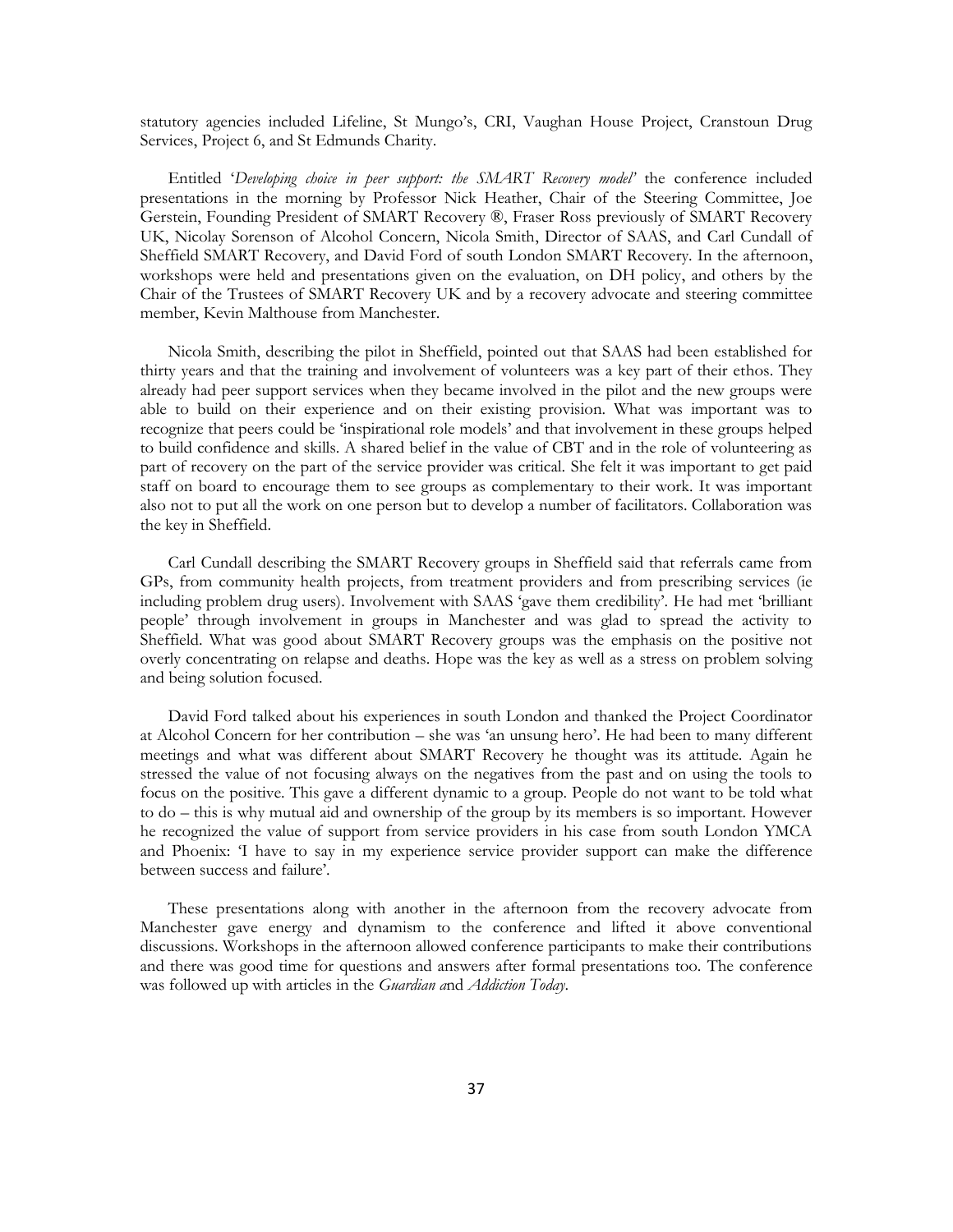# <span id="page-37-1"></span><span id="page-37-0"></span>**PROJECT SUCCESSES**

# <span id="page-37-2"></span>WHAT WENT WELL

- Networking meetings these were a reward, an incentive and an encouragement to group facilitators, giving some recognition of their efforts
- Training these jump-started the whole process and condensed the time- frame for action
- Collaboration between committed activists and supportive practitioners in host agencies
- Dissemination of learning via briefings, manuals and successful final conference and links on Alcohol Concern website
- General guidance from steering committee working together
- <span id="page-37-3"></span>Careful management of DH budget by Alcohol Concern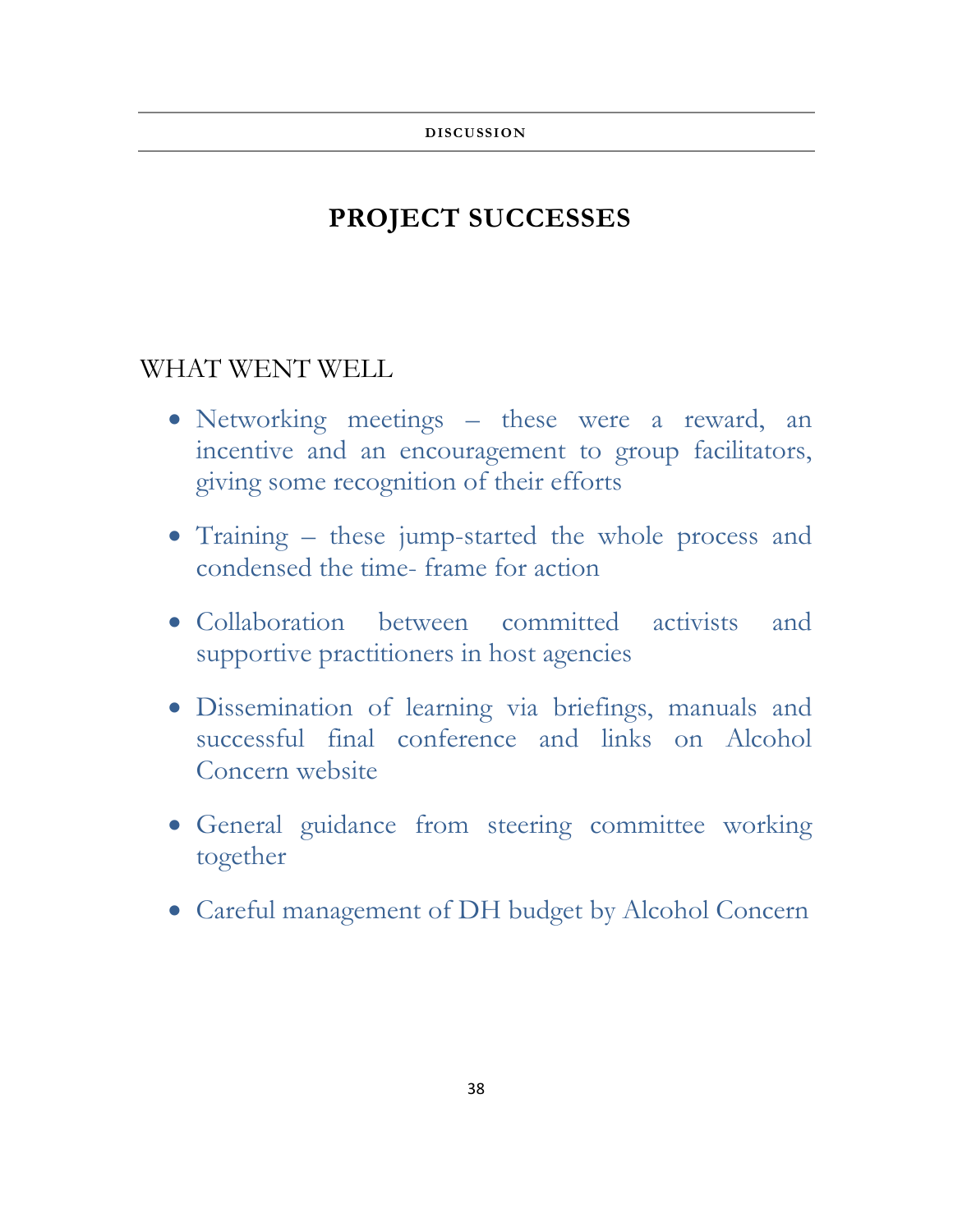#### LEARNING POINTS

Host agencies involved in this project reported the following observations about what they had learned from their experiences.

# **SMART group values are**

- groups should be run fairly
- everyone should be encouraged to have a voice
- everyone should feel they are in a safe place so they can express themselves

# *With regard to groups achieving these goals and values*

- the group should be able to manage its own resources
- the group needs to be well trained
- the group needs to address ethical questions
- facilitators must not be over stressed

#### *With regard to setting up groups, key initial inputs are*

- adequate resources for room and photocopying
- encouragement from others
- successes should be celebrated
- being in a suitable environment i.e. an agency with contacts already

# *Ongoing development requires*

- further additional and refresher training
- more training for recruitment of more facilitators
- more training for continuous learning by existing facilitators

# **Key learning points included**

- do not be over ambitious
- it takes time to establish new groups
- it takes time for groups to gain new members
- make it clear early on that this is their group not one which is owned by the agency
- agencies have to be willing to step back this can be difficult for people who are used to organising
- group members have to be willing to make the effort to own the group
- the agency must continue to demonstrate enthusiasm for SMART and support for group members
- the agency has to put in more time than was perhaps originally expected more professional support than anticipated has been needed
- more financial input is needed at first stages until funds have been built up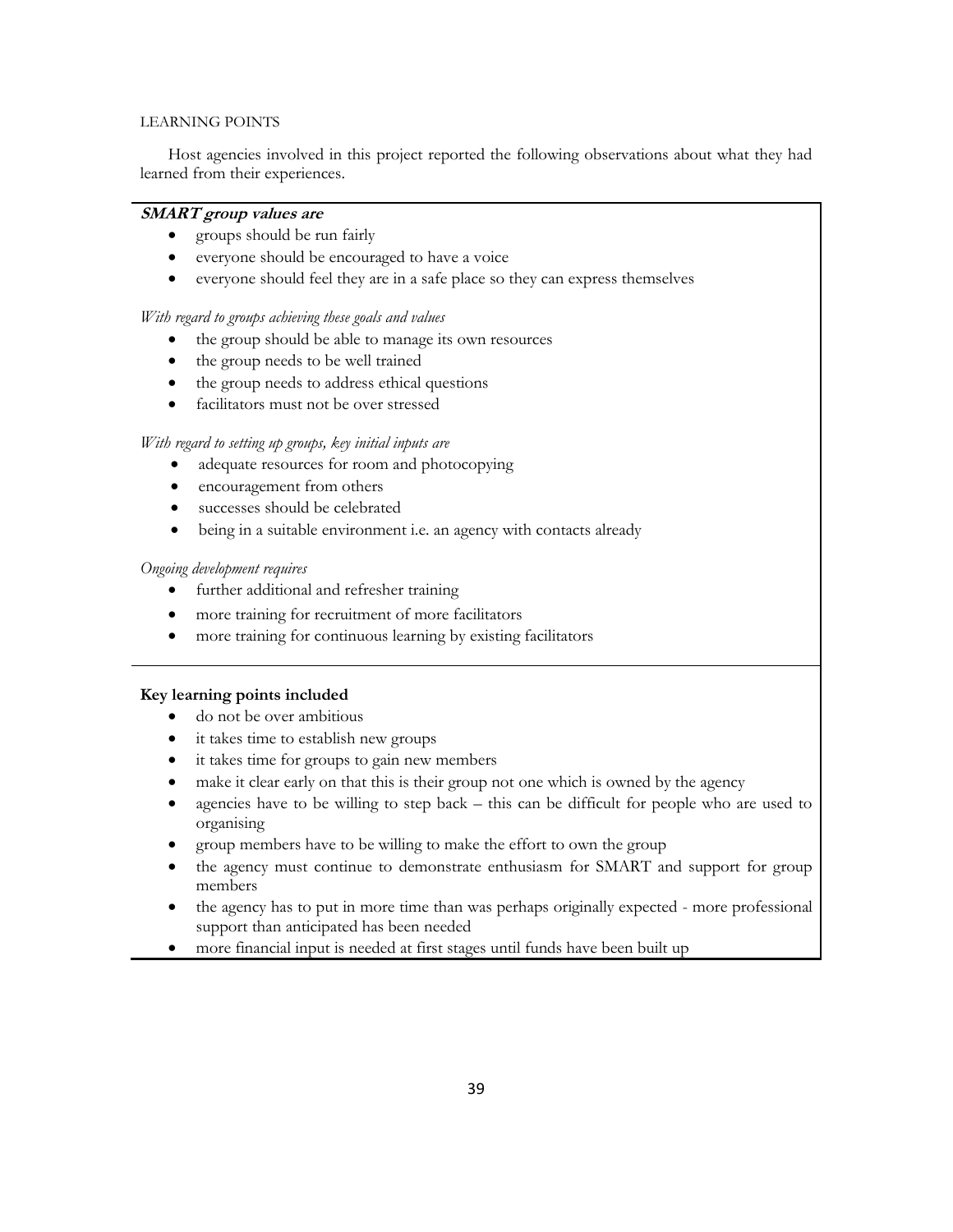# *In practice, some of the problems encountered included:*

- it is hard to keep the group together
- it requires a lot of dedication from facilitators
- facilitators need support to keep the group together
- it can be difficult to maintain the enthusiasm of facilitators
- clients are initially keen but then get a bit worried about their responsibilities
- inadequate funding
- some resistance in some areas to mixing those recovering from alcohol and those recovering from drug addiction.

# **What should be done differently if starting similar projects again or elsewhere** *funding and resource issues*

- secure sufficient initial funds
- provide adequate funding
- make sure everyone is fully aware of the commitments involved

*organisational issues*

- locate meeting venue before initial training
- ensure posters and advertising ready before training conducted
- quality checks should be made to ensure that facilitators are following guidelines
- better funding of a central SMART Recovery office to manage and monitor training *training issues*
	- more training required
	- have local trainers
	- make training available for trained facilitators to become trainers
	- provide training in the delivery of learning
	- get trainers together
	- get expressions of interest in different towns at same time for training

*networking issues*

<span id="page-39-0"></span>give advice to new groups from existing groups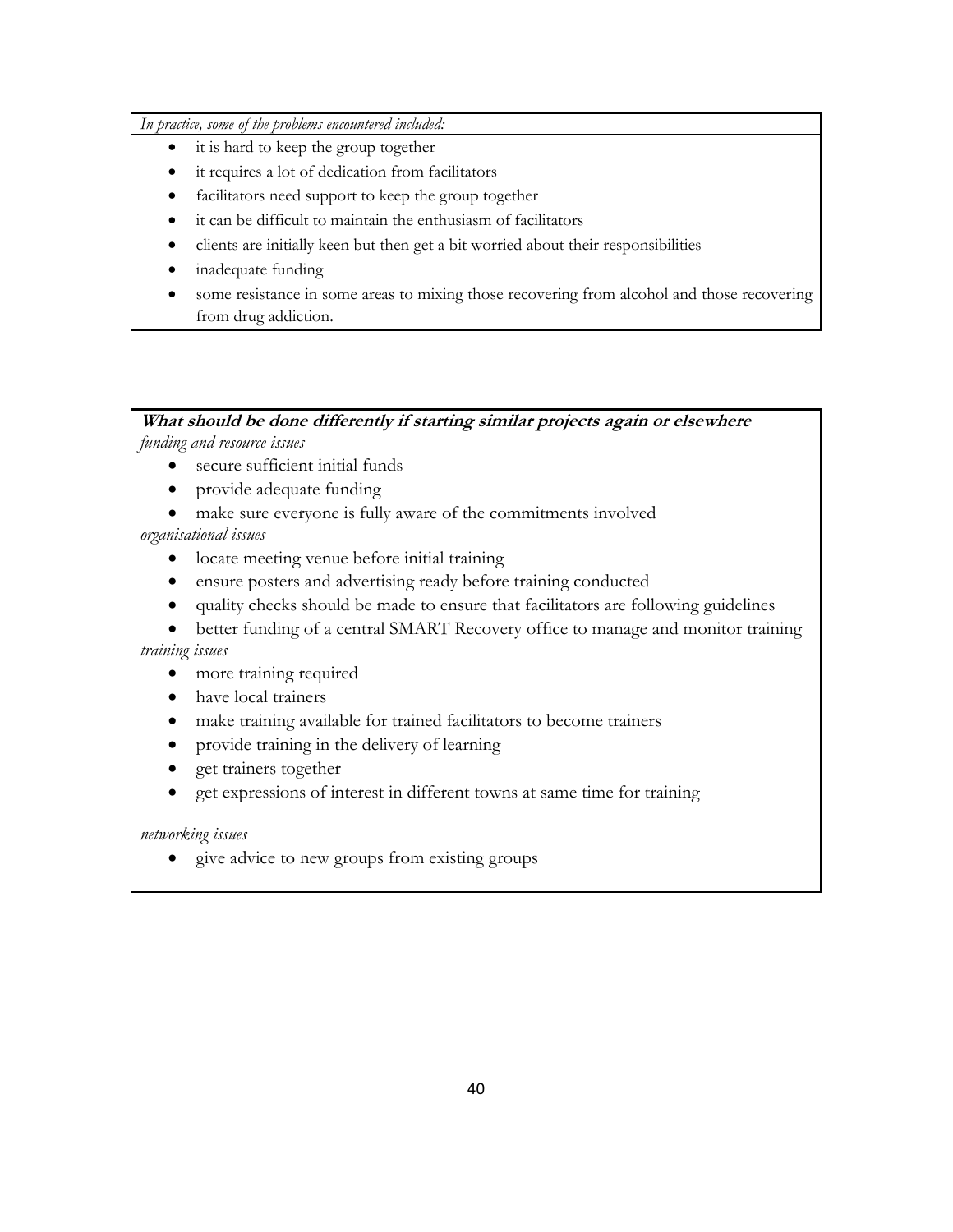#### WHAT WENT LESS WELL

It was thought essential to the longer term development of the programme that champions of some sort should emerge. It was generally hoped that in time local champions would develop and that they would form steering groups to support future growth. There was a tension between developing champions in host agencies and encouraging recovery advocates among group members to act as champions. Where they worked in partnership as in Sheffield this model worked best. Developing partnerships is not however an easy task.

Getting host agencies to act as champions was the original intention. The steering committee, while deciding it would be best if a senior person at each host agency acted as champion, did little to encourage them to act in this way. It would be worth considering what kinds of actions might have led to a closer link developing between the steering committee and these agencies. The involvement of a senior person is needed to put the issue on the agenda at higher policy levels, extract resources and make links to other agencies in local agreements. However, on the ground, practitioners are also needed to link to groups directly, deal with day to day issues, link into referral and care networks and give personal support.

There was some lack of clarity about who was the key actor responsible for carrying out the decisions of the steering committee – the Steering Committee itself, Alcohol Concern, the Project Coordinator or another person? There was also some confusion about who should play the main developmental role – the project coordinator or the SMART Recovery UK Development Director following up on training.

Meetings held outside the location of the host agency found it hard to become established – in Birmingham a third group which met in a church hall ceased to continue and the same thing happened in Norwich and in Croydon.

If the original membership of a group is based on a short-term identification, it is unlikely that the group will continue. When group members move on, particularly if they move out of residential accommodation and disperse into varying locations, it is difficult to keep the group together.

Funding was the number one issue and most agencies asked for more support to help provide purchase of mobile phone, to print more professional leaflets and publicity or to advertise in local papers and publications. "They had promised us support to do the marketing originally but this has not happened other than A4 posters and business cards. They said they would help with funding applications and this has not materialised."

There does appear also to be a need for more training for new groups as they are propagated in an area.

Relations between the centre – ie the project coordinator and members of the steering committee – and host agencies did not develop into close partnerships: there was "some contact in the beginning, setting up the training and talking to us about the pilot and also some after the training to see how the groups were developing" but this contact tailed off over time mainly because it was difficult to communicate. However one agency said it was "good to know they are on hand to offer advice and guidance' and another that the contact helps 'to keep us motivated too.'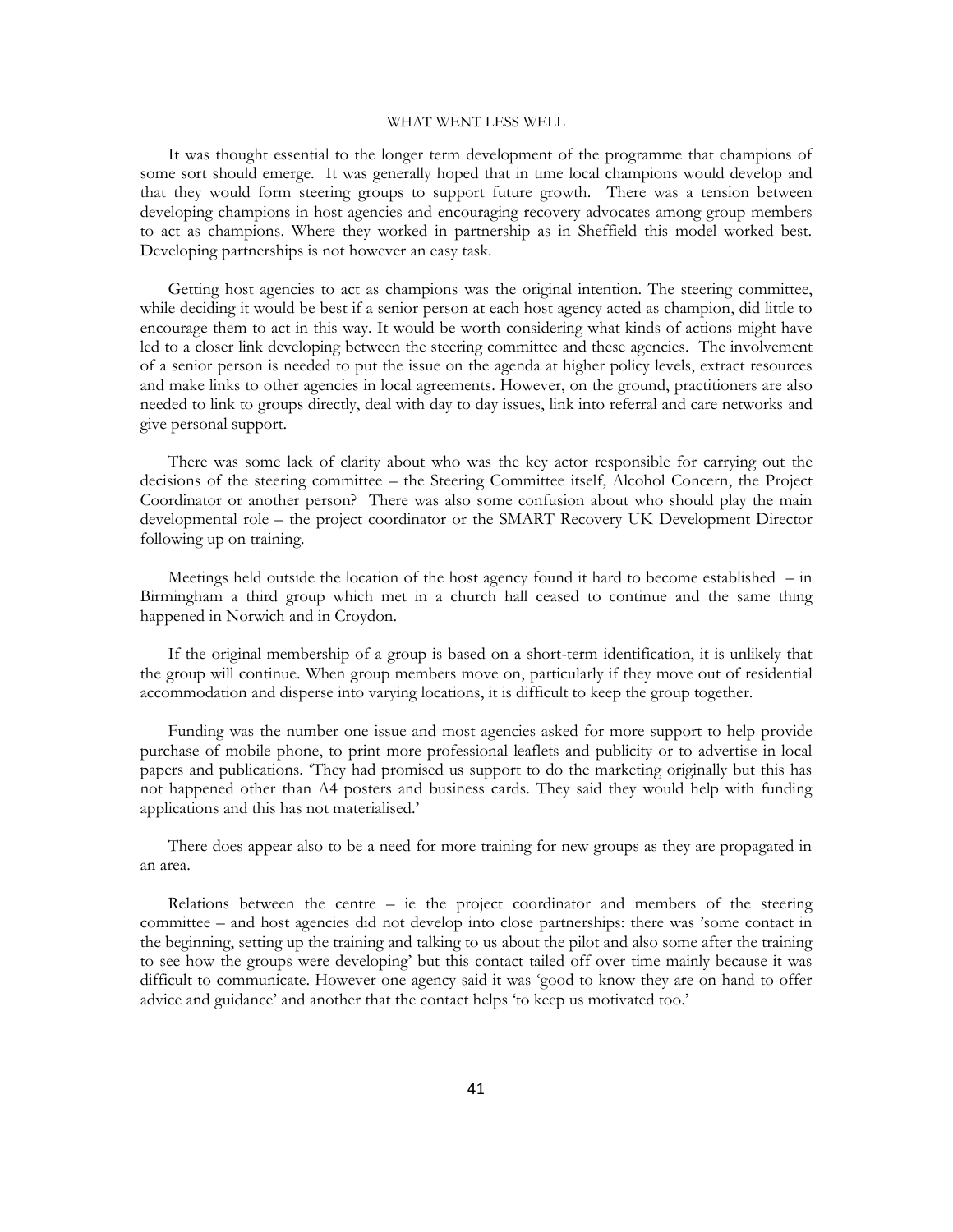#### **RECONCILING DIFFERING EXPECTATIONS**

#### <span id="page-41-1"></span><span id="page-41-0"></span>RELATIONS BETWEEN PROFESSIONALS AND GROUP MEMBERS

From the outset, a key issue was that of the right balance in relations between professionals and group members. On this there was not total agreement. Cornwall Addaction had different views on the way groups should develop and be supported from those held by the Development Director at SMART Recovery UK, the latter being supported at this point by the steering group and by Alcohol Concern. The Birmingham host agency also requested advice on how much involvement was expected, for example is supervision or debriefing allowed? Would it not be useful, another asked, if a member of the host agency were to attend the training session to explain how they saw themselves fitting into the project and to answer questions or concerns. The first project coordinator noted early on "I have become acutely aware of how SMART Recovery can challenge professionals and create some opposition to really empowering the service user in recovery and allow the process of genuine mutual aid, self-help and community involvement to take place. There remains uncertainty about what are the limits or boundaries of professional involvement in groups". At a steering committee meeting in June 2009, it was agreed that professionals could be involved in meetings but should not be facilitating them.

There are some disputes within the SMART Recovery international network about what is the right approach and within UK there are groups and practitioners who take a different view on what is the right relationship between group members and professionals ie how autonomous and independent groups should aim to become over time and whether SMART tools can be utilised by professionals as a form of intervention. <sup>25</sup>

 $\ddot{\phantom{a}}$ 

<sup>25</sup> Humphreys notes that there is an American cultural emphasis on individual autonomy from social and cultural bonds citing Bellah 1985 in support. We could take from this that it might be that one difference between US and UK lies in where the culture falls on the individualism – social solidarity continuum. Transferring ideas from US recovery movements directly to UK may be difficult unless a process of accommodation to these differences is allowed for.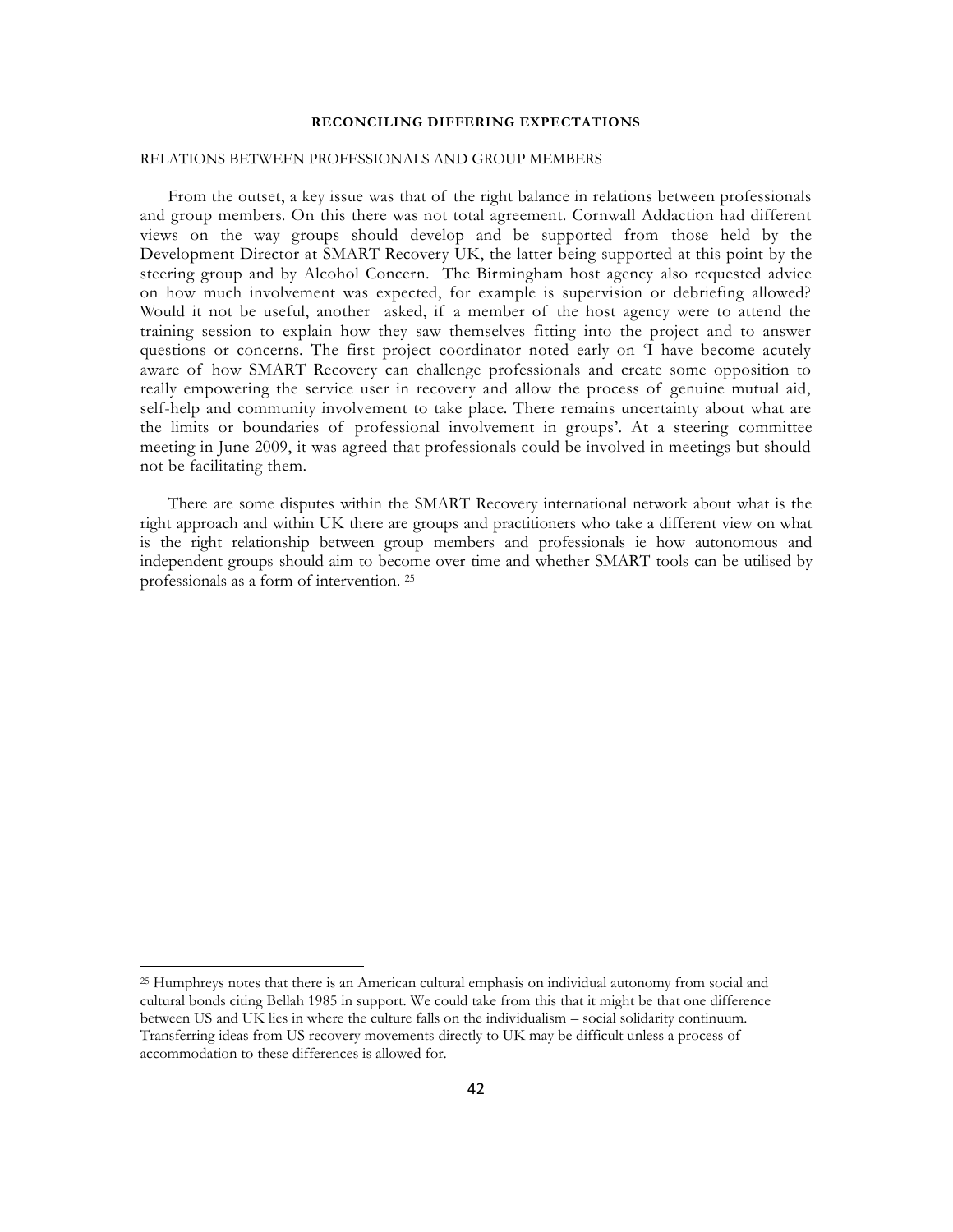#### **SUMMARY - KEY POINTS**

<span id="page-42-0"></span>*What seems to influence success?*

Training and refresher training

Core of keen and able activists

Right amount and kind of support from main host agency – "*agencies have to be willing to step back'*

Patience and perseverance from both groups and agencies – "*agency has to continue to demonstrate enthusiasm and support'* 

Central office support and small seed corn grants

Supportive environment of services locally into which SMART groups can be linked

Links to wider social movement of recovery advocates

*Key conclusions*

Facilitators are to be congratulated

Evidence of gaps in services

Expressed need for alternative to AA

Great value for money

Mutual aid element seems most appealing aspect

Importance of training – in tools and group work but also in development

Value of umbrella support from host agency and centre

Need to continue to promote the brand

Questions around what happens now?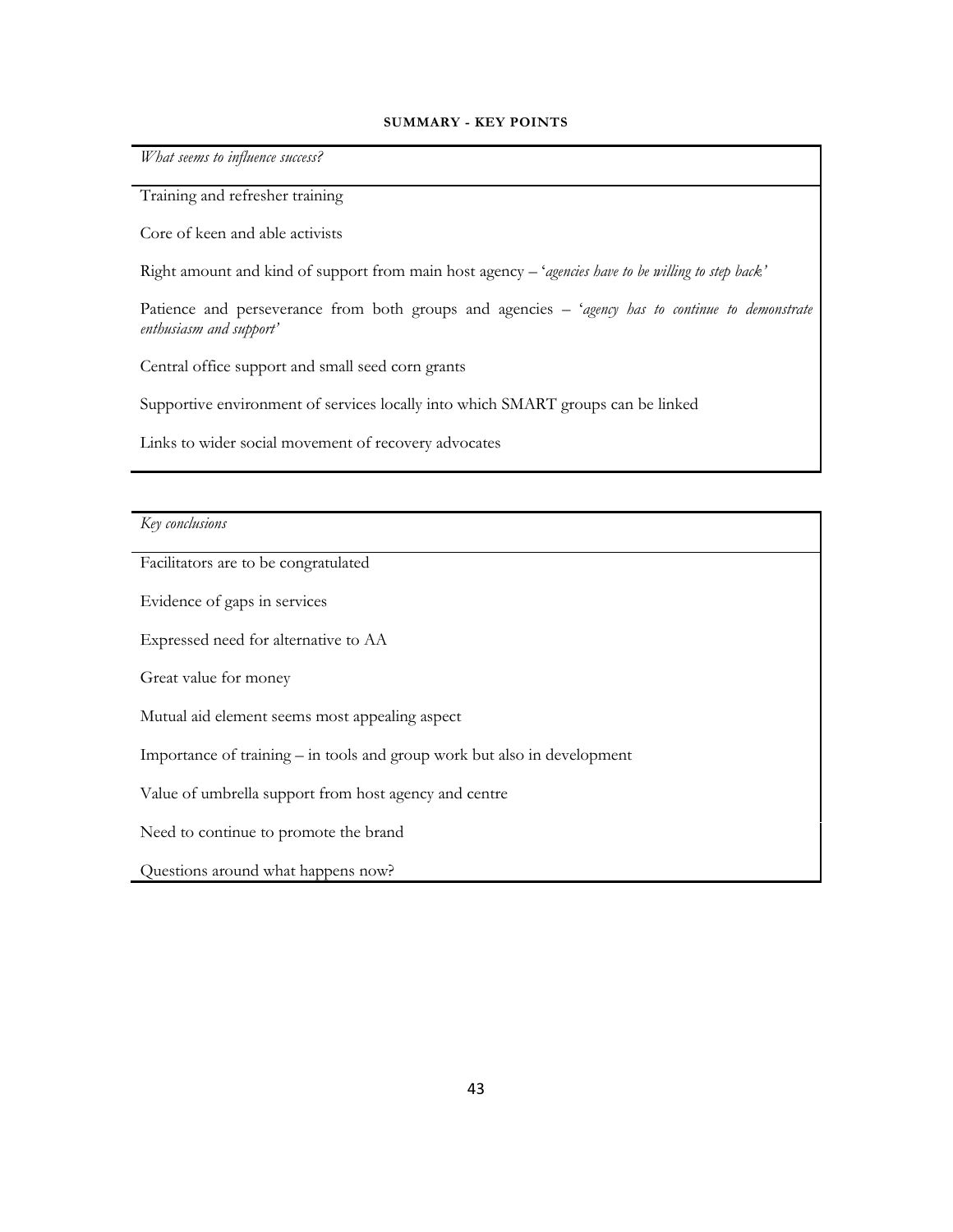#### **CONCLUSIONS**

#### **RESEARCH AND POLICY CONTEXT**

<span id="page-43-1"></span><span id="page-43-0"></span>Alcohol misuse is finally being recognized as a key public health concern in UK (*Alcohol harm reduction strategy for England* 2004; *Alcohol misuse interventions: guidance on developing a local programme of improvement* 2005; *Review of the effectiveness of treatment for alcohol problems* 2006 and *Alcohol treatment pathways*  2006*.*). The view is now emerging that addiction is best viewed as a chronic health problem comparable to diabetes or hypertension. Acute care interventions are important for immediate medical needs and stabilization but are not a cure. Self-help groups can provide an important enduring support for recovery, complementing rather than competing with acute care interventions. Clinical, agency and governmental procedures and policies can help or hinder the development of self-help groups, (Humphreys 2005; Humphreys et al 2004). The effectiveness of a self-help organization can be judged in a number of ways, including how it grows, how it handles change, and membership satisfaction. Some of these issues have been described in this report. For policy makers, the primary interest may be in whether self-help "works", what it costs, and are there any other benefits for the individual or society? More research is needed to address these questions. What research has been conducted in this area indicates that self-help groups are best seen as a form of continuing care rather than as a substitute for acute treatment services. Involvement with them can improve social functioning, increase the likelihood of abstinence and increase self-efficacy. Involvement in these groups may reduce use of health care services thus relieving demand on the system.

Evidence from studies which have been reviewed concludes that self-help groups may assist in preventing relapse or dealing with relapse, complementing professional interventions. Policy makers can play a role in supporting self-help organizations without compromising their traditions or independence (Humphreys 2005: 5). Practitioners can assist self-help groups by drawing attention to the range of options available among groups and referring patients to these groups. The infrastructural support for an array of self- help organizations might include provision of information on websites and on helplines, encouraging use of public spaces for meetings and assistance in supporting training on recovery and peer support, consideration of what might be needed to expand the attractiveness and suitability of self-help groups for presently under-represented groups and increasing provision in criminal justice establishments. Self-help organizations themselves will aid the process of expansion of a network of such organizations by seeing themselves as allies rather than competitors of treatment agencies. They could work as partners with researchers to develop the knowledge base on self-help. Reviews of the evidence conclude that "we have much more to learn about how they work and how they can be supported" (Humphreys 2005).

#### **FEASIBILITY**

<span id="page-43-2"></span>As in many pilot programmes, the time it takes to institute change was underestimated. The project developed very slowly and, for example, almost a year had passed before training was complete and groups were beginning to get going (in most areas). Where groups developed relatively quickly as in Sheffield, this was largely because work had already begun at local level.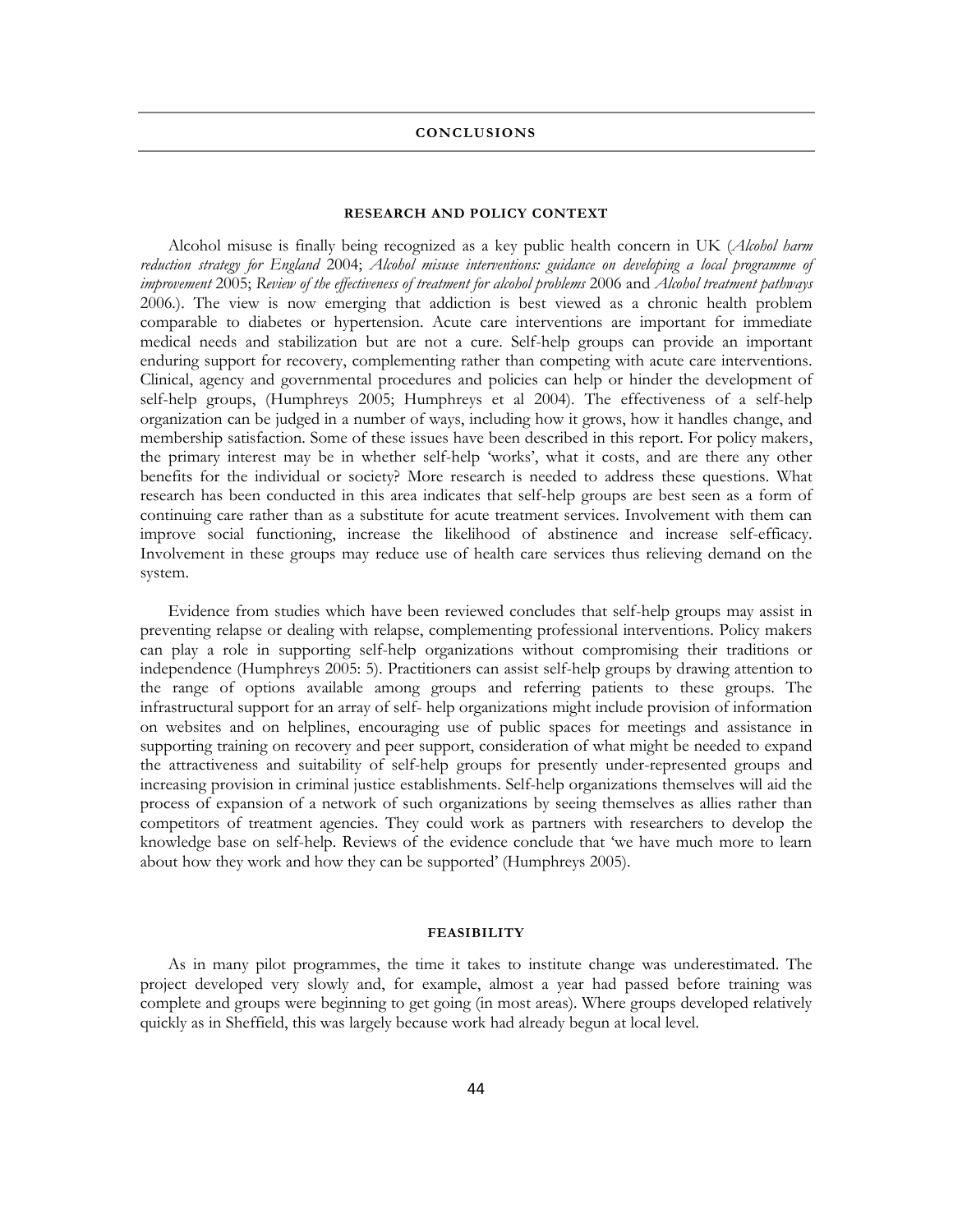There is evidence from this pilot of the feasibility of developing mutual aid groups through partnerships between people in recovery and host agencies. Groups got off the ground where there were energetic activists ready to take on the tasks required to develop a new group. But a lot is expected of group members. What is needed to sustain their commitment over time? A key challenging moment for groups is when should they try to move from being a small core inner group to recruiting new members?

*Factors that seem to help in the development and consolidation of groups are*

- encouragement of networking between group members in different locations
- having a central point of coordination which can provide ongoing information, resources and guidance
- celebration of successes locally and nationally
- recognition of the emotional labour involved and some input of resources to replenish this.

Two areas could be seen as completely successful, Sheffield and the Midlands (Birmingham and Solihull) with two others (Cumbria and south London) still at a relatively early stage in the process and with some doubts about their future, given that this pilot has now ended. Overall, the impression is that for most of these sites, there remains a need for the umbrella of a host agency within which to operate as a self-help group, at least to give it credibility until SMART becomes better known.

It appears that the resources needed to support development were underestimated. The evidence of this pilot is that the idea that an independent and autonomous social movement of people in recovery could develop without support from host agencies seems misconceived. Too much would be expected of people who are often in quite early stages of recovery, whose social circumstances may be uncertain and fragile and who do not have substantial financial resources of their own to draw upon. While it is important to respect autonomy and to support the ideal of not encouraging dependence, adopting too puritan a view with too robust expectations of group members and host agencies seems a risky policy. This dilemma could be presented as the *Goldilocks problem -* how to offer not too much and not too little – just the right amount of support. The key questions are:

• What is the right amount of support?

 $\ddot{\phantom{a}}$ 

- When does the 'hands off' approach become neglect?
- When does encouragement become control? <sup>26</sup>

A key gap in this pilot was that insufficient attention was devoted to encouraging the development of local champions, who would promote the brand and would encourage an ongoing system of referrals to groups. Where champions are present, as in Sheffield, groups have a much better chance of thriving. Attention could be given to considering what more could be done centrally to help to develop a network of champions among professionals, practitioners and commissioners.

The steering committee might have played a more active role here. But by meeting only quarterly it was not able to be directly involved in steering and tended to act more like an advisory body. The

<sup>&</sup>lt;sup>26</sup> Humphreys notes that the task for agencies is to support groups without co-opting or harming them (2004:158).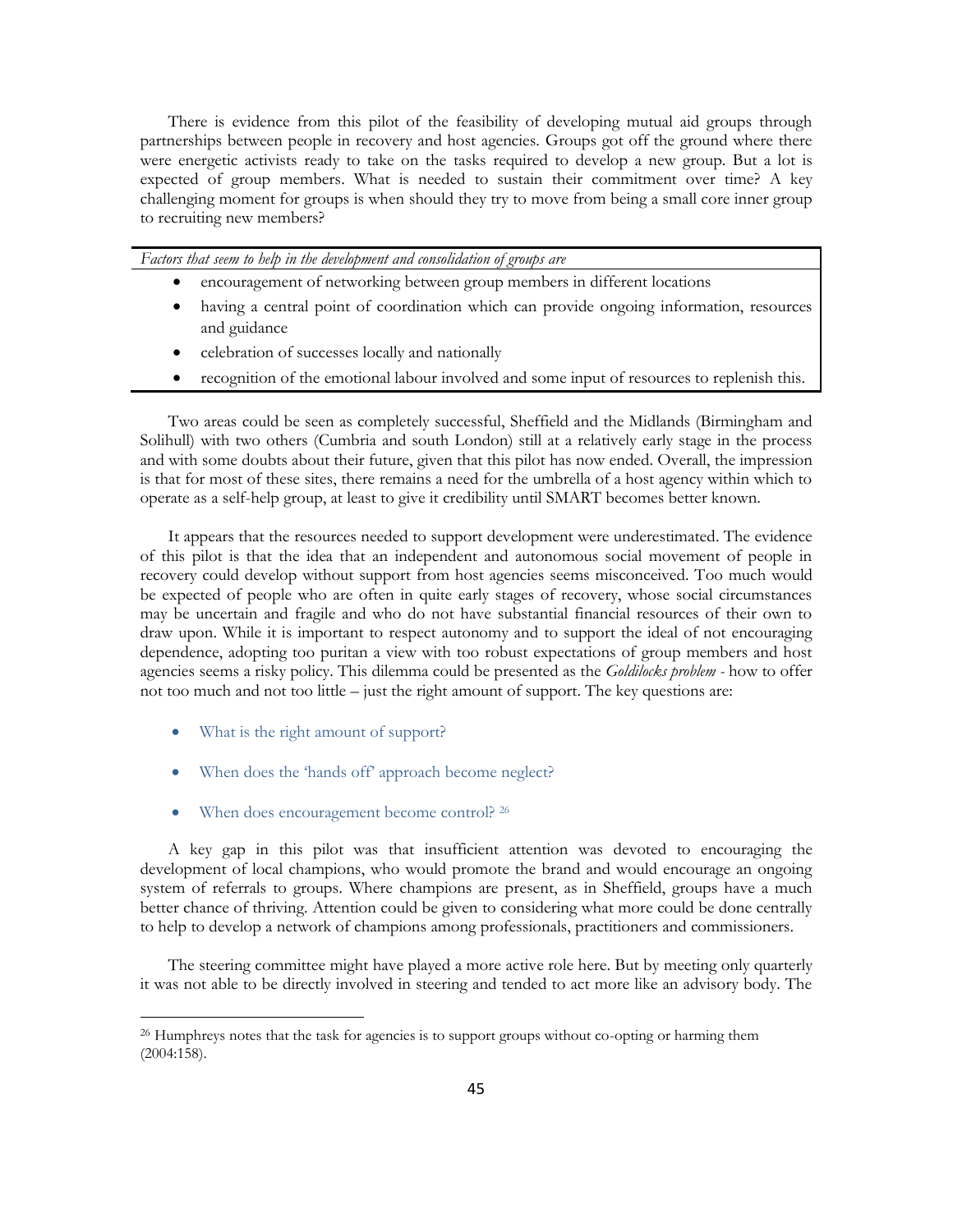centre was not as proactive as might be thought desirable in what was in essence a development programme. Most attention was devoted to developing the groups. Developing new groups and networks always takes longer than anticipated and requires continuing input from initiators, albeit acting in a supportive rather than controlling role. This left less time to devote to links with the host agencies and with a wider body of professionals and commissioners. It may be therefore that the original aims were overoptimistic about what could be achieved in the time available and with the resources provided.

The final conference went some way to develop such links and to promoting the brand nationally and to developing a network of champions nationally.

At local level, the extension of provision to include mutual aid is possible but what is needed is the right environment into which to plant the seed of a new group or network. Before embarking on similar developments, thought should be given to the question what is a nurturing environment in which groups can become embedded and grow? The experience of these pilot projects points to the importance of having in place a suitable infrastructure of services, including links to services built on CBT principles so that there is a fit between prior treatment service experience and SMART. Also important is the presence of an understanding and diplomatic approach from contacts at the host agency to the groups, as well as sufficient resources and experience of working with volunteers and peer support groups.

*A suitable environment is one in which:*

- there are local service providers who understand and sympathise with the SMART approach
- services are ready to provide just the right amount of encouragement and practical support without taking over
- an established partnership of appropriate agencies concerned with substance misuse issues is willing to include the new groups within their ambit
- <span id="page-45-0"></span>recruitment to groups is encouraged by host agencies along with their partners.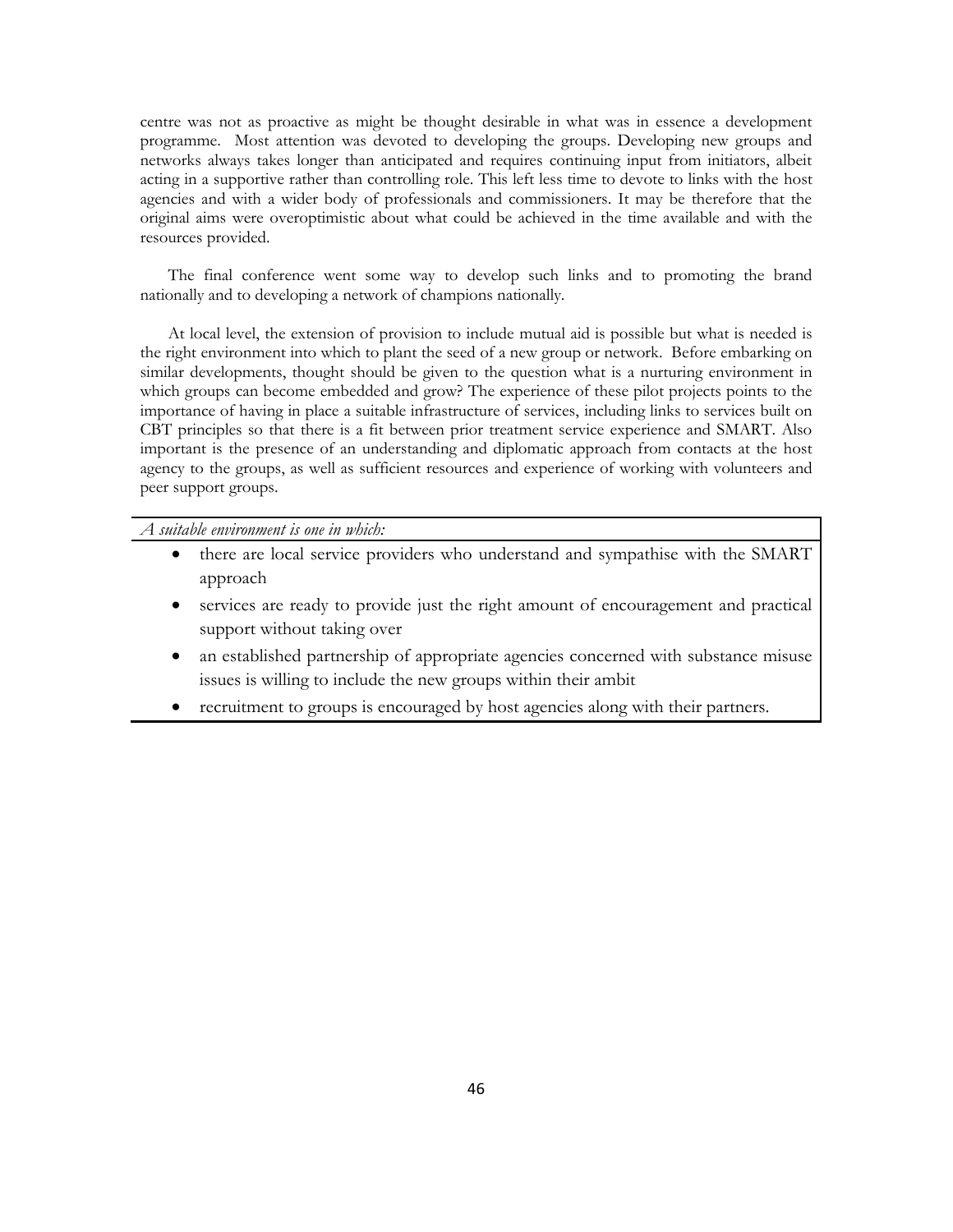#### **ACCEPTABILITY**

There is evidence of a demand for mutual aid provision and a gap in services was indicated by the lively response from services to the call to be involved in this pilot programme. Evidence of a need among some service users for an alternative to AA was voiced in these applications and in the comments of group members.

There are some differences of opinion about which elements of SMART are most acceptable. Overall, the mutual aid element seemed most appealing among the facilitators. But the self-help dimension - working with the tools between meetings, absorbing this way of thinking or accessing the web for support – also played a part. The specific "science" aspect of SMART, as distinct from mutual aid, presents an inherent tension which has not been resolved. There is an argument that the religious element in AA is important in holding groups together and that secular groups struggle without the cohesive bonds provided by a common belief system. It would be interesting to consider whether the use of the tools and the common structure have a key function in serving as rituals, helping to establish group solidarity, identity, cohesion and a sense of belonging, at least as much if not more than by acting upon individual cognition to influence behaviours.

The emphasis on the value of training which was highlighted in many of the responses is interesting. This may raise the question of how far training is itself a form of intervention, one which helps to shape and support groups as they develop, since it provides ongoing learning and aids new ways of thinking. There was a lot of reference to "issues" in the vocabulary of group members, which indicates the acceptability of the model - in particular the focus on current problems and ways to find solutions.

Some differences emerged about the future direction of SMART Recovery® in the UK which came to a head in 2010. The Trustees moved to review the financial situation and developed a new business plan. A statement about the future was issued and a consultation organized. These disputes within the organization impacted on this pilot programme, not least in leading to the withdrawal of an application to DH for a follow on project to develop further training – an idea which had some merit and reflected the expressed wishes of host agencies and group members. They also led to some commissioners holding back from committing to support SMART groups in their area at least until the disagreements had been sorted out.

These matters are for the wider SMART Recovery network to resolve themselves. However the evidence of this pilot is that, while the radical desire to develop a wider social movement and link into the developing recovery agenda is laudable, it also involves substantial risks. A less ambitious agenda, encouraging the development of mutual aid groups using the SMART tools, encouraging local treatment providers to refer people to groups but not expecting too early a move towards total separation and independence might be more likely to be successful. Groups cannot be expected to run before they can walk and most of the groups developed through this pilot will continue to need some emotional and material support if they are to be sustained into the future.

In conclusion, key lessons learnt are that developing groups is the core focus of activity in promoting SMART Recovery but this takes time and groups need support in these early stages: where that support comes from is less important than the form it takes – best being non-intrusive, respectful and helpful in providing basic infrastructural resources. If group development is to be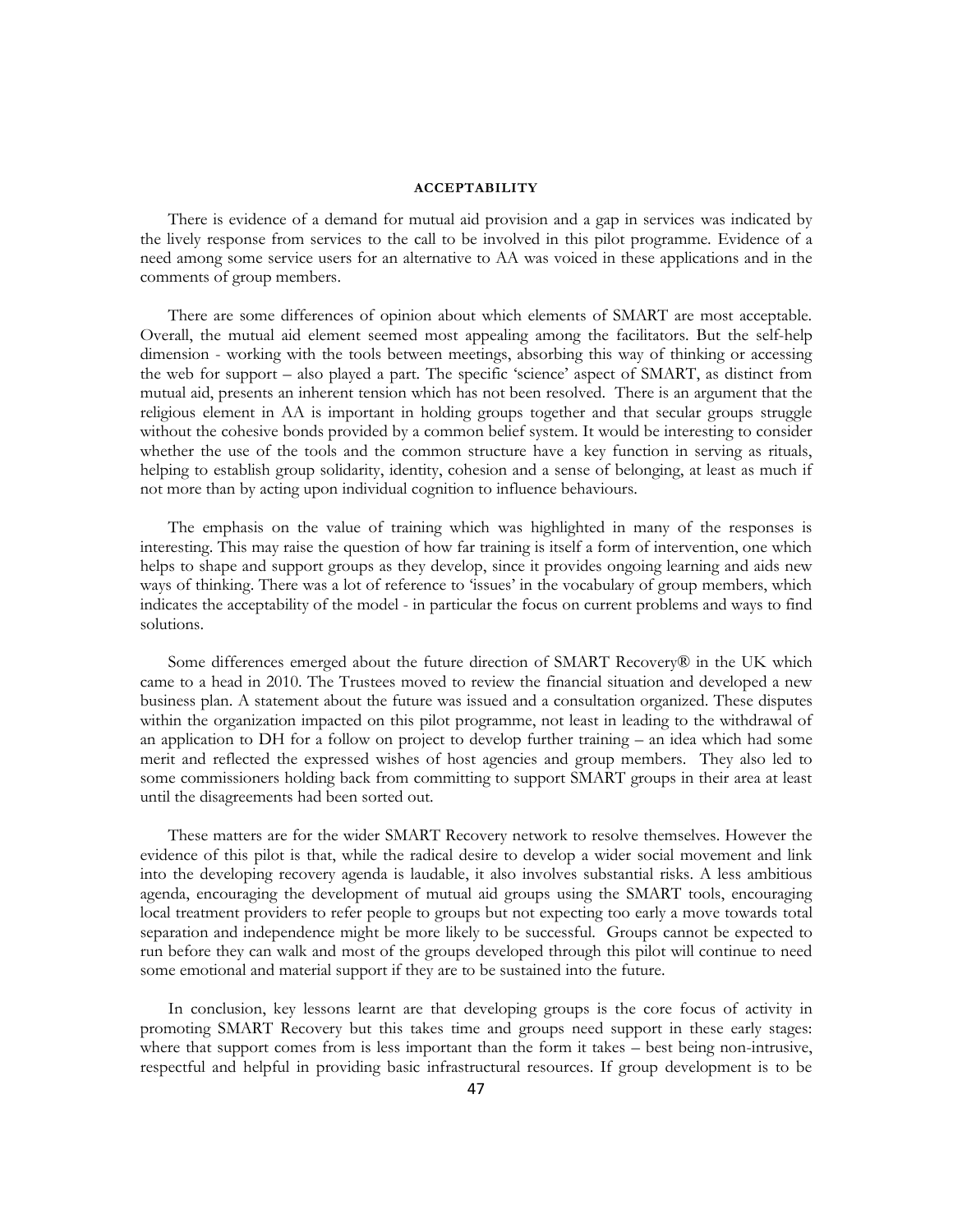condensed into a shorter time frame, as was one intention of this pilot, then support through training is useful but one session is not enough and repeat visits are beneficial, boosting morale and helping to deal with questions that arise that can be answered by more experienced members.

A supportive environment is important for groups to flourish in, that is, one where the network of services and groups already focusing on alcohol have recognized the value of self-help and mutual aid and see value in use of CBT approaches. New groups seem to develop best, in the early stages at least, if linked to a specialist alcohol provider rather than a generalist service, as these agencies are better versed in knowing what resources are helpful to developing peer support groups and importantly are in a position to refer people to the groups.

Encouraging systems change within service networks towards such attitudes and activities was also an ambition of this pilot but as yet little has been achieved, mainly because the focus of attention was perhaps justifiably on developing the groups. To effect systems change, champions are viewed by many people as the way forward - people who will promote such groups at different levels from ground to strategic. An obstacle to developing champions in this pilot came partly from some uncertainty about who made the best champions – graduates of recovery programmes or treatment professionals or both. This issue needs further discussion within the network. Overall the main lesson of this pilot is that groups develop more rapidly where nurtured through *partnerships* between group members and recovery advocates, professionals, practitioners and service providers, including commissioners.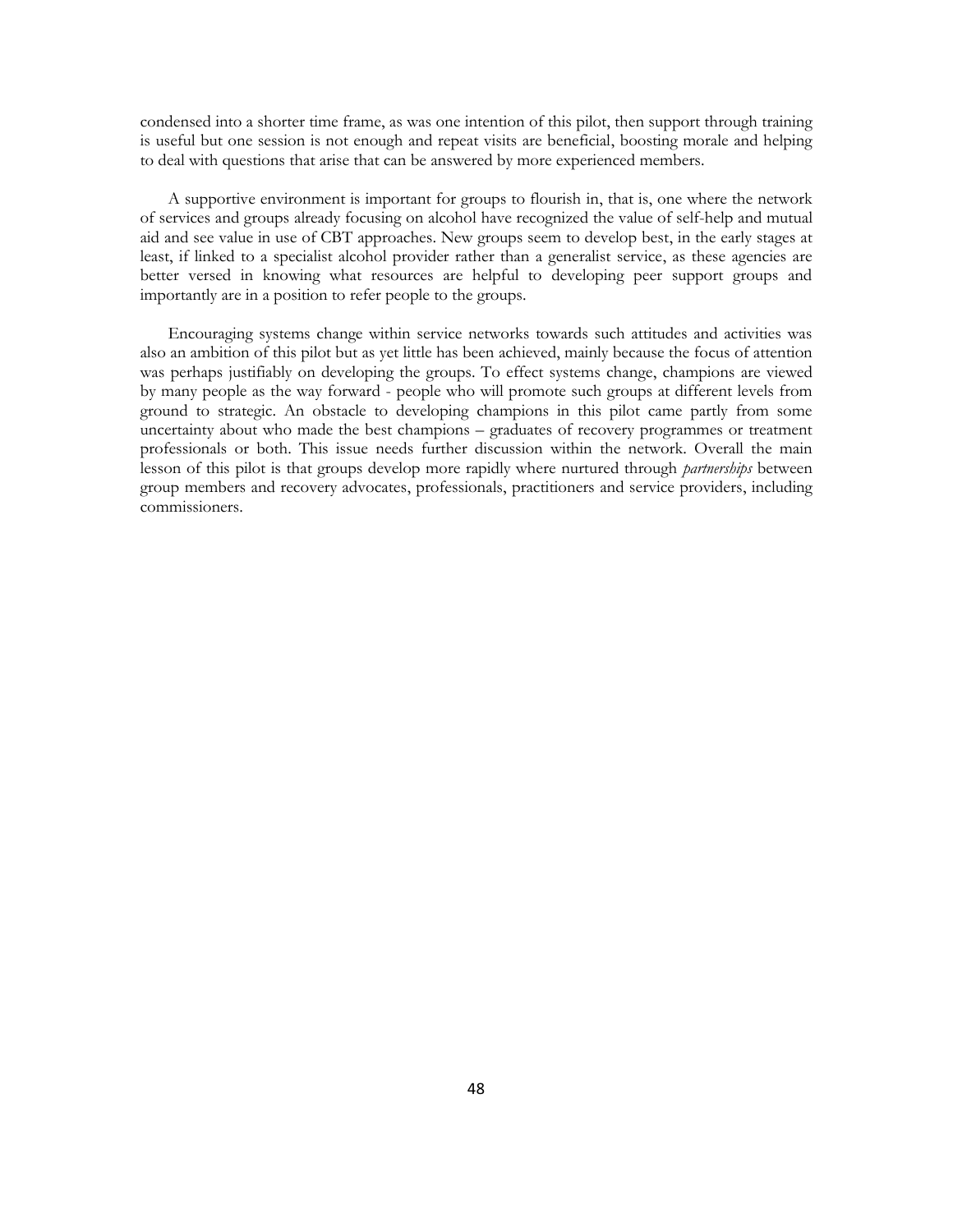#### **REFERENCES**

#### <span id="page-48-0"></span>REPORTS

DH (2009) *Signs for Improvement: commissioning interventions to reduce alcohol related harm* Department of Health July

L Graham (2010) *The views of SMART Recovery UK group members* Independent External Review (unpublished)

A Hurst, A Marr, E McCoy, J McVeigh and M A Bellis (2010) *Drug and Alcohol Treatment in the North West of England 2008/9 Results from the National Drug Treatment Monitoring System* North West Public Health Observatory, NHS NTA

M Opit (2008) *Evaluation of Addaction SMART Recovery* Scottish Drugs Forum

D Raistrick, N Heather and C Godfrey (2006) *Review of the effectiveness of treatment for alcohol problems* NTA

# BRIEFINGS

L Ainsworth (2010) *Developing choice in peer support: how alcohol services can support SMART Recovery*  Alcohol Concern

Alcohol Concern (2010) *Peer-Support Briefing - The SMART Recovery Project,* Alcohol Concern

#### ARTICLES

G Edwards, C Hensman, A Hawker. and V Williamson, V. (1966) "Who goes to Alcoholics Anonymous?" *Lancet* 11: 382-384

K Humphreys (2005) "Self help" in *Drug and Alcohol Findings* Issue 13 :4-7

K Humphreys, S Wing, D McCarty, J Chappel, L Gallant, B Haberle, A T Horvath, L A Kaskutas, T Kirk, D Kivlahan, A Laudet, B S McCrady, A T McLellan, J Morgenstern, M Townsend and R Weiss (2004) "Self help organizations for alcohol and drug problems: towards evidence based practice and policy" *Journal of Substance Abuse Treatment* 26(3) :151-158

A H Katz, (1981) "Self help and mutual aid: an emerging social movement?" *Annual Review of Sociology,* 7:129-155

EM Kyrouz, K Humphreys and C Loomis, (2002) "A Review of Research on the Effectiveness of Self-Help Mutual Aid Groups," Chapter 5, *American Self-Help Clearinghouse Self-Help Group Sourcebook (*7th edition), Edited by B J White and E J Madara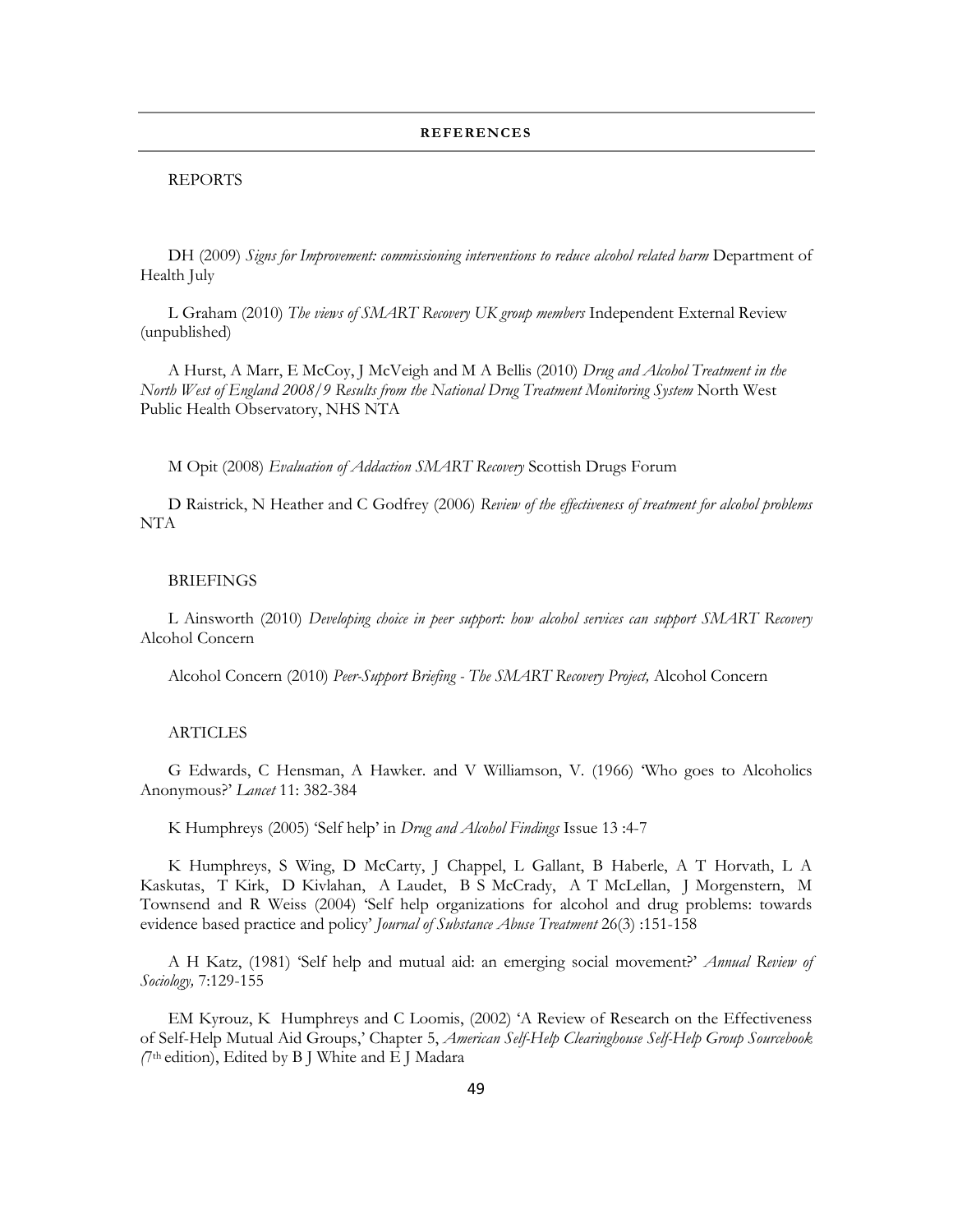R H Moos, B S Moos and C Timko (2006) "Gender, treatment and self-helo in remission from Alcohol use disorders" *Clinical Medicine and Research* Vol 4 No 3 : 163-174

W L White (2010) "The future of AA, NA and other Recovery mutual aid organisations" *Counselor magazine* 

# BOOKS

R N Bellah, R Madsen, W M Sullivan, A Swidler, and S M Tipton (1985) *Habits of the Heart: Individualism and Commitment in American Life* New York: Harper and Row

K Humphreys (2004) *Circles of Recovery: self help organizations for addictions* Cambridge University Press

D R Robinson (1979) *Talking out of Alcoholism: the self help process of Alcoholics Anonymous* London: Croom Helm

W M White (2009) *Peer- based Addiction Recovery Support: history, theory, practice, and scientific evaluation*  Great Lakes Addiction Technology Transfer Center , Philadelphia Department of Behavioral Health and Mental Retardation Services